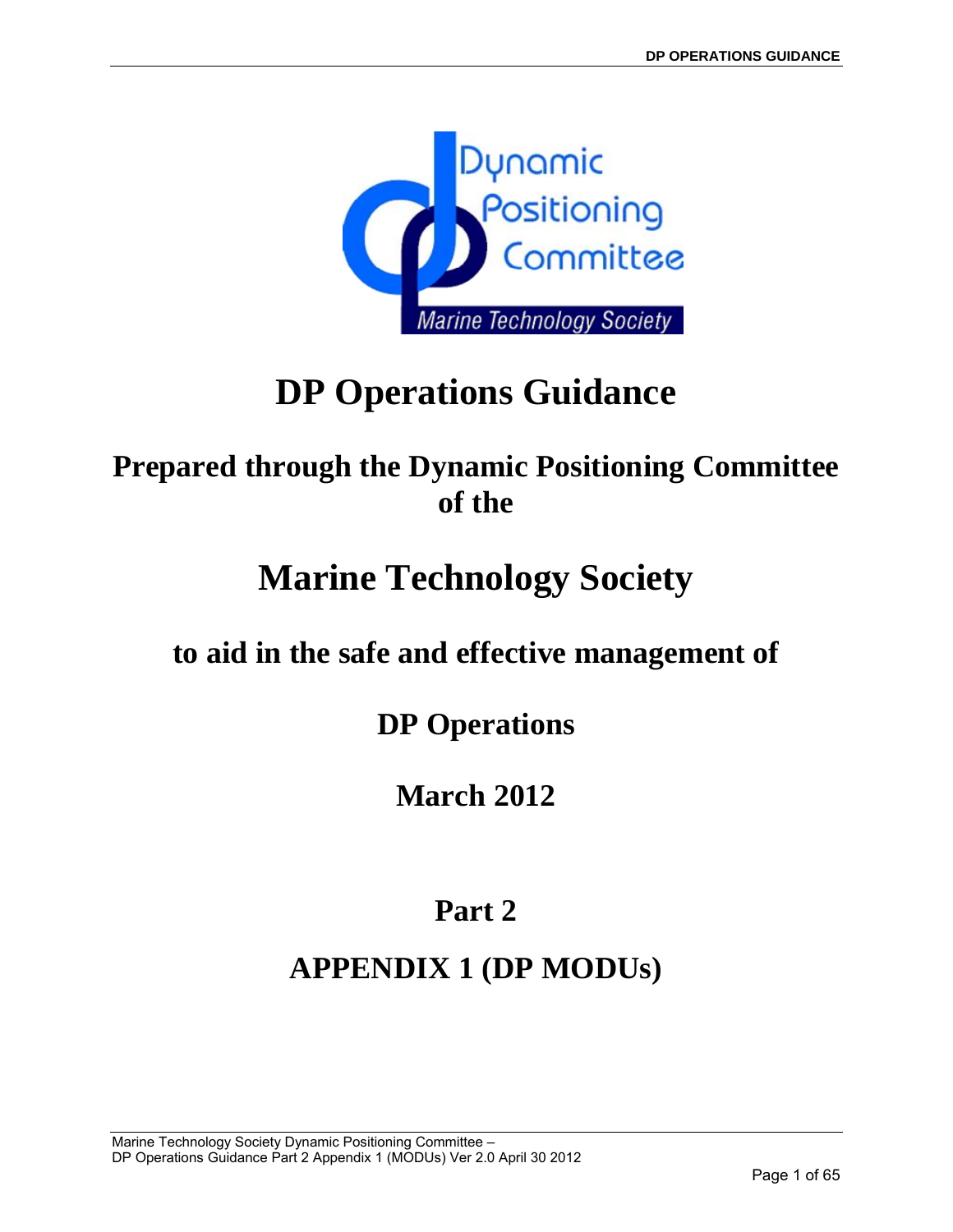| <b>Section</b>                 | Page<br>no | <b>ORIGINAL TEXT</b>                                                                                                                                                                                                                                                                                                                         | <b>CHANGED TEXT</b>                                                                                                                                                                                                                                                                                                                                                                                                                                                                                                                                                                                                                                                                               | <b>REMARKS</b>                  |
|--------------------------------|------------|----------------------------------------------------------------------------------------------------------------------------------------------------------------------------------------------------------------------------------------------------------------------------------------------------------------------------------------------|---------------------------------------------------------------------------------------------------------------------------------------------------------------------------------------------------------------------------------------------------------------------------------------------------------------------------------------------------------------------------------------------------------------------------------------------------------------------------------------------------------------------------------------------------------------------------------------------------------------------------------------------------------------------------------------------------|---------------------------------|
| 3.1                            | 3          | Safest Mode                                                                                                                                                                                                                                                                                                                                  | Aligned with CAM and TAM.                                                                                                                                                                                                                                                                                                                                                                                                                                                                                                                                                                                                                                                                         |                                 |
| 3.2                            | 7          | <b>SMO</b>                                                                                                                                                                                                                                                                                                                                   | Changed to CAM/TAM.                                                                                                                                                                                                                                                                                                                                                                                                                                                                                                                                                                                                                                                                               |                                 |
| 4.1                            | 9          |                                                                                                                                                                                                                                                                                                                                              | Introduced IMO MSC 645 as base<br>document.                                                                                                                                                                                                                                                                                                                                                                                                                                                                                                                                                                                                                                                       |                                 |
| 4.1                            | 9          | NOTE 1 - The vessel's DP<br>system should normally be set<br>up and operated to deliver the<br>intent of the DP class notation.<br>However, on occasion and<br>after a proper assessment of<br>the risks, the vessel may be<br>set up in accordance with the<br>requirements of the Task<br>Appropriate Mode.                                | NOTE 1 - The vessel's DP system<br>should be set up and operated in<br>the identified Critical Activity Mode<br>(CAM) configuration. However, on<br>occasion and after a proper<br>assessment of the risks, the vessel<br>may be set up in accordance with<br>the identified. Task Appropriate<br>Mode. (TAM)                                                                                                                                                                                                                                                                                                                                                                                     | To align with TAM<br>and CAM    |
| 4.1                            | 9          | A detailed risk analysis will be<br>required if the vessel is to<br>operate in a task appropriate<br>mode (TAM) that provides less<br>redundancy than that provided<br>by the vessel's DP equipment<br>class notation.<br>The detailed risk analysis<br>should consider the<br>consequences of loss of<br>position relevant to the activity. | <b>Guidance Notes</b><br>A detailed risk analysis will be<br>required if the vessel is to operate in<br>a task appropriate mode (TAM). The<br>detailed risk analysis should<br>consider the consequences of loss<br>of position relevant to the activity.                                                                                                                                                                                                                                                                                                                                                                                                                                         | To align with TAM<br>and CAM    |
| 4.2                            | 10         |                                                                                                                                                                                                                                                                                                                                              | Inserted text on FMEA and proving<br>trials covering both CAM and TAM                                                                                                                                                                                                                                                                                                                                                                                                                                                                                                                                                                                                                             |                                 |
| 4.2<br>Guidance<br><b>Note</b> | 12         | CATEGORIZATION of FMEA<br>FINDINGS (Difference with<br>design philosophy document.)                                                                                                                                                                                                                                                          | <b>Category A</b><br>The failure effects exceed the worst<br>case failure design intent or some<br>aspect of the design is non-<br>compliant with the Insert<br>Classification Society rules for<br>notation  Insert DP Notation<br>Improvement is recommended.<br><b>Category B</b><br>The failure effects equal the worst<br>case failure design intent. The<br>design complies with the Insert<br>Classification Society rules for<br>notation Insert DP notation but<br>should be reviewed to determine<br>whether a cost effective<br>improvement can be made.<br><b>Category C</b><br>Observations, comments and<br>suggestions associated with DP<br>safety and reliability, which  Insert | Aligned with Design<br>document |

## **TABLE OF REVISIONS**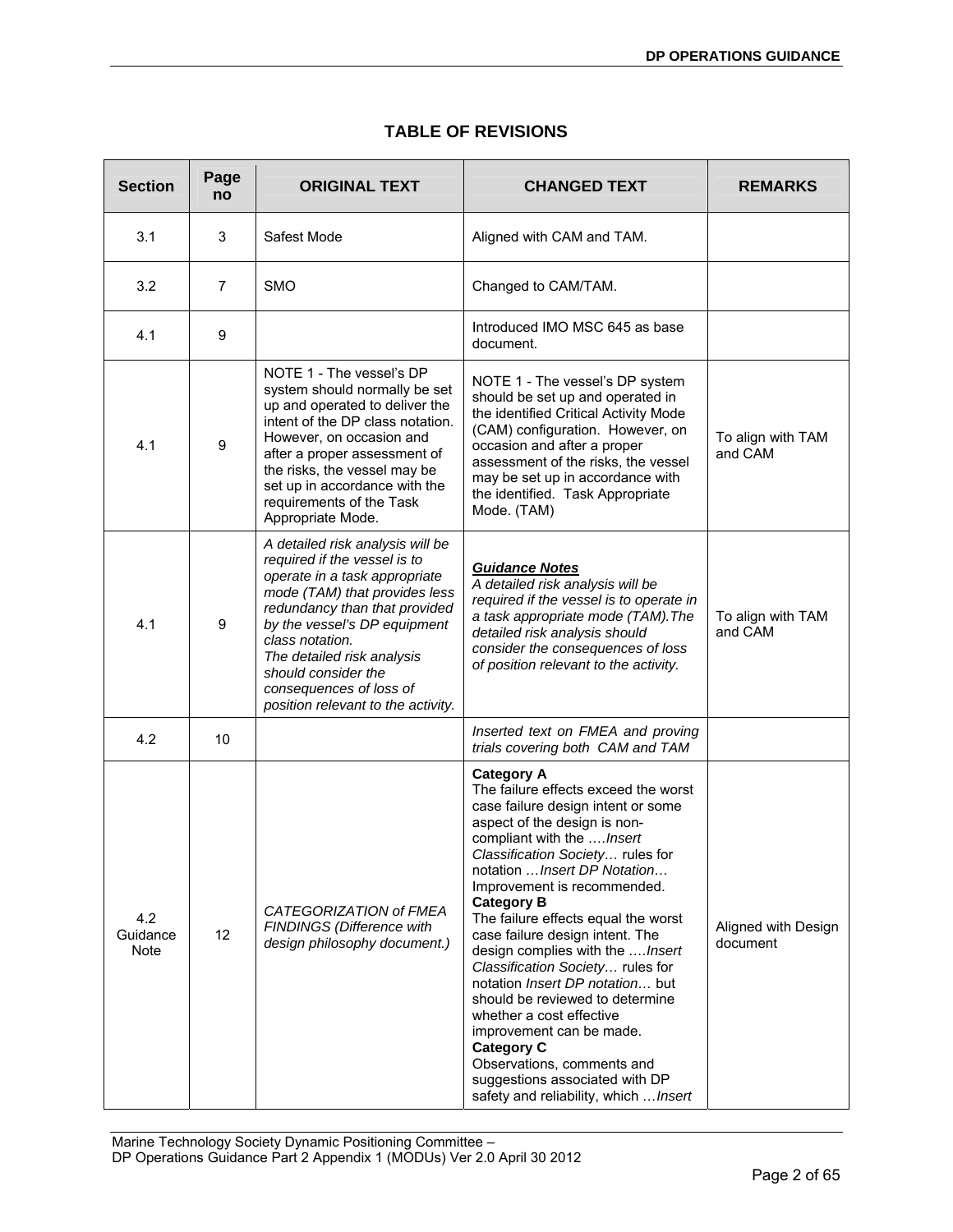| <b>Section</b> | Page<br>no | <b>ORIGINAL TEXT</b>                                                                                                                                                                                                                                                                                                                | <b>CHANGED TEXT</b>                                                                                                                                                                                                                         | <b>REMARKS</b>                   |
|----------------|------------|-------------------------------------------------------------------------------------------------------------------------------------------------------------------------------------------------------------------------------------------------------------------------------------------------------------------------------------|---------------------------------------------------------------------------------------------------------------------------------------------------------------------------------------------------------------------------------------------|----------------------------------|
|                |            |                                                                                                                                                                                                                                                                                                                                     | Owner may consider                                                                                                                                                                                                                          |                                  |
| 4.2            | 12         | <b>SMO</b>                                                                                                                                                                                                                                                                                                                          | CAM/TAM                                                                                                                                                                                                                                     |                                  |
| 4.4            | 21         | Note $11$ – The practice of<br>connecting survey and DP is<br>not recommended. Where it is<br>unavoidable, isolation                                                                                                                                                                                                                | Note $11$ – The practice of<br>connecting survey and DP is not<br>recommended. Where it is<br>unavoidable, galvanic isolation                                                                                                               | Added galvanic                   |
| 4.6            | 26         | <b>ECR Checklists: A series of</b><br>checks and tests that verify<br>that the vessel's set up and<br>configuration of systems and<br>equipment meet the<br>requirements of the necessary<br>mode of operation as<br>determined by the Safest<br>Mode of Operation (SMO) and<br>the DP Class or the Task<br>Appropriate Mode (TAM). | <b>ECR Checklists: A series of checks</b><br>and tests that verify that the vessel's<br>set up and configuration of systems<br>and equipment meet the<br>requirements of Critical Activity<br>Mode (CAM) or Task Appropriate<br>Mode (TAM). | Align with TAM and<br><b>CAM</b> |
| 4.6            | 27         | The remainder of this<br>subsection on Annual DP<br>Trials is on hold pending<br>formal publication of IMCA<br>guidance on Annual DP<br><b>Trials which is under</b><br>development at the time of<br>preparing this MTS<br>document. Guidance will be<br>provided in a subsequent<br>revision of this MTS<br>document.             | Deleted as guidance has now been<br>published                                                                                                                                                                                               |                                  |
| 4.7            | 30         | <b>SMO</b>                                                                                                                                                                                                                                                                                                                          | CAMO/TAMO                                                                                                                                                                                                                                   |                                  |
| 4.8            |            | SMO and TAM                                                                                                                                                                                                                                                                                                                         | Rewrite of section providing clarity<br>on CAM and TAM.<br><b>Introduced Positioning Standby</b>                                                                                                                                            |                                  |
| 4.8            | 37         | Degraded                                                                                                                                                                                                                                                                                                                            | Changed to actionable                                                                                                                                                                                                                       |                                  |
| 4.8            | 37         | WSOG Outline response                                                                                                                                                                                                                                                                                                               | Deleted                                                                                                                                                                                                                                     |                                  |
| APP C          | $57 - 61$  |                                                                                                                                                                                                                                                                                                                                     | Provided clarity in WSOG example                                                                                                                                                                                                            |                                  |

*Hard copies are printed from an electronic system and are not controlled* 

The controlled version of this document has been produced by Corporate Marine Support. Questions regarding this document should be referred to the Corporate Marine Support department.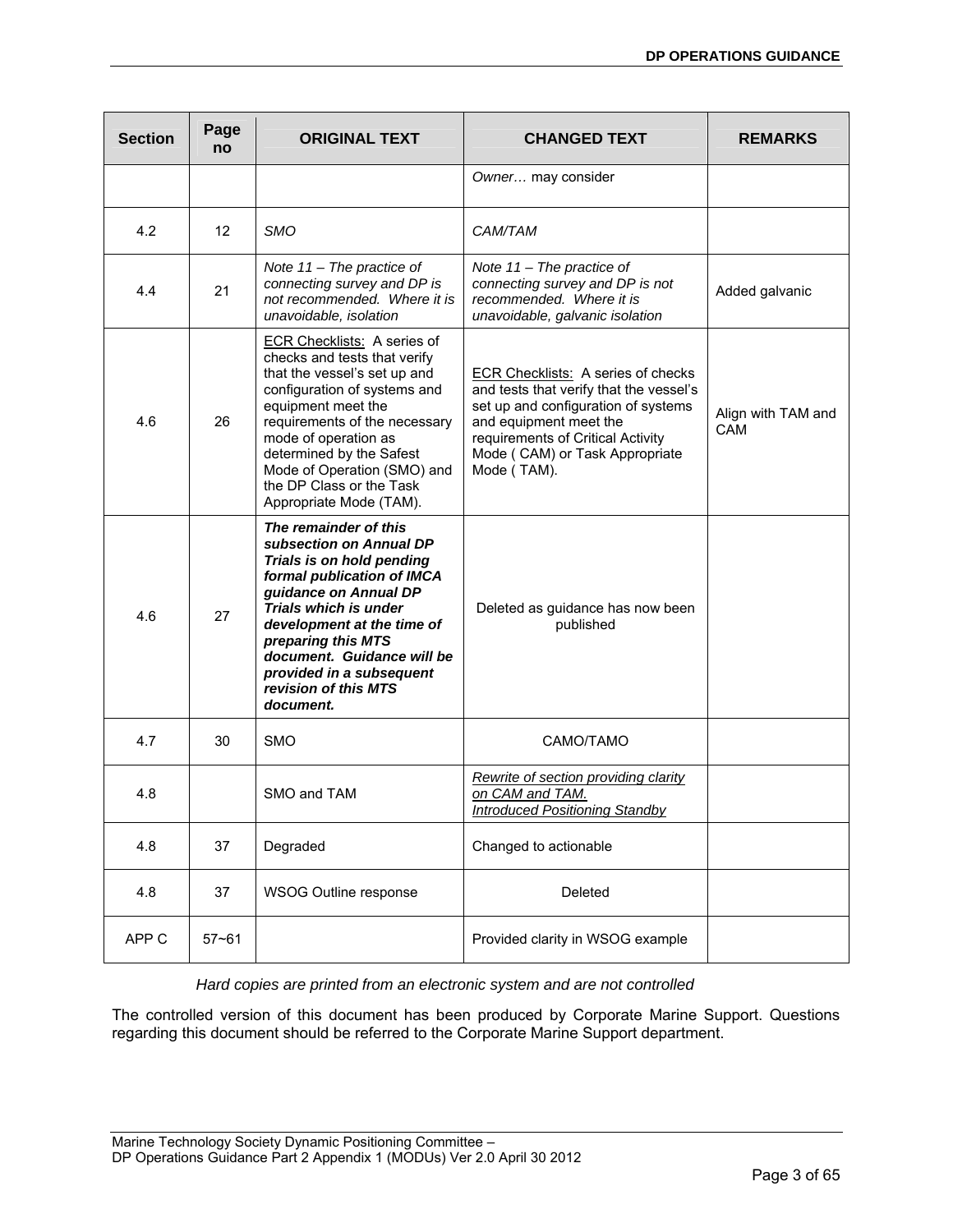## **TABLE OF CONTENTS**

| 2. |                                                                                                   |  |
|----|---------------------------------------------------------------------------------------------------|--|
|    | 2.1<br>2.2                                                                                        |  |
| 3. |                                                                                                   |  |
|    | 3.1<br>3.2                                                                                        |  |
| 4. |                                                                                                   |  |
|    | 4.1<br>4.2<br>4.3<br>4.4<br>4.5<br>46<br>47<br>4.8<br>4.9<br>4.10<br>4.11<br>4.12<br>4.13<br>4.14 |  |
| 5. |                                                                                                   |  |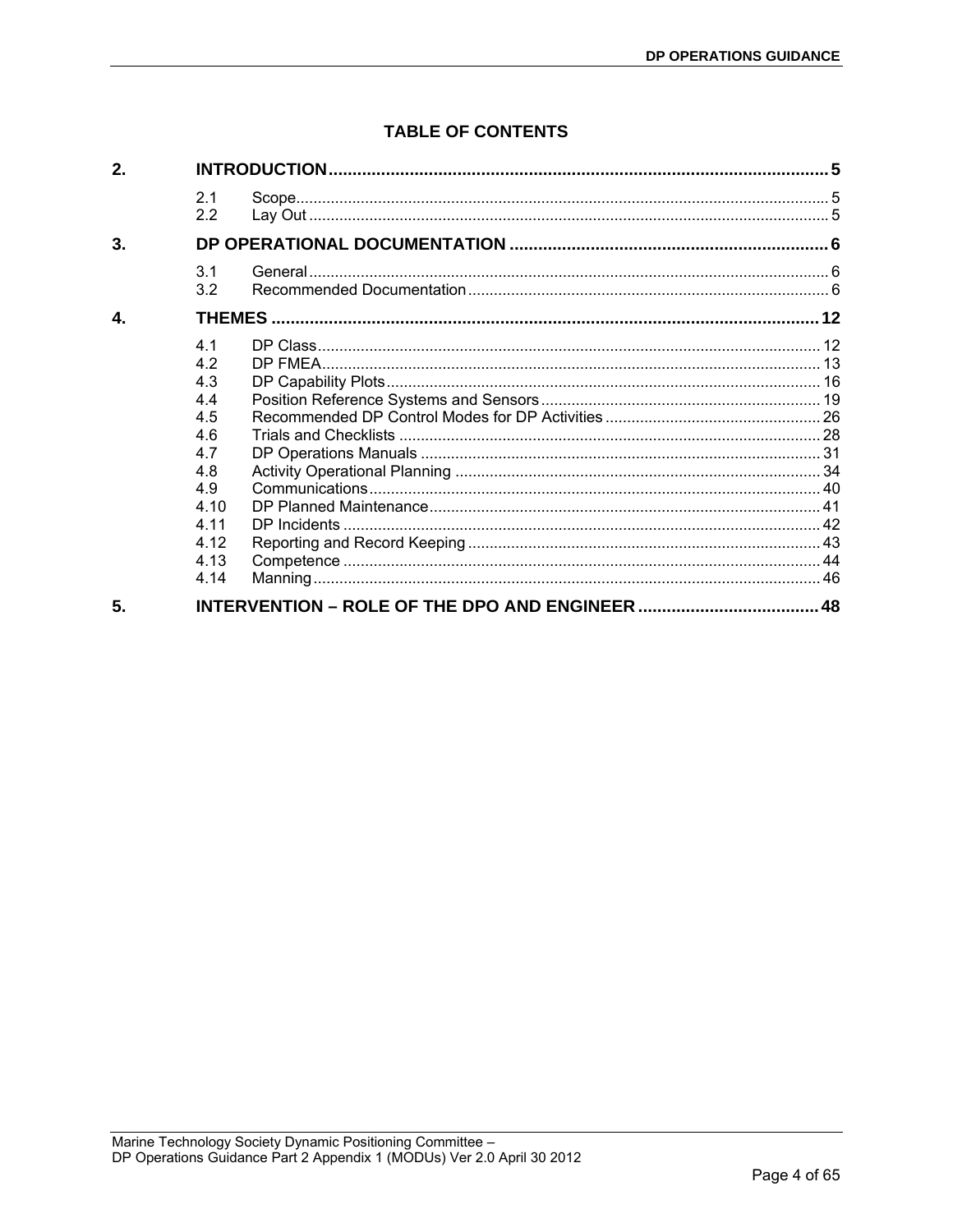## <span id="page-4-0"></span>**2. INTRODUCTION**

## <span id="page-4-1"></span>**2.1 Scope**

Part 2 provides operational guidance on the themes identified in Part 1.

The themes that have been identified and addressed in this document are:

- 1. DP Class
- 2. FMEA/ FMECA
- 3. DP Capability
- 4. Position Reference Systems And Sensors
- 5. Required Modes
- 6. Trials And Checklists
- 7. Operation Manuals
- 8. Activity and Operational Planning
- 9. Communications
- 10. DP Planned Maintenance
- 11. DP Incidents
- 12. Reporting And Record Keeping
- 13. Competency
- 14. Manning
- *15. Operator Intervention DPOs and Engineers (Part 2 only)*
- *Note Item 15 has been added to the fourteen identified themes and is addressed separately in subsection 5.*

## <span id="page-4-2"></span>**2.2 Lay Out**

This document consists of two parts. Part 1 contains guidance on the management of DP. Part 2 contains DP operational guidance. Part 2 consists of three Appendices.

- o Part 2 Appendix 1 DP MODUs
- o Part 2 Appendix 2 DP Project/Construction Vessels
- $\circ$  Part 2 Appendix 3 DP Logistics Vessels

This has been done to facilitate ease of use by these groups taking into account the uniqueness of their particular activity.

Whilst station keeping using DP is the common mode for all three groups the activity that they are undertaking may need varying emphasis on different themes.

This Part 2 contains both the content of Part 1 as well as Part 2. Part 1 content is in regular Arial font size 11, whereas Part 2 content of is in *Arial italics font size 10.* This clearly identifies the Part 2 content at the same time as putting it into context with Part 1 without having to refer back to a separate Part 1 document.

This is Part 2 Appendix 1 and is applicable for DP MODUs.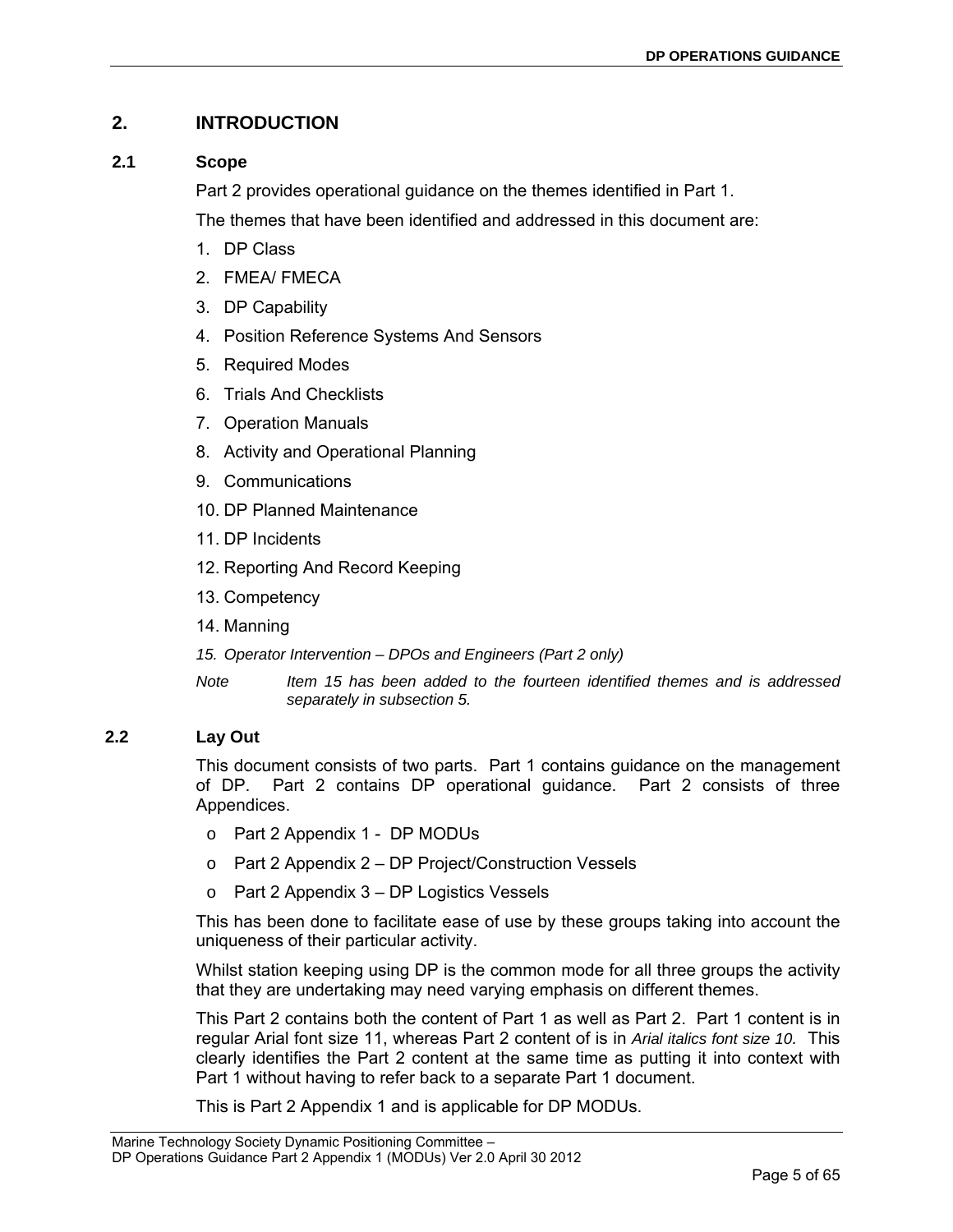## <span id="page-5-0"></span>**3. DP OPERATIONAL DOCUMENTATION**

## <span id="page-5-1"></span>**3.1 General**

It is recommended that DP vessel owners/ operators should maintain the documentation listed in the table below and should develop and implement associated processes for the purposes of:

- o ensuring the safe and effective management of the vessel in DP
- o ensuring the technical suitability of the vessel for each DP activity it is required to carry out
- o determining the configuration for the mode of operation ( Critical Activity Mode (CAM) and task appropriate mode (TAM)
- o understanding the vessel's station keeping capabilities following the worst case failure
- o ensuring compliance with appropriate standards and guidelines
- o providing training and familiarization material to vessel crews

## <span id="page-5-2"></span>**3.2 Recommended Documentation**

## **Table A Recommended Documentation**

Current versions of the documents in the list below should be kept on board and, in addition, where feasible, at the shore based centers of technical management. Documents that have been superseded should be clearly marked and kept separate from current versions. Documents may be in electronic or, hard copy format or, both.

Further guidance relating to the documents listed below is given in appropriate sections later in this document.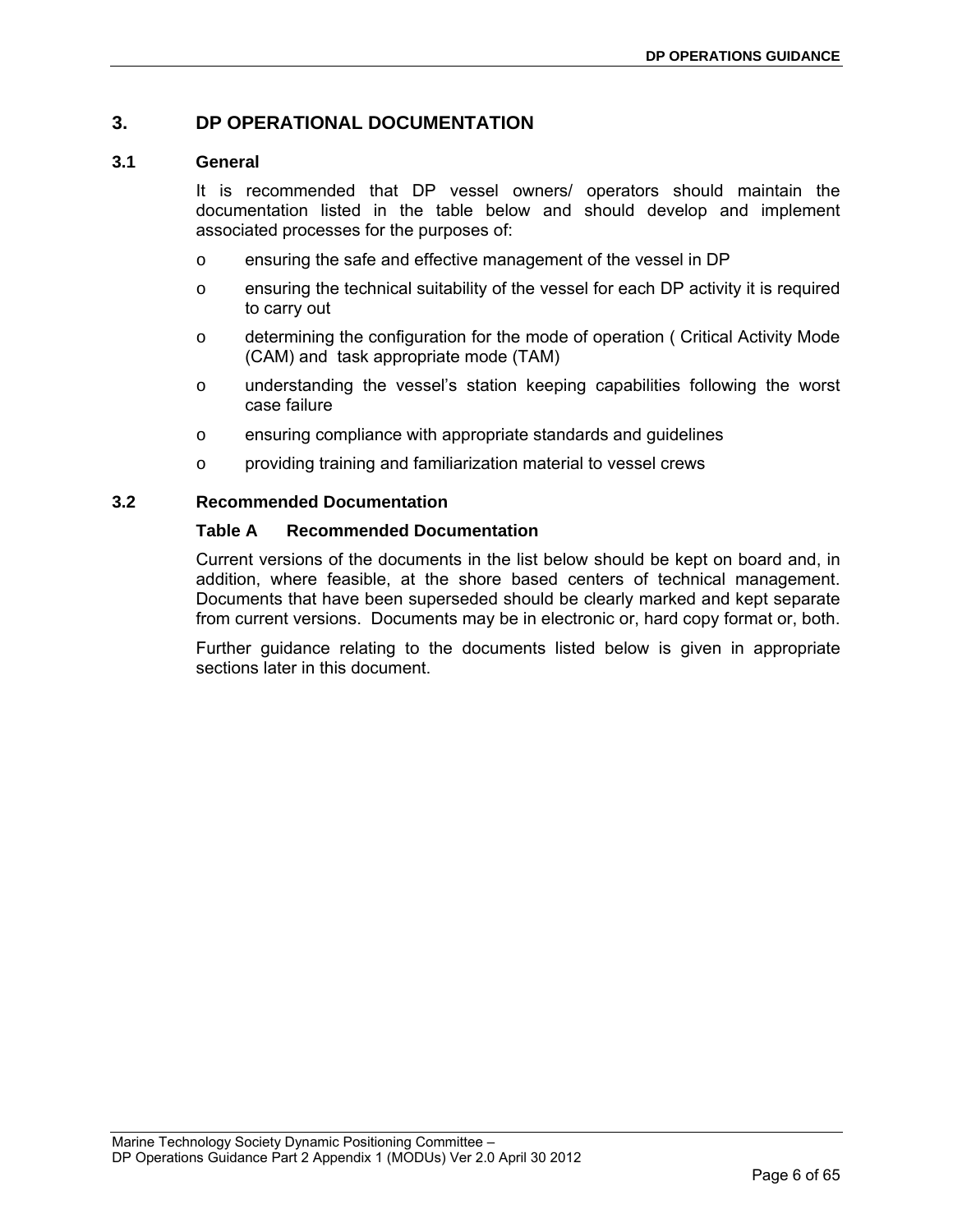| No.            | <b>Document</b>         | <b>Management Guidance</b>                                                                                                                                                                                                                                                                                                    | <b>Operational Guidance</b>                                                                                                                                                                                                                                                                                                                                                                                                                                                                                                 |
|----------------|-------------------------|-------------------------------------------------------------------------------------------------------------------------------------------------------------------------------------------------------------------------------------------------------------------------------------------------------------------------------|-----------------------------------------------------------------------------------------------------------------------------------------------------------------------------------------------------------------------------------------------------------------------------------------------------------------------------------------------------------------------------------------------------------------------------------------------------------------------------------------------------------------------------|
| 1              | DP System FMEA or FMECA | To be kept up to date, incorporating all<br>and additions<br>modifications<br>since<br>original study, if not in the document<br>itself, then by other traceable means.<br>All records to be kept on board.                                                                                                                   | Modifications and additions should be covered by a<br>MOC process that triggers updating the FMEA.                                                                                                                                                                                                                                                                                                                                                                                                                          |
| $\overline{2}$ | DP FMEA Proving Trials  | To be conducted to prove initial DP<br>FMEA and at other times to prove<br>modifications and additions to the DP<br>DP FMEA Proving Trials<br>system.<br>should be repeated every five years.<br>Findings and recommendations to be<br>addressed in accordance with their<br>criticality. All records to be kept on<br>board. | Modifications and additions that should be proven by<br>testing include all those that have direct effect or,<br>potential to affect the performance or redundancy of<br>the DP system. This will include protective, detection<br>and monitoring functions.                                                                                                                                                                                                                                                                |
| 3              | <b>Annual DP Trials</b> | To be conducted annually. Findings<br>and recommendations to be addressed<br>in accordance with their criticality.<br>Previous trials reports and associated<br>close out documentation to be kept on<br>board.                                                                                                               | The tests in the Annual DP Trials should be designed<br>to prove system redundancy, as defined in the DP<br>FMEA, system and equipment performance and<br>functionality, to validate repairs and preventive<br>maintenance, to test the operation of protection and<br>detection devices and their response so as to<br>demonstrate that the vessel's DP system remains fit<br>for purpose.<br>The option exists for DP MODUs to carry out Annual<br>DP Trials on an incremental basis in accordance with<br>the IMCA M191. |
| 4              | DP Capability Plots     | Hard copy DP Capability Plots relevant<br>to the vessel's areas of operations to be<br>readily accessible to DPOs at the DP<br>control location.                                                                                                                                                                              | Capability plots to be validated/ recalculated, as<br>required, to ensure that they are suitable for the<br>environmental conditions where the DP operations<br>are to take place, in particular in respect of current<br>speeds. This requirement to validate/ recalculate<br>applies also in cases where DP vessel performance<br>is affected by operational constraints imposed by the<br>activity, such as in the case of a pipelay vessel with<br>horizontal loads.                                                    |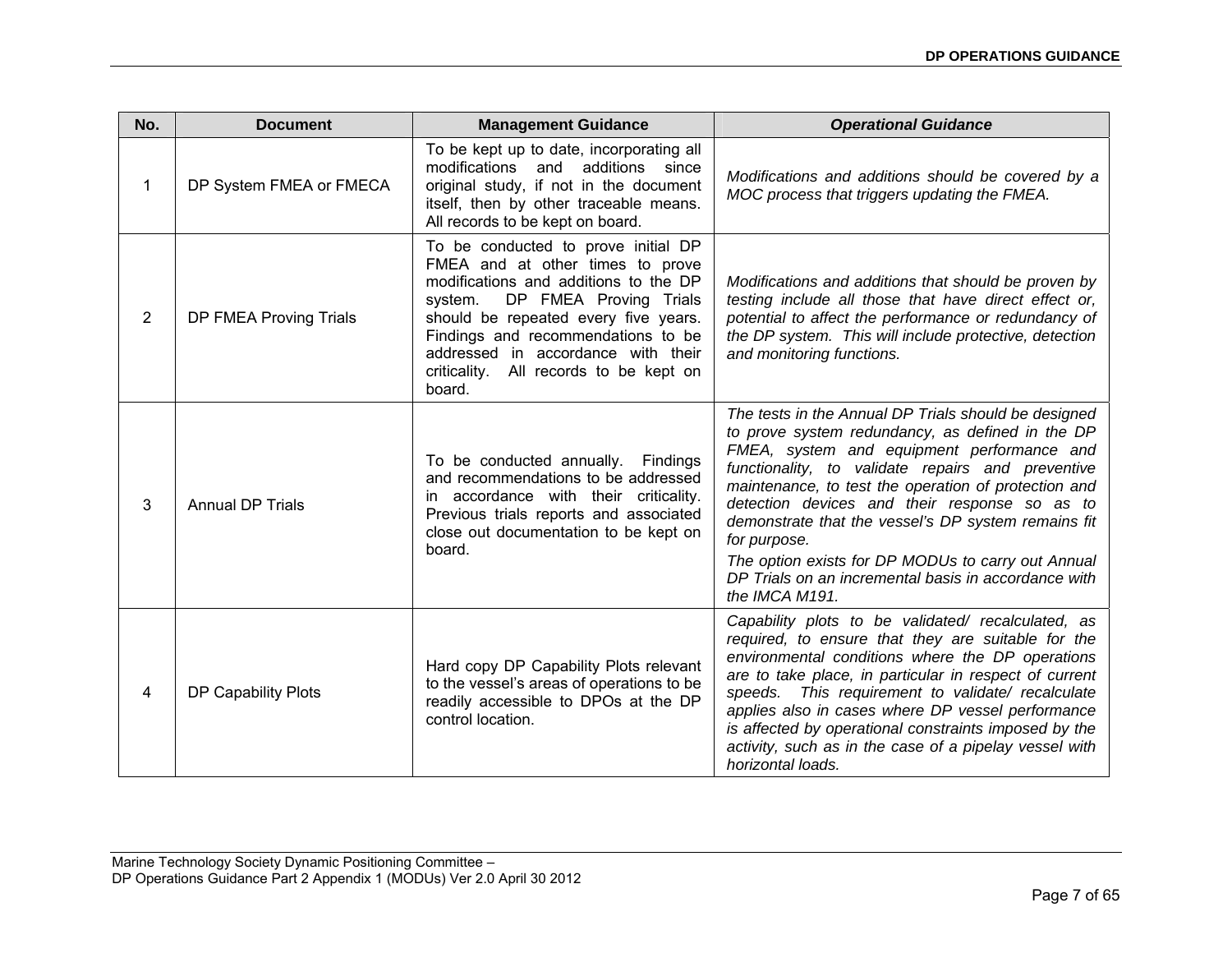| No.            | <b>Document</b>                                               | <b>Management Guidance</b>                                                                                                                                                                            | <b>Operational Guidance</b>                                                                                                                                                                                                                                                                                                                                                                                   |
|----------------|---------------------------------------------------------------|-------------------------------------------------------------------------------------------------------------------------------------------------------------------------------------------------------|---------------------------------------------------------------------------------------------------------------------------------------------------------------------------------------------------------------------------------------------------------------------------------------------------------------------------------------------------------------------------------------------------------------|
| 5              | <b>DP Footprints</b>                                          | Hard copy DP Footprint Plots to be<br>taken by DPOs. See Note 1 at end of<br>table.                                                                                                                   | DP Footprint Plots should be taken regularly in<br>various power/ thruster combinations, including fully<br>intact and worst case failure and also in various<br>environmental conditions.                                                                                                                                                                                                                    |
| 6              | Service reports concerning the<br>DP system                   | Complete history of service reports to<br>be filed and kept on board                                                                                                                                  | There should be a process where the open items are<br>highlighted, tracked and closed out.                                                                                                                                                                                                                                                                                                                    |
|                |                                                               |                                                                                                                                                                                                       | A structured FMEA and Proving Trials approach<br>should be used to integrate modifications and<br>additions into the existing DP system and its<br>associated equipment.                                                                                                                                                                                                                                      |
| $\overline{7}$ | Details of all DP related<br>modifications and additions      | Records of all DP related modifications<br>and additions to be kept on board<br>complete with interface and testing<br>information.<br>See Note 2 at end of table.                                    | New and modified software should be subjected to a<br>thorough validation process, especially to avoid the<br>acceptance of erroneous values. Known instances as<br>examples; pipe tensioner software that accepted a<br>sudden increase of pipe tension from 100t to 300t<br>(erroneous input), software for thruster control that<br>increased the command to the thruster to match the<br>faulty feedback. |
|                |                                                               |                                                                                                                                                                                                       | It is not enough to focus on the functionality of<br>modifications and additions. It is equally important to<br>fully understand the functional design spec and the<br>dependencies and consequences of fault or failure.                                                                                                                                                                                     |
| 8              | Vessel audit reports and DP<br>audits and inspection reports. | Complete history of all audit reports, DP<br>audits and inspection reports, including<br>findings and close outs to be kept on<br>board                                                               | There should be a process where the open items are<br>highlighted, tracked and closed out.                                                                                                                                                                                                                                                                                                                    |
| 9              | <b>DP Operations Manual</b>                                   | <b>DP</b><br>Specific<br>Operations<br>Vessel<br>Manual <sup>1</sup> , to be readily accessible at the<br>DP control location and used by the<br>DPOs as a reference for conducting DP<br>operations. | It is recommended that owners/ operators develop a<br>standardised table of contents for vessel specific DP<br>Operations Manuals in their fleet.<br>Modifications and amendments to the DP Operations<br>Manual should be subject to MOC processes,<br>including changes to vessel specific checklists.                                                                                                      |

<span id="page-7-0"></span> $<sup>1</sup>$  The vessel specific DP Operations Manual is additional to the DP control system manufacturer's Operator Manual</sup>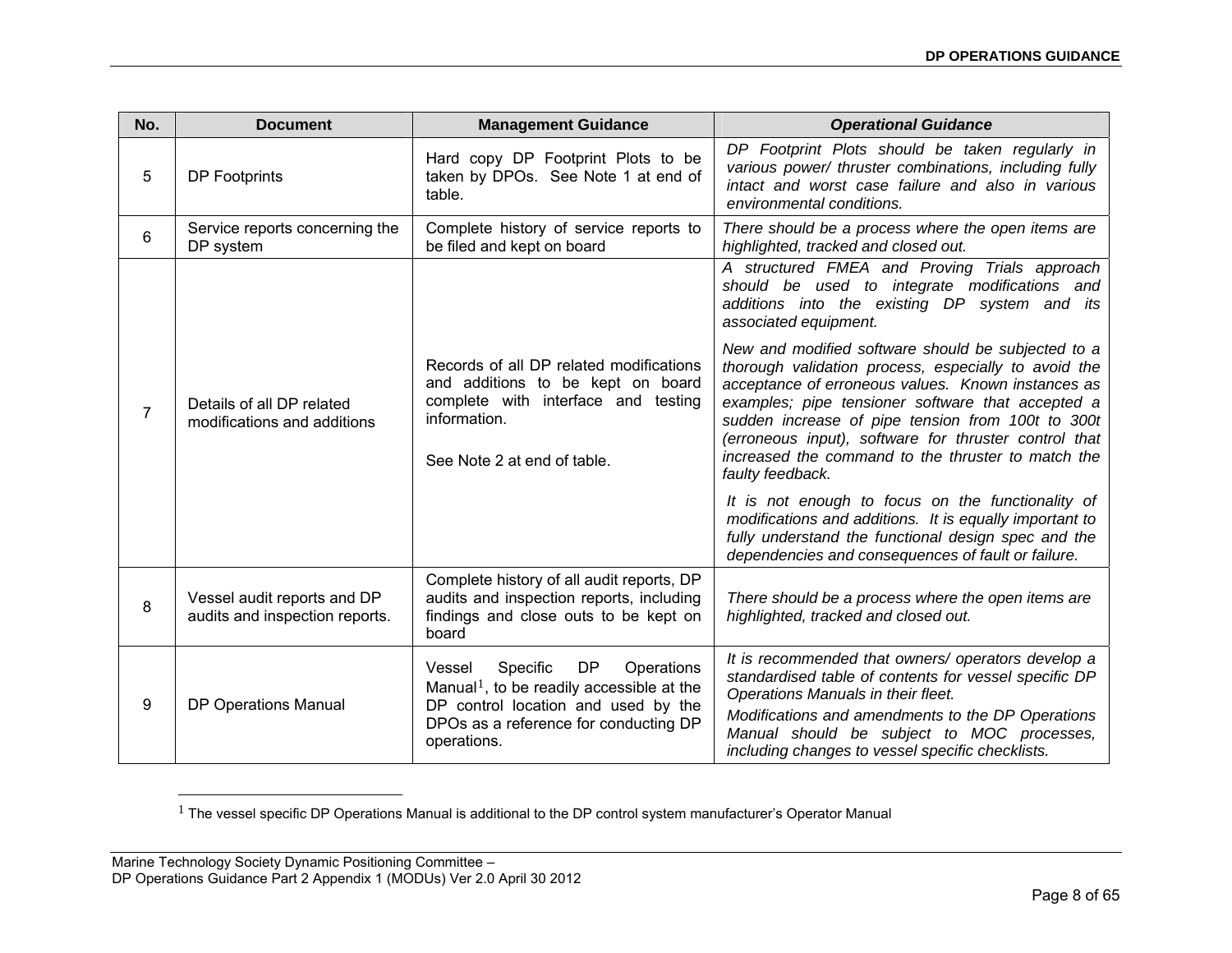| No. | <b>Document</b>                                                                            | <b>Management Guidance</b>                                                                                                                                                                                                      | <b>Operational Guidance</b>                                                                                                                                                                                                                                                                                                                                                                                                                               |
|-----|--------------------------------------------------------------------------------------------|---------------------------------------------------------------------------------------------------------------------------------------------------------------------------------------------------------------------------------|-----------------------------------------------------------------------------------------------------------------------------------------------------------------------------------------------------------------------------------------------------------------------------------------------------------------------------------------------------------------------------------------------------------------------------------------------------------|
| 10  | DP Incident Reports                                                                        | Records of all DP station keeping and<br>other DP related incidents to be kept on<br>board, including investigation records<br>and close outs.                                                                                  | All DP incidents should be investigated to an extent<br>that reflects the potential consequences of the<br>incident.                                                                                                                                                                                                                                                                                                                                      |
| 11  | DP Mobilization/ DP Field<br><b>Arrival/ Trials Procedures</b><br>(Bridge and Engine Room) | Records of DP Mobilization Trials and<br>DP Field Arrival Checklists to be kept<br>on board for the period set by the<br>owner/ operator and, where relating to<br>a DP incident permanently stored in<br>retrievable archives. | DP Trials and Checklists should be vessel specific<br>and be developed from detailed information<br>contained in the DP FMEA.<br>They should confirm<br>vessel performance, particularly following worst case<br>failure, and that the vessel's DP system is set up<br>properly and provides the required level of<br>redundancy.                                                                                                                         |
| 12  | DP Location and<br>Watchkeeping checklists<br>(Bridge and Engine Room)                     | Records of all DP Location and<br>Watchkeeping Checklists to be kept on<br>board for the period set by the owner/<br>operator and, where relating to a DP<br>incident.<br>permanently<br>stored<br>in<br>retrievable archives.  | As above                                                                                                                                                                                                                                                                                                                                                                                                                                                  |
| 13  | DP related drills and<br>emergency response drills                                         | Records of DP related<br>drills and<br>emergency response drills to be kept<br>on board in retrievable archives.                                                                                                                | DP drills can be developed from fault and single point<br>failure scenarios addressed in the vessel's DP<br>FMEA.<br>The drills should also cover extreme events that are<br>outside the scope of the DP FMEA.<br>The outcomes from these drills should be used in the<br>development of DP emergency response procedures<br>and used as training material for DP personnel.<br>These records may be used in a cycle of continuous<br><i>improvement.</i> |
| 14  | DP fault log                                                                               | Records of all faults related to the DP<br>to<br>be<br>kept<br>board<br>system<br>on<br>permanently in retrievable archives.                                                                                                    | DP faults should be recorded as soon as possible<br>after they are discovered and action/ investigation<br>taken appropriate to the potential consequences of<br>the fault on the vessel's station keeping ability.                                                                                                                                                                                                                                       |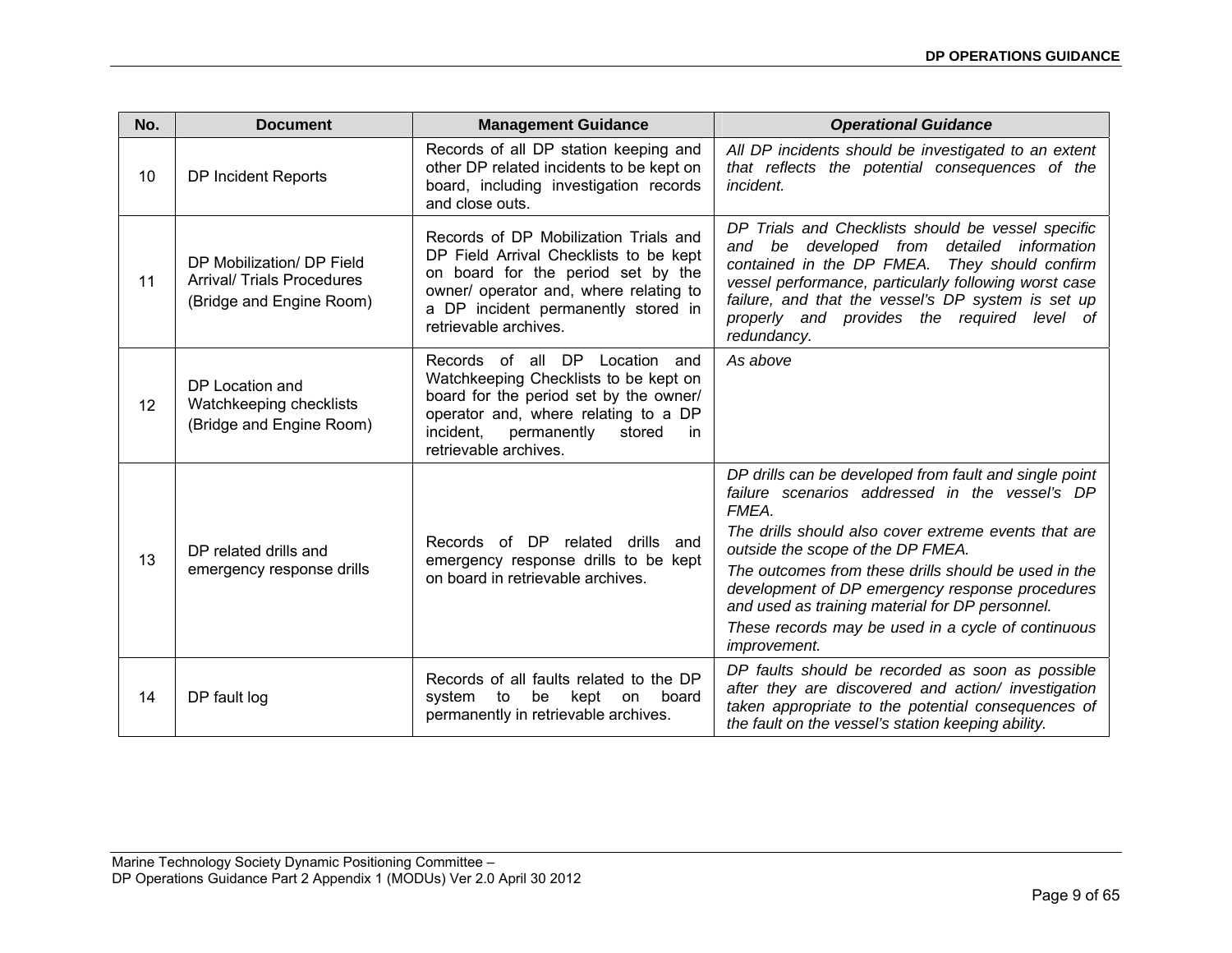| No. | <b>Document</b>           | <b>Management Guidance</b>                                                                                                                                                                                             | <b>Operational Guidance</b>                                                                                                                                                                   |  |  |  |
|-----|---------------------------|------------------------------------------------------------------------------------------------------------------------------------------------------------------------------------------------------------------------|-----------------------------------------------------------------------------------------------------------------------------------------------------------------------------------------------|--|--|--|
|     |                           |                                                                                                                                                                                                                        | DP data loggers perform an important function in<br>helping to determine root causes of faults or failures.                                                                                   |  |  |  |
|     |                           |                                                                                                                                                                                                                        | It is recommended that a DP data logging function is<br>included as part of the DP system design spec.                                                                                        |  |  |  |
|     |                           | Where the vessel has DP data logging<br>facilities electronic records should be                                                                                                                                        | data loggers should be commissioned and<br>DP.<br>operational before DP system Customer Acceptance<br>Trials (CAT) are carried out.                                                           |  |  |  |
| 15  | DP Data Logging           | kept on board for the period set by the<br>owner/ operator and, where relating to<br>a DP incident, permanently stored in<br>retrievable archives.                                                                     | The DP data logger should be incorporated in the<br>CAMO/TAM and running at all times when in DP. If<br>not, this should trigger an Advisory condition, i.e.<br>BLUE.                         |  |  |  |
|     |                           |                                                                                                                                                                                                                        | There should be specific procedures for the operation<br>and analysis of output from the DP data logger. This<br>should include clear instructions on how and where<br>the records are kept.  |  |  |  |
|     |                           |                                                                                                                                                                                                                        | Retention of data logging data should not be limited<br>by time.                                                                                                                              |  |  |  |
| 16  | DP alarm printer readouts | Hard copy records of the DP alarm<br>printer readout to be kept on board for<br>the period set by the owner/ operator<br>and, where relating to a DP incident,<br>permanently<br>stored in<br>retrievable<br>archives. | Owners/ operators frequently require DP alarm printer<br>readouts to be kept for the duration of each well and<br>then destroyed, unless relating to a DP incident or<br>contractual dispute. |  |  |  |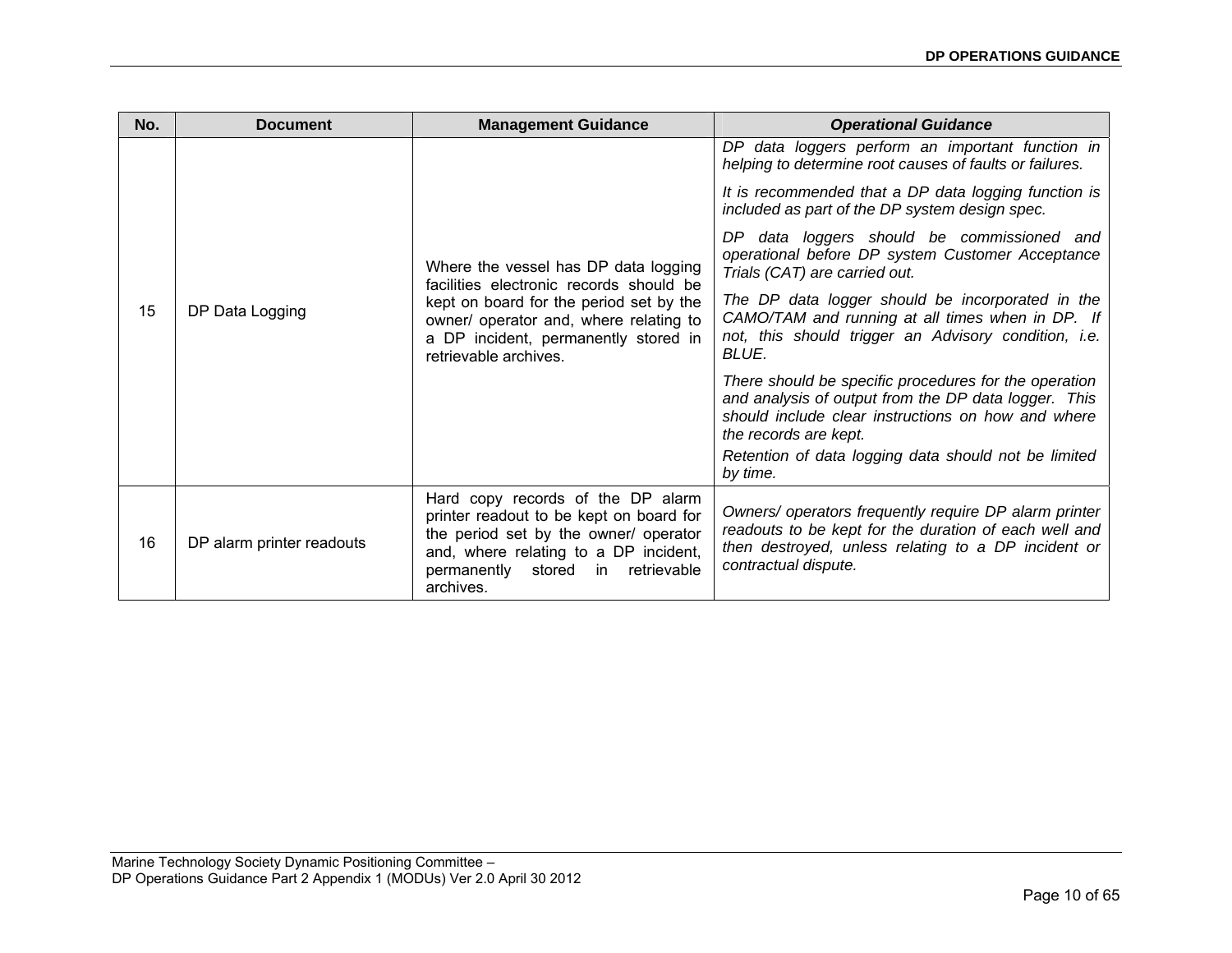| No. | <b>Document</b>                                                        | <b>Management Guidance</b>                                                                                                                                                                                                                    | <b>Operational Guidance</b>                                                                                                                                                                                                                                                                                                                                                                                                                                                                                                                                                                                                                                                                                                                                                                   |
|-----|------------------------------------------------------------------------|-----------------------------------------------------------------------------------------------------------------------------------------------------------------------------------------------------------------------------------------------|-----------------------------------------------------------------------------------------------------------------------------------------------------------------------------------------------------------------------------------------------------------------------------------------------------------------------------------------------------------------------------------------------------------------------------------------------------------------------------------------------------------------------------------------------------------------------------------------------------------------------------------------------------------------------------------------------------------------------------------------------------------------------------------------------|
| 17  | DP familiarisation and<br>competency records                           | All records relating to vessel specific<br>DP familiarisation and competency for<br>DPOs, engineers and electricians to be<br>board permanently<br>on<br>kept<br>in.<br>retrievable archives.                                                 | Owners/operators should implement an in-house DP<br>competency assurance process for key DP personnel<br>which is structured, systematic and progressive. It<br>should be noted that DPO certification is only one<br>element in the competency assurance process.<br>Owners/ operators are recommended to make use of<br>facilities and training programmes available to the DP<br>sector, such as the Powersim program for advanced<br>DPO training of power plant fault conditions, where<br>DPOs are given detailed instruction and training in<br>identifying and responding to power system faults.<br>Examples include DPO intervention averting an<br>underfrequency induced blackout on closed bus<br>system by the DPO taking control of thrusters and<br>biasing to increase load. |
| 18  | Résumés and vessel specific<br>work records of all key DP<br>personnel | Résumés of all key DP personnel,<br>copies of certification and qualifications,<br>records of DP watchkeeping hours to<br>be maintained on board. Original DPO<br>certificates and DP Log Books to be<br>held by the DPOs onboard the vessel. |                                                                                                                                                                                                                                                                                                                                                                                                                                                                                                                                                                                                                                                                                                                                                                                               |

- Note 1 It is acknowledged that DP Footprint Plots may be less relevant for DP MODUs than for other DP vessel types.
- Note 2 **Owners/ operators should keep adequate records and documentation relating to modifications and additions that** could have an effect on the DP system, especially interfaces between equipment from different vendors. This is as relevant for equipment whose primary function lies outside the DP system, such as an Emergency Shutdown Systems (ESD), pipe tensioner systems and fire monitor systems as it is for DP equipment, such as propulsion, position references and sensors. All modifications and additions should be subjected to FMEA type analysis and undergo Proving Trials type testing.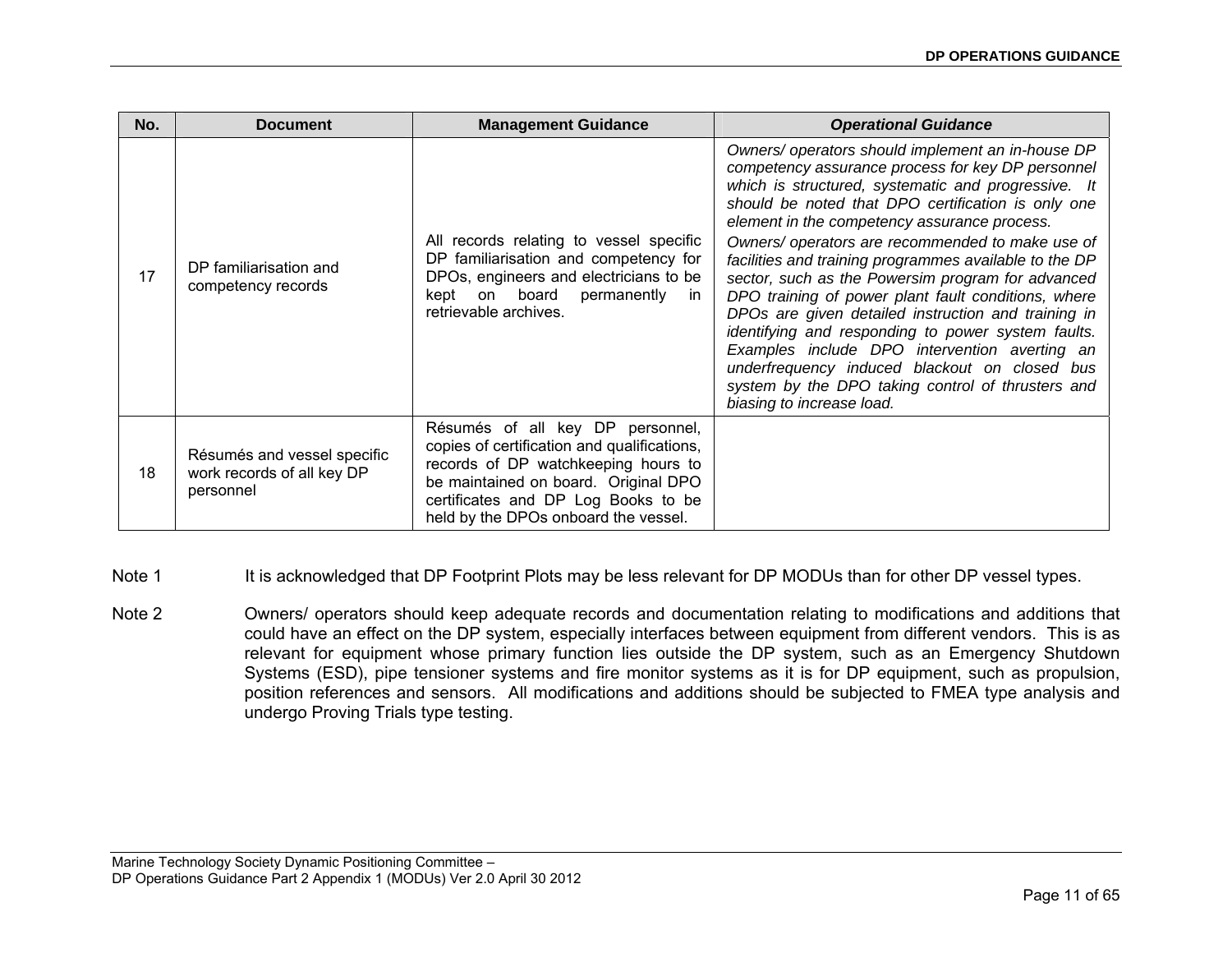## <span id="page-11-0"></span>**4. THEMES**

## <span id="page-11-1"></span>**4.1 DP Class**

IMO MSC 645 "Guidelines for Vessels with Dynamic Positioning Systems is the base or foundation document for DP vessels.

It is recommended that DP vessels with the following DP equipment class notations be used for the following activities.

| <b>Application on DP</b>                                          | <b>Minimum</b><br><b>Recommended DP</b><br><b>Equipment Class</b><br>(See Note 1 below) | <b>Remarks</b>                                                                                                                     |
|-------------------------------------------------------------------|-----------------------------------------------------------------------------------------|------------------------------------------------------------------------------------------------------------------------------------|
| Drilling                                                          | $\overline{2}$                                                                          |                                                                                                                                    |
| Diving                                                            | $\overline{2}$                                                                          |                                                                                                                                    |
| Pipelay                                                           | $\overline{2}$                                                                          |                                                                                                                                    |
| <b>Umbilical Lay</b>                                              | $\overline{2}$                                                                          |                                                                                                                                    |
| Lifting                                                           | $\overline{2}$                                                                          |                                                                                                                                    |
| Accommodation                                                     | $\overline{2}$                                                                          |                                                                                                                                    |
| <b>Shuttle Offtake</b>                                            | $\overline{2}$                                                                          |                                                                                                                                    |
| ROV Support (Open<br>Water)                                       | 1                                                                                       |                                                                                                                                    |
| <b>ROV Support (Close</b><br>Proximity - Surface/<br>Subsea)      | $\overline{2}$                                                                          |                                                                                                                                    |
| <b>Floating Production</b>                                        | $\overline{2}$                                                                          |                                                                                                                                    |
| Seismic and Survey<br>vessels (Open water-<br>outside 500 m zone) | $***$                                                                                   | Class in accordance with contractual<br>requirements                                                                               |
| <b>Well Stim</b>                                                  | $2^*$                                                                                   | Vessels of lesser Class may be used<br>with the appropriate structured risk<br>identification and mitigation measures in<br>place. |
| <b>Logistics Operations</b>                                       | $2^*$                                                                                   | Vessels of lesser Class may be used<br>with the appropriate structured risk<br>identification and mitigation measures in<br>place. |

NOTE 1 - The vessel's DP system should be set up and operated in the identified Critical Activity Mode (CAM) configuration. However, on occasion and after a proper assessment of the risks, the vessel may be set up in accordance with the identified Task Appropriate Mode. (TAM)

## *Guidance Notes*

*A detailed risk analysis will be required if the vessel is to operate in a task appropriate mode (TAM).The detailed risk analysis should consider the consequences of loss of position relevant to the activity.*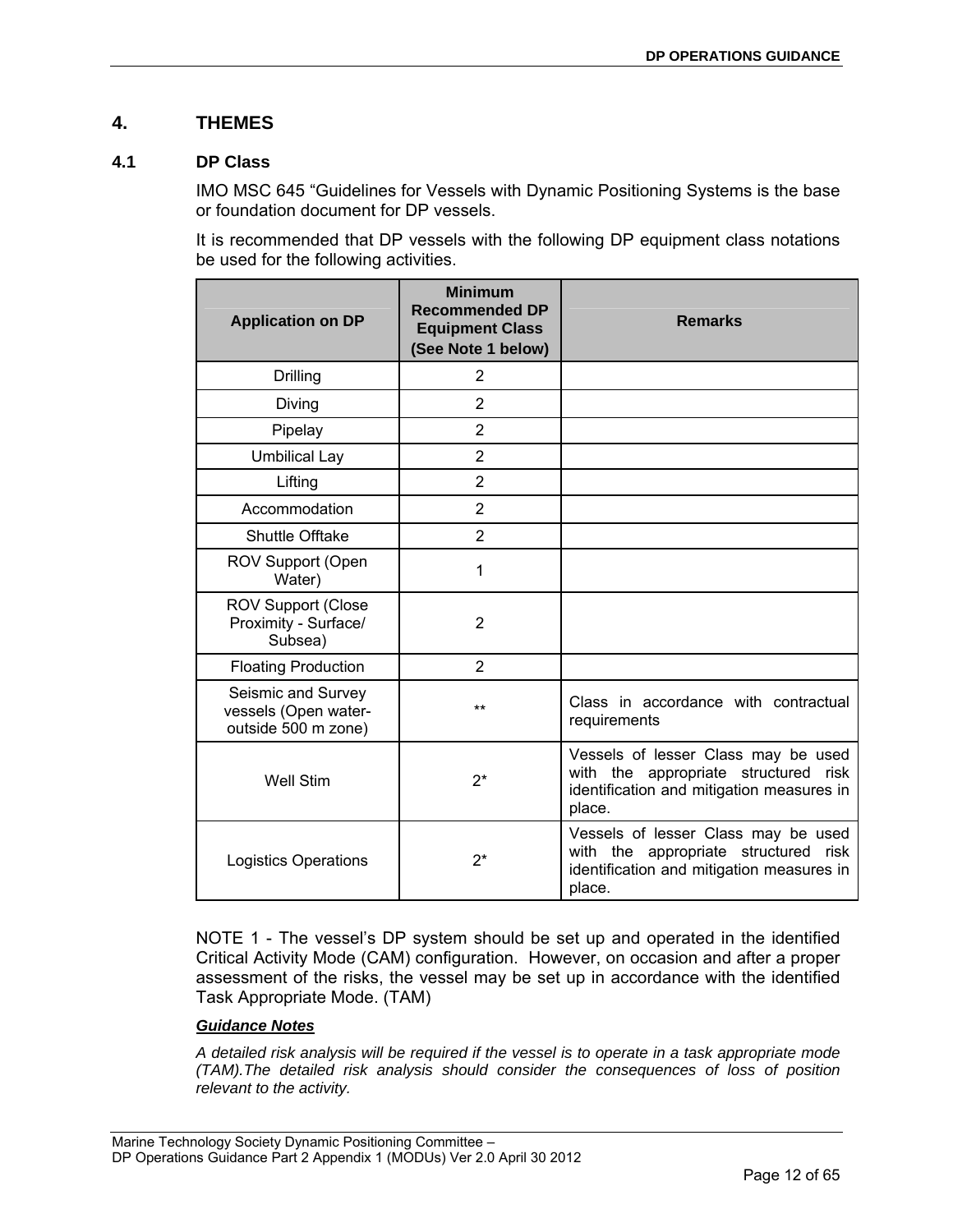## <span id="page-12-0"></span>**4.2 DP FMEA**

The DP vessel's DP FMEA is the most important technical document in the list of required documents. The requirement for a DP FMEA has its origins in IMO MSC/Circ 645 (1994) "Guidelines for Vessels with Dynamic Positioning Systems". These benchmarking guidelines provide the foundation for all subsequent DP rules, regulations and guidance issued by Class and other industry bodies, such as IMCA.

The IMO Guidelines require all DP vessels to be subjected to survey and testing in accordance with IMO's specified guidelines. This includes initial and periodic complete survey and testing of all systems and components required to keep position after single failures associated with the vessel's assigned DP equipment class.

The periodic component in the IMO Guidelines requires the complete survey and testing to be repeated every five years to ensure full compliance with applicable parts of the guidelines.

In addition compliance with IMO Guidelines requires survey and testing after defects are discovered and corrected and, after a DP related accident and, whenever significant repairs or alterations are carried out, so as to demonstrate full compliance with applicable parts of the guidelines.

The IMO Guidelines do not make clear distinction between vessels of different DP equipment class.

This IMO requirement has been interpreted by the DP community such that the survey requirement is met by a DP FMEA (or  $FMECA<sup>2</sup>$  $FMECA<sup>2</sup>$  $FMECA<sup>2</sup>$ ) and the testing requirement by DP FMEA Proving Trials.

Accordingly, all DP vessels of DP Class 2 or 3 are required to have a Class approved and stamped DP FMEA and DP FMEA Proving Trials.

The vessel's DP FMEA and Proving trials should cover both CAM and TAM configurations. (This may involve the FMEA covering both open and closed bus tie configurations)

Definitions: An FMEA is a systematic analysis of systems and sub-systems to a level of detail that identifies all potential failure modes down to the appropriate sub-system level and their consequences. A FMECA is an extension of an FMEA that adds a risk assessment of each failure mode to determine its criticality.

In addition to complying with the IMO Guidelines and the relevant DP rules of the vessel's Classification Society the DP FMEA should achieve the standards of detail and analysis contained in the following industry guidance;

- o IMCA M166 "Guidance on Failure Modes and Effects Analysis"
- o IMCA M178 "FMEA Management Guide"

l

<span id="page-12-1"></span> $2$  Unless expressly stated in this Guidance document a FMECA is interchangeable with an FMEA.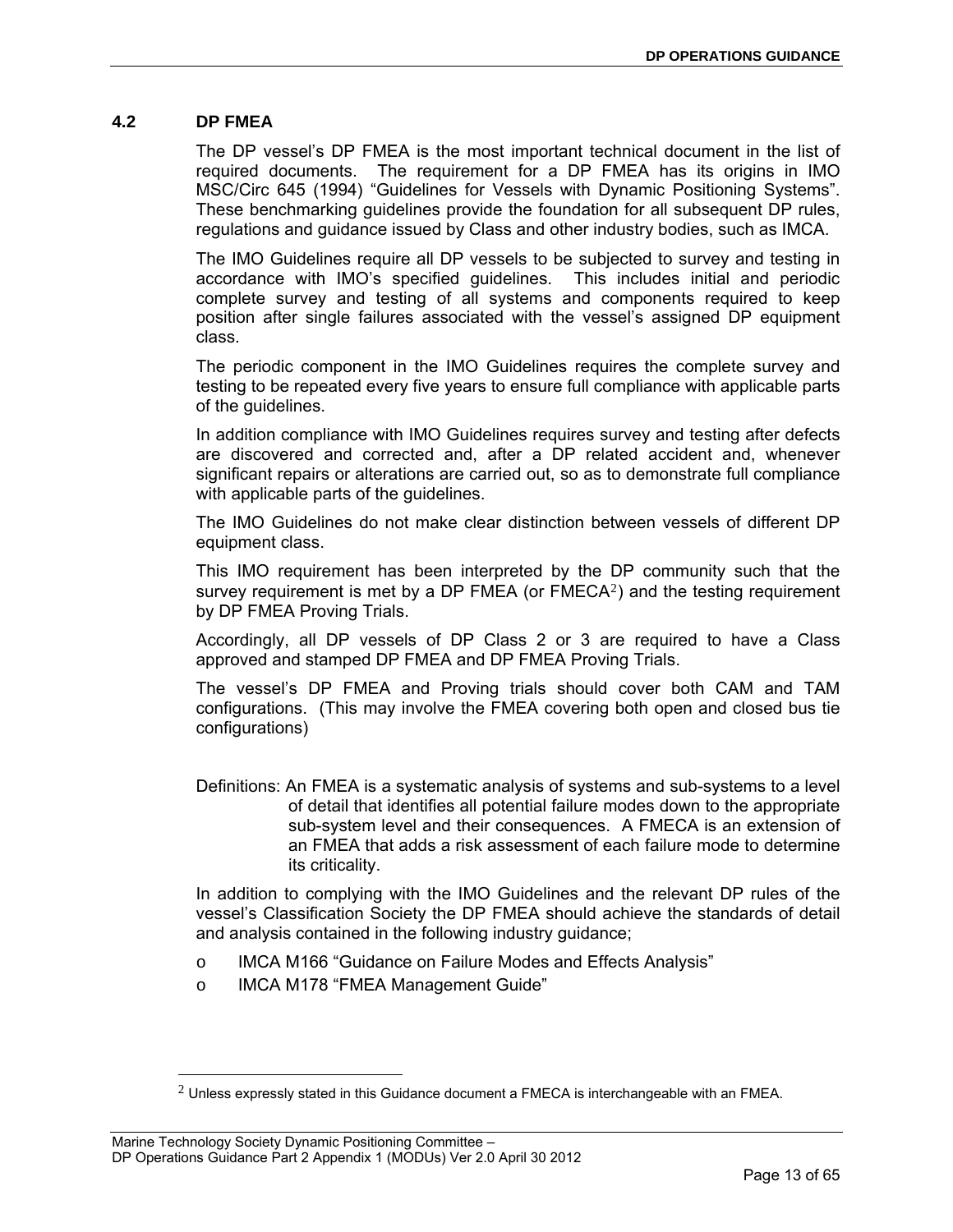- o IMCA M04/04 2004 "Methods of Establishing the Safety and Reliability of DP Systems"
- Note FMEAs are a requirement to obtain DP Class 2 and 3 notation. Whilst not stipulated as a class requirement for DP 1 vessels owners/ operators are encouraged to subject their DP 1 vessels to the DP FMEA process.
- Note Particular attention should be paid in the DP FMEA to the interfaces between the DP system and other systems that have the potential to affect the DP system, such as where the vessel is fitted with an Emergency Shut Down (ESD) system, pipe tensioner system or fire monitor system.

Key DP personnel, including the vessel Master, DPOs, Engineers and Electricians should have a detailed knowledge of the DP FMEA and should use the information provided to be fully informed about the capabilities and limitations of the vessel's DP system.

The results from a DP FMEA, in particular issues related to the vessel's worst case failure and significant single point failures, should be used in the formulation of operational, emergency response and planning decisions.

### *Guidance Notes*

*These Guidance Notes on DP FMEAs are intentionally brief. They give a concise overview of the underpinning philosophy, analytical processes and the technical content of a DP FMEA. Relevant IMCA guidance, referred to in this section, should be consulted to gain a more detailed understanding.* 

*A DP FMEA should encompass the following:-* 

- o *identify worst case failure design intent (WCFDI) and worse case failure (WCF),*
- o *identify the equipment or subsystem, modes of operation and the equipment,*
- o *Identify all potential failure modes and their causes,*
- o *identify the significant single point failures,*
- o *identify potential hidden failures,*
- o *identify potential configuration errors,*
- o *evaluate the effects on the system of each failure mode,*
- o *Identify measures for eliminating or reducing the risks associated with each failure mode,*
- o *identify trials and testing necessary to prove the conclusions,*
- o *be updated after any major modifications and proving trials have been conducted,*
- o *be subject to review and update as necessary, once every five years. The review should take account of new equipment and hardware/ software updates, new developments in analysis and new knowledge acquired in the intervening period,*
- o *take account of action items from DP FMEA Proving Trials, Annual DP Trials, audits and incidents which have been or, are in the process of being, closed out,*
- o *take account of non DP systems/ auxiliary/ external systems that have interfaces with, and potential impact on DP and station keeping. These systems should be subjected to the FMEA and Proving Trials approach for software, hardware and interfaces thus ensuring the integrity of the DP system and proper integration with DP,*
- o *take account of common mode failures that are otherwise liable to be overlooked, such as the effects of hydrocarbon gas on engine control and safety systems, which can cause diesel engines to accelerate out of control resulting in catastrophic mechanical failure and potential for black out,*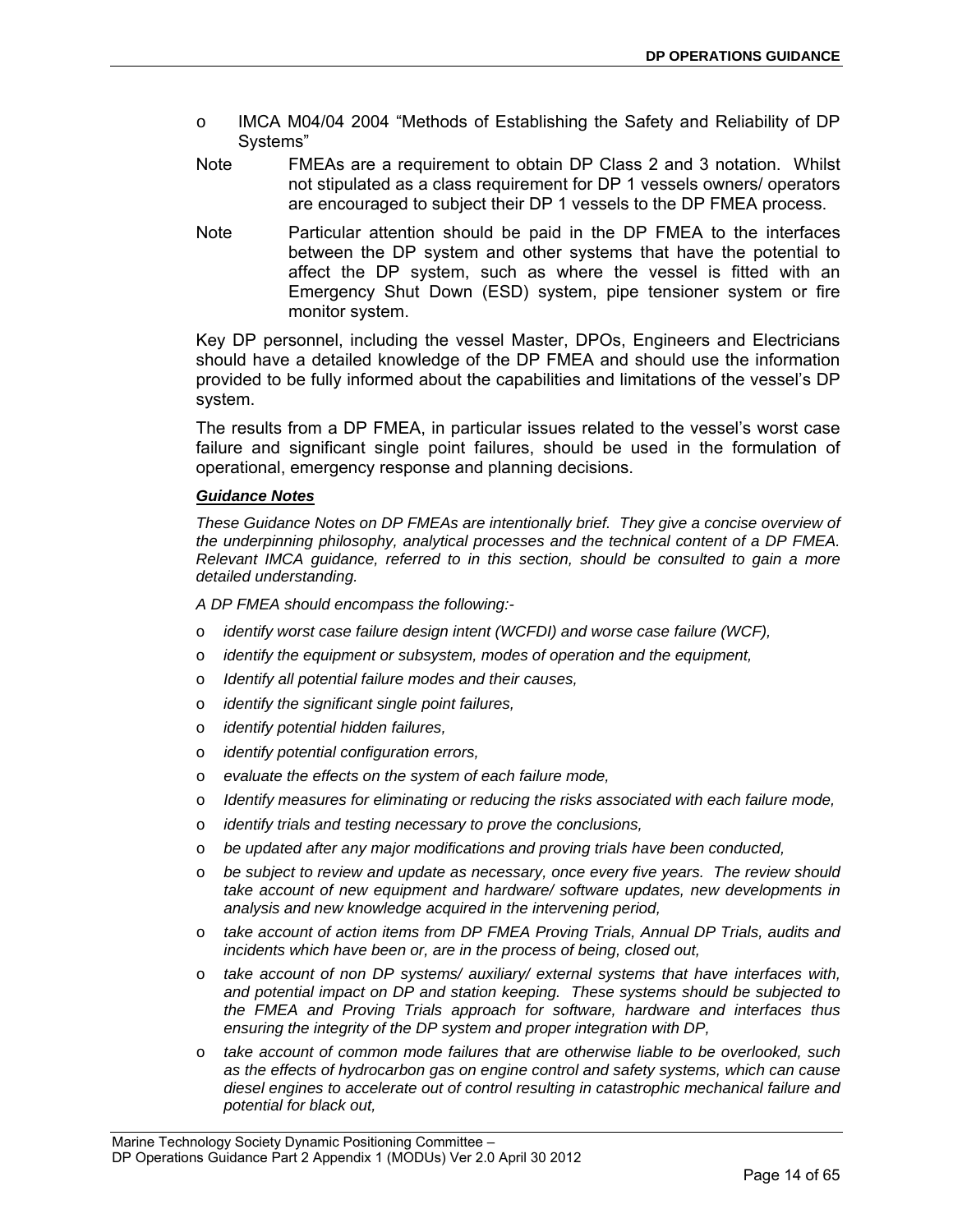- o *be presented as a narrative analysis of DP related systems and subsystems covering the above points (i.e. redundancy concept, hidden failures, configuration errors, etc.) and be supported by sketches and drawings,*
- o *for DP Class 3 vessels, should consider the effects of fire and flood, not only from a compartment analysis perspective but also, where significant, at the subsystem level, e.g. the effects of fire and flood on ESD control lines and push buttons.*
- *Note Where the redundancy concept relies on inter-switching mechanisms, the reliability and effectiveness of these mechanisms should be proven and fully documented in the DP FMEA.*
- *Note The DP FMEA should contain an analysis of the DP control system I/Os to verify that it is consistent with the redundancy concept and should be proved at DP FMEA Proving Trials.*
- *Note The DP FMEA for a DP MODU should address the ESD function, in particular the various issues relating to the status of post activation battery power supplies (UPS). Appropriate guidance is given in section 6.6 of IMCA M196, "Guidance on the Design, Selection, Installation and Use of UPS onboard Vessels".*
- *Note The findings from a DP FMEA and Proving Trials should be categorised into A, B or C. Categories should be clearly defined. Appropriate definitions are as follows;*
- **Category A** The failure effects exceed the worst case failure design intent or some aspect of the design is non-compliant with the *….Insert Classification Society…* rules for notation *…Insert DP Notation…* Improvement is recommended.
- **Category B** The failure effects equal the worst case failure design intent. The design complies with the *….Insert Classification Society…* rules for notation *Insert DP notation…* but should be reviewed to determine whether a cost effective improvement can be made.
- **Category C C** Observations, comments and suggestions associated with DP safety and reliability, which *…Insert Owner…* may consider

*A FMECA is an extension of an FMEA that adds a risk assessment of each failure mode to determine its criticality. Criticality is derived from an assessment of the probability that a particular failure will occur combined with the severity of the failure if it does occur.* 

*A DP FMECA should encompass all of the listed points in DP FMEA above and, in addition, include the following steps;* 

- o *determine the severity of each failure mode,*
- o *determine the probability of occurrence of each failure mode (using qualitative or reliable MTBF data),*
- o *determine and rank the criticality of the identified failure modes from highest to lowest,*
- o *determine a strategy for dealing with the ranked criticalities so that remedial measures are directed appropriately in accordance with the criticality ranking.*

*The Criticality Analysis should be presented in tabulated form making use of risk matrices that comply with recognised international standards such as those given in IMCA M166 or IEC 60812.* 

*Note The closing out of action items should be well documented and auditable.*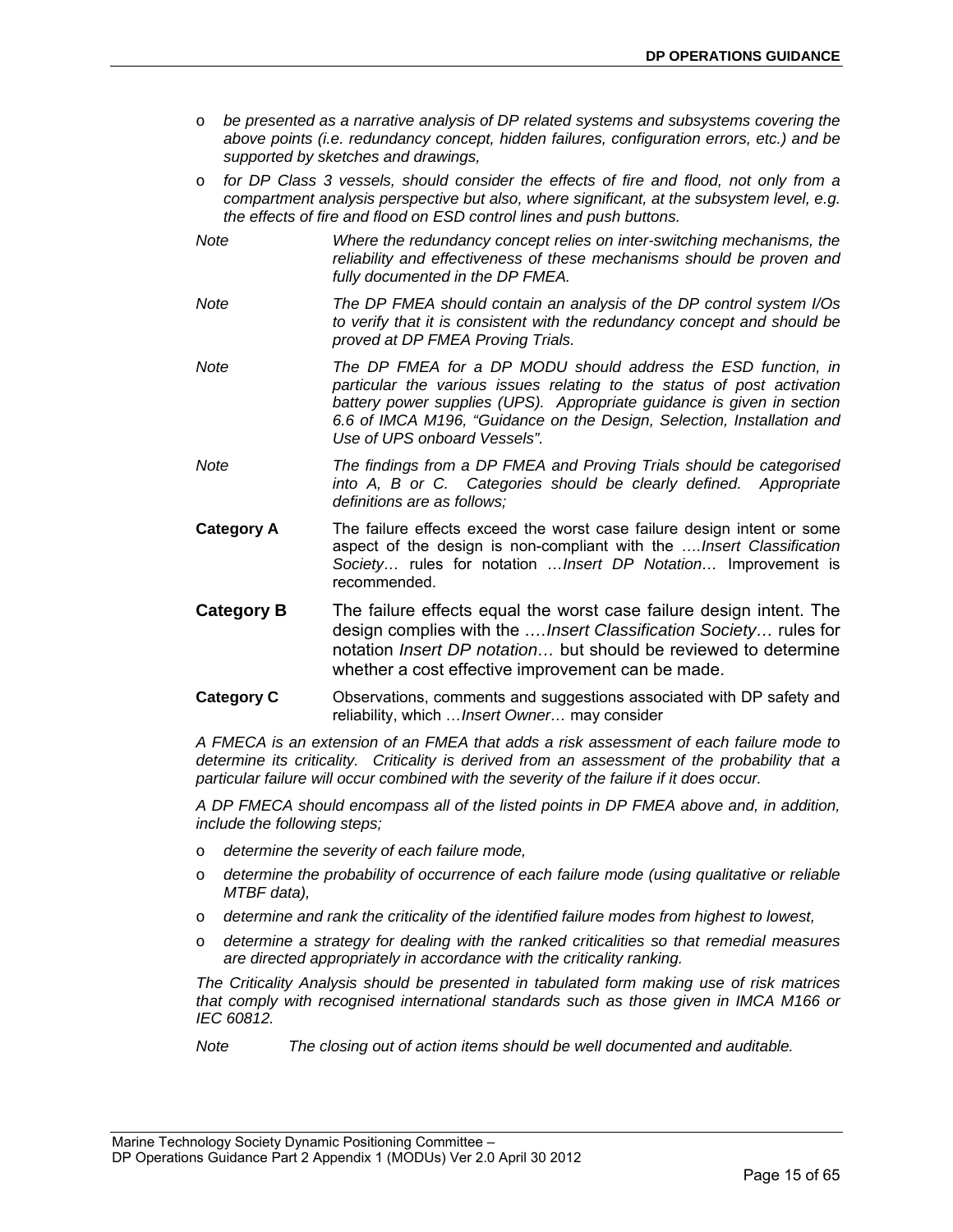*The following IMCA Guidelines address the above considerations in various levels of detail; M166, M178, M04/04 and Annex.* 

*A DP FMEA should be referred to at the following times;* 

- o *conducting task based DP operational risk assessments, where key personnel involved should have detailed knowledge of the DP FMEA,*
- o *determining the DP vessel's Mode of Operation ( CAM/TAM)), e.g. where the unavailability of equipment may reduce the vessel's DP station keeping ability,*
- o *determining the DP vessel's Well Specific Operating Guidelines (WSOG), e.g. where equipment performance approaches or exceeds predetermined limits,*
- o *determining the vessel's Task Appropriate Mode, when applicable and warranted by the specific DP operations,*
- o *developing planned maintenance schedules, taking account of the impact of taking systems or equipment out of service,*
- o *developing the vessel's DP Operations and Emergency Response manuals and procedures,*
- o *developing DP trials programs and checklists, ensuring that the single point failures identified in the DP FMEA are covered in the trials and checklists.*
- *Note to Owners In the case of newbuilds, if DP FMEAs are within the shipyard's scope of supply, owners are recommended to ensure that there are contractually binding agreements for the FMEA to meet specifications set out in IMCA Guidelines, M166. M178, M04/04 and Annex and preferably be carried out by an independent third party DP FMEA practitioner.*
- *Cautionary Note DP FMEAs that are solely focused on attaining class notation and class approval may not always meet guidance standards stipulated in those IMCA Guidelines.*

## <span id="page-15-0"></span>**4.3 DP Capability Plots**

DP Capability Plots should be calculated for the vessel. Guidance is provided on DP Capability Plots in IMCA M140 Rev 1, "Specification for DP Capability Plots".

These theoretical plots are calculated from detailed information of the vessel's hull and superstructure form and available thruster power. The calculations should use environmental data (seastate, wind and current) appropriate to the area in which the DP vessel is to operate.

These plots should show the limiting wind speed 360 degree envelopes for the scenarios below, where each point on the envelope represents the wind speed at which it is calculated that the vessel will be unable to maintain position in DP.

DP Capability Plots should include the following scenarios at current speeds of 0kts, 1kt and 2kts, or at other current speeds that are representative of the location in which the DP vessel is to operate:

- o Fully intact power generation and thrusters.
- o Loss of most effective thruster(s).
- o Following the worst case failure.
- Note The DP Capability Plots should be provided in a format that is intuitive to the user on board (e.g. Polar Plot).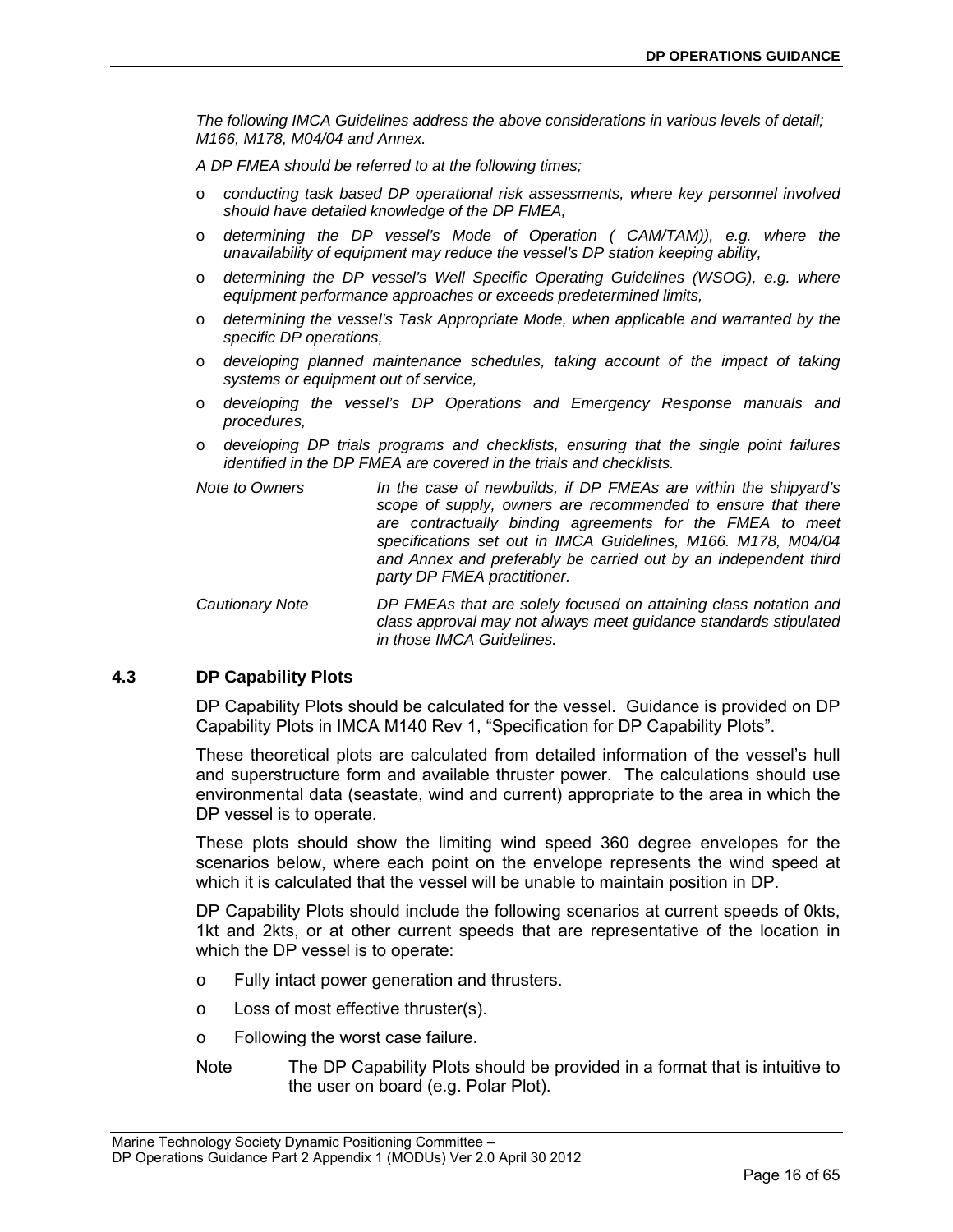## *Guidance Notes*

*DP Capability Plots that do not cover Worst Case Failure are incomplete. DP Capability Plots that do not take into account thruster interaction, (thruster-thruster, thruster-hull), thruster degradation and thruster barred zones are incomplete.* 

*Owners/ operators should note that it is important to provide a detailed scope of work to whoever is to generate the DP Capability Plots for the vessel. Experience has shown that those who generate the DP Capability Plots, such as the DP system manufacturers, may not include the Worst Case Failure, unless specifically instructed to do so. This is particularly relevant where the DP Capability Plots are included in the shipyard's scope of supply for newbuilds.* 

*DP Capability Plots may have to be recalculated from time to time during the lifetime of a DP vessel. For example, the installation of new equipment, such as a crane or an accommodation module on deck will alter the vessel's outline, which, in turn, will alter the wind effect on the vessel. In these circumstances the DP Capability Plots should be recalculated to take account of the changes.* 

*DP Capability Plots may also have to be recalculated for thruster configurations where, due to unforeseen faults or failures or, due to essential maintenance requirements, one or more thrusters are no longer available. Where not already covered by existing calculations the revised DP Capability Plots should cover the following cases for the new thruster condition, i.e. the new fully intact condition, the new loss of most effective thruster(s) and the new worst case failure condition.* 

*DP Capability Plots should be readily available to the DPOs at the DP control console.* 

*DPOs should consult DP Capability Plots as a matter of course whilst the vessel is conducting DP operations.* 

*DPOs should be fully familiar with the limits given in the DP Capability Plots for the fully intact thruster configuration, for loss of most effective thruster and for worst case failure.* 

*DPOs should be careful when estimating the current force acting on the vessel and relating it to the DP Capability Plots. DPOs should be aware that the current force generated by the DP control system is the residual external force acting on the vessel that cannot be measured. When wind speeds are low the attendant vessel, if available, could be used to estimate current by going into drift mode.* 

*DP Capability Plots should be used by DPOs and other key DP personnel as a reference in the planning phases when determining the vessel's environmental operational limits for the WSOG. Where the DP Capability Plots show an undue level of heading limitations this may restrict the vessel's operating range. This is not uncommon on vessels, such as DP tankers, that have good fore and aft thrust capability but limited thwartship capability.* 

*It should be remembered that DP Capability Plots are theoretical calculations and that, wherever possible, opportunities should be taken to validate the DP Capability Plots by taking DP Footprint Plots. See below.* 

## **DP Footprint Plots**

DP Footprint Plots should also be produced on board. DP Footprint Plots are not theoretical. They are actual measurements of the vessel's DP station keeping performance in the actual environmental conditions and thruster configuration at the time the plot was taken. DP Footprint Plots should be taken whenever opportunities arise, such as during standby periods, weather downtime or on arrival at the field. Plots should be taken for the thruster configurations used in the DP Capability Plots, i.e. fully intact, loss of most effective thruster(s) and after worst case failure.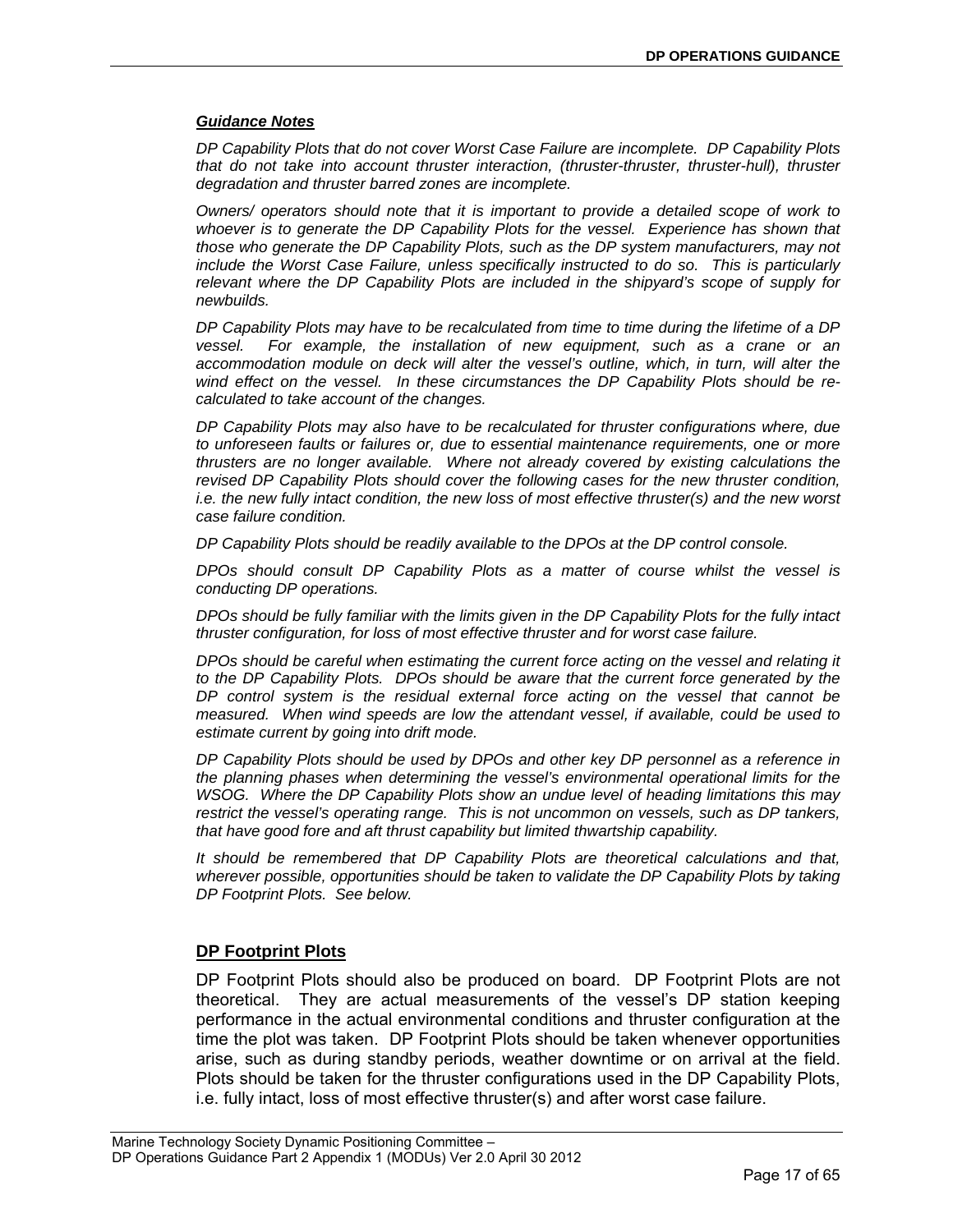Some DP systems have a software application that produces DP Footprint Plots electronically. DPOs can also produce DP Footprint Plots by manual methods using a plotting sheet.

DP Footprint Plots serve two main purposes.

- o They provide a scatter plot of vessel positions at regular intervals around the required set position (this shows accuracy of station keeping)
- o They also provide comparison points on the limiting wind speed envelope given in the theoretical DP Capability Plots (this shows wind speeds at which it was seen that the vessel was unable to maintain position, thus validating or contradicting the theoretical DP Capability Plots for the various thruster configurations.)

DP Footprint Plots serve other purposes, including learning and familiarisation opportunities for DPOs and in providing snapshots of vessel station keeping behaviour for specific locations and activities.

Theoretical DP Capability Plots and DP Footprint Plots combine together to enhance knowledge and understanding of the vessel's DP station keeping ability.

Note DP Footprint Plots originated in harsh weather regions, such as in the North Sea. The plots are used to gain a better understanding of the vessel's actual station keeping performance and limitations in intact and, in various degraded thruster configurations, including worst case failure, whilst the vessel is being subjected to real environmental forces.

> It is acknowledged that DP Footprint Plots may be of less relevance to DP MODUs.

### *Guidance Notes*

*Manual DP Footprint Plots are generated in the following manner.* 

- *1. Use a proforma plotting sheet, comprising a 360 degree polar plotting diagram, vessel outline with thrusters indicated and space for vessel specific position reference systems and environmental data. Refer to plotting sheets in Appendix A.*
- *2. The vessel should be in auto DP. Record wind, waves and current on the plotting sheet, drawing appropriate vectors.*
- *3. Record thruster configuration on the plotting sheet.*
- *4. Record the rate of turn and speed of moves. It is suggested that the following values are applied, 10deg/min and 0.3m/sec, respectively, to prevent misleading results.*
- *5. Observe position excursions from the intended position by the most appropriate means, plotting the vessel's position regularly, e.g. every 30 seconds.*

*Appendix A contains two worked examples. Both worked examples are for the same DP semi submersible drilling rig and in the same environmental conditions. Wind was 45 to 50kts from 225 degrees with a corresponding wave height of 6m. Current was 1 coincident with wind at 1kt.* 

*Example 1 shows a DP Footprint Plot for the rig's fully intact condition with all eight thrusters operational. The plot shows that the vessel was able to maintain position within +/- 2 meters with the wind and sea on the port quarter.* 

*Example 2 shows a DP Footprint Plot for the rig's worst case failure condition with four thrusters operational. The plot shows that the rig was unable to maintain position with the wind and sea on the port quarter.*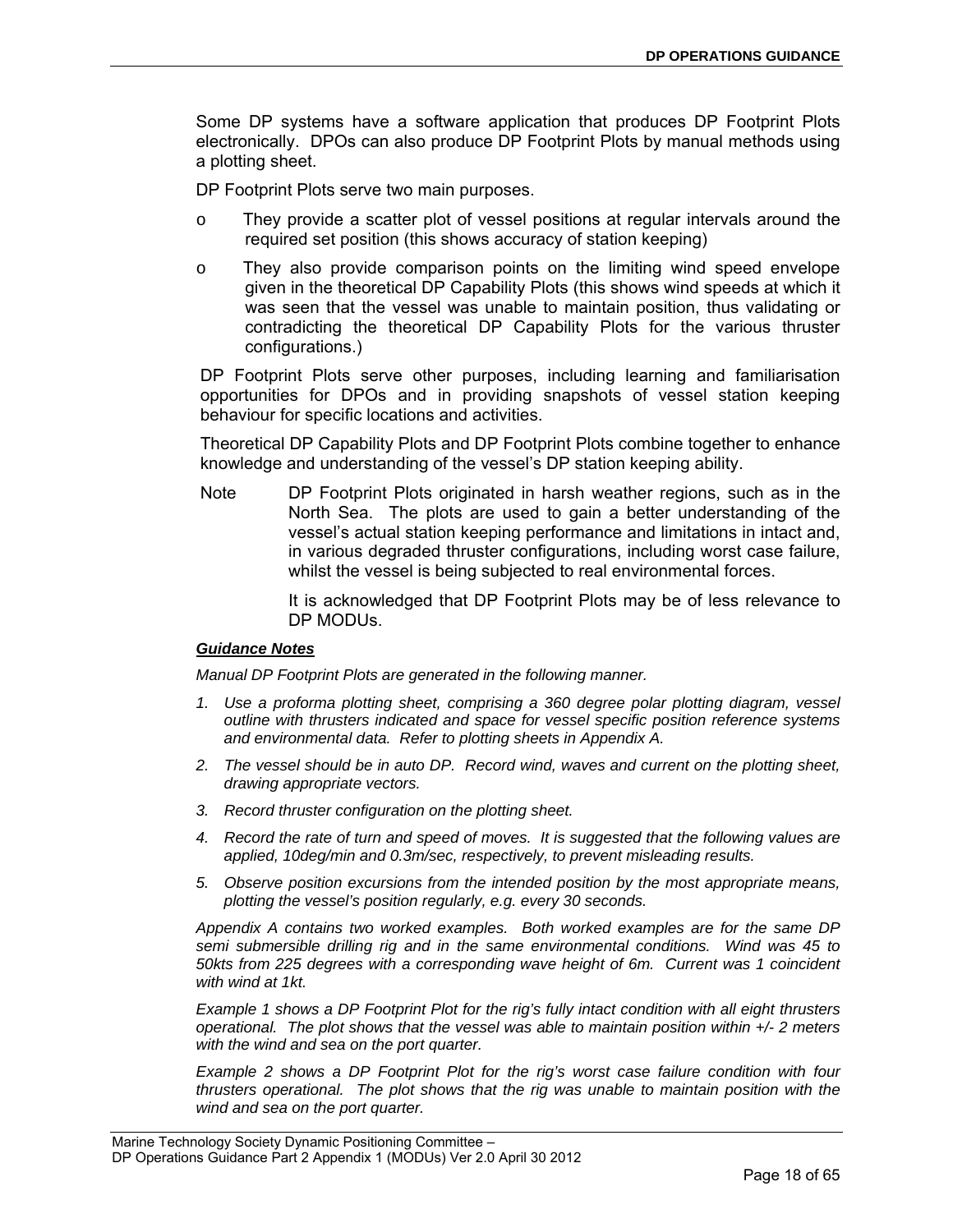*Example 2 - The known circumstances at the time of taking the DP Footprint Plot, of wind, wave height and thruster configuration, in which the rig failed to maintain position, can be compared against the environmental envelope plotted on the theoretical DP Capability Plot for worst case failure. They should be similar in that the DP Capability Plot should also show that the vessel will be unable to maintain position in conditions where a 45 to 50kt wind is on the port quarter. If there is a significant difference between the two, particularly if the DP Capability Plot shows that the vessel can maintain position in the given condition, then it may be necessary to pull in the limiting wind envelope on the DP Capability Plot to the upper wind speed determined by the DP Footprint Plot for these conditions.* 

*Cautionary Note The DP Footprint Plot positions will contain systematic position reference errors.* 

## <span id="page-18-0"></span>**4.4 Position Reference Systems and Sensors**

The DP vessel should be equipped with suitable position reference and sensors in accordance with the vessel's DP class notation and operational requirements. Position reference systems should be selected with due consideration to operational requirements, both with regard to restrictions caused by the manner of deployment and expected performance in working situations.

Position reference systems comprise absolute and relative systems. An absolute system gives vessel geographical position. A relative system gives vessel position in relation to a non-fixed reference. A relative system can be used as an absolute system if installed on a point that is a fixed geographical position. And, an acoustic absolute system can be used as a relative system if attached to a non-fixed asset.

The following are the most common position reference systems in use.

- Absolute DGNSS (DGPS and GLONASS) Acoustic (USBL, SBL, LBL) Taut wire See Note
- Relative Artemis Laser (Fanbeam, Cyscan) Radar (RADius, RadaScan) DARPS
- Note Class rules give minimum requirements for the number of position references. Where operational uptime is one of the key success factors the benefit gained by consciously exceeding the minimum requirements are to be evaluated. Other benefits of exceeding minimum requirements include greater redundancy and improved station keeping performance.
- Caution Additional position reference systems should be based on different principles. It is generally not recommended to use multiple (>2) satellite based systems in conjunction with other position reference systems as this may result in skewed weighting in favor of multiple satellite systems.
- Note It could be debated that Taut Wire and Acoustic Position reference systems are relative position reference systems. For purposes of this document, absolute indicates that this position reference sensor is independent of another fixed or floating offshore structure.

## *Guidance Notes*

*Operational guidance on position reference systems and sensors is given in the table below.*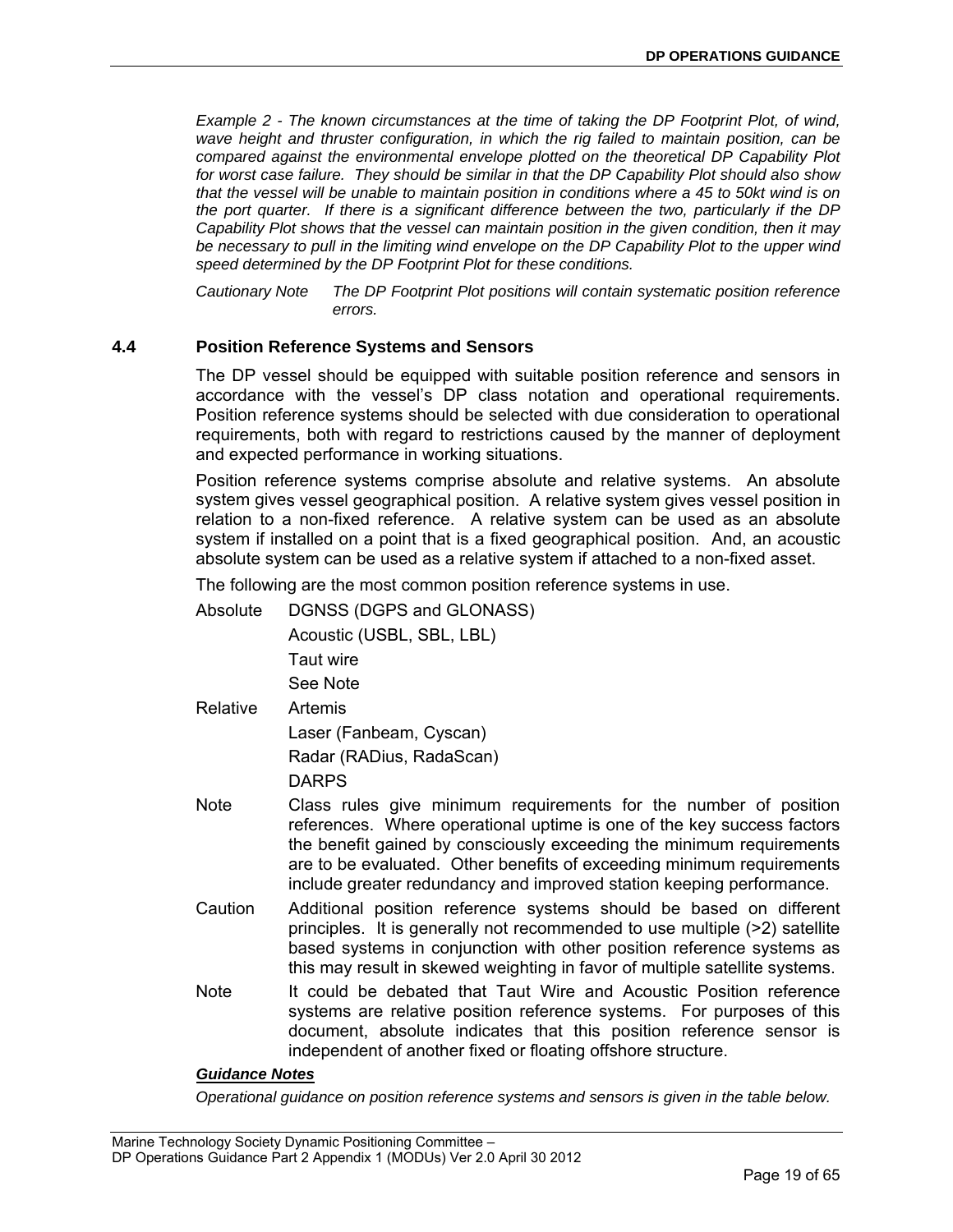|                                    |                                | <b>Recommended Absolute Position Reference Systems</b>                |                                        |                                                  |                                        |                                                            |                                                  |                |       | Recommended Relative Position References Systems if in close proximity to an offshore<br>structure |                  |                  |                                                                                 |                                                                     |                                                                     | <b>Sensors</b>                                                                     |
|------------------------------------|--------------------------------|-----------------------------------------------------------------------|----------------------------------------|--------------------------------------------------|----------------------------------------|------------------------------------------------------------|--------------------------------------------------|----------------|-------|----------------------------------------------------------------------------------------------------|------------------|------------------|---------------------------------------------------------------------------------|---------------------------------------------------------------------|---------------------------------------------------------------------|------------------------------------------------------------------------------------|
| <b>Application on</b><br><b>DP</b> | <b>GPS</b>                     | <b>DGNSS</b><br>$(DGPS +$<br><b>GLONASS)</b><br>(See Note<br>2 below) | <b>SBL</b><br>(See<br>Note 1<br>below) | USBL/<br><b>SSBL</b><br>(See<br>Note 1<br>below) | <b>LBL</b><br>(See<br>Note 1<br>below) | <b>Taut</b><br>Wire<br>(See<br><b>Note</b><br>12<br>below) | Min<br><b>Number</b><br>(See<br>Note 3<br>below) | <b>Artemis</b> | Laser | Radar                                                                                              | Gangway          | <b>DARPS</b>     | Min<br><b>Fixed</b><br>platform<br>(See<br>Notes <sub>4</sub><br>5&6<br>below*) | TLP/SPAR/etc<br>< min<br>movement<br>(See Notes 4,<br>5 & 6 below*) | TLP/SPAR/etc<br>> min<br>movement<br>(See Notes 4,<br>5 & 6 below*) | Gyros,<br><b>VRUs</b><br>and<br>Wind<br><b>Sensors</b><br>(See<br>Note 7<br>below) |
| <b>Drilling</b>                    | If in<br>deep<br>open<br>water | Redundant<br>- one dual<br>frequency                                  | $<$ 700 $m$                            | $<$ 700 $m$                                      | $>700m$                                | $<$ 350 $m$                                                | $\overline{3}$                                   | Y              | Y     | Y                                                                                                  | $\boldsymbol{N}$ | $\boldsymbol{N}$ | 3 mixed<br>abs & rel                                                            | 3 mixed abs &<br>rel                                                | 3 relative only                                                     | $\overline{3}$                                                                     |
| <b>Diving</b>                      | N                              | Y                                                                     | $<$ 700 $m$                            | $<$ 700 $m$                                      | $>700m$                                | $<$ 350 $m$                                                | $\overline{3}$                                   | Y              | Y     | Y                                                                                                  | ${\cal N}$       | N                | 3 mixed<br>abs & rel                                                            | 3 mixed abs &<br>rel                                                | 3 relative only                                                     | $\mathbf{3}$                                                                       |
| Pipelay                            | $\boldsymbol{N}$               | Y                                                                     | $\boldsymbol{N}$                       | $\boldsymbol{N}$                                 | $\boldsymbol{N}$                       | $\boldsymbol{N}$                                           | $\overline{3}$                                   | Y              | Y     | Y                                                                                                  | ${\cal N}$       | ${\cal N}$       | 3 mixed<br>abs & rel                                                            | 3 mixed abs &<br>rel                                                | 3 relative only                                                     | $\overline{3}$                                                                     |
| <b>Umbilical Lay</b>               | $\boldsymbol{N}$               | Y                                                                     | Ν                                      | ${\cal N}$                                       | N                                      | $\boldsymbol{N}$                                           | 3                                                | Y              | Y     | Y                                                                                                  | N                | N                | 3 mixed<br>abs & rel                                                            | 3 mixed abs &<br>rel                                                | 3 relative only                                                     | $\mathbf{3}$                                                                       |
| <b>Riser Pull in</b>               | $\boldsymbol{N}$               | Y                                                                     | $<$ 700 $m$                            | $<$ 700 $m$                                      | >700m                                  | $<$ 350 $m$                                                | $\overline{3}$                                   | Y              | Y     | Y                                                                                                  | ${\cal N}$       | N                | 3 mixed<br>abs & rel                                                            | 3 mixed abs &<br>rel                                                | 3 relative only                                                     | $\overline{3}$                                                                     |
| Lifting                            | $\boldsymbol{N}$               | Y                                                                     | $<$ 700 $m$                            | $<$ 700 $m$                                      | >700m                                  | $<$ 350 $m$                                                | $\overline{3}$                                   | Y              | Y     | Y                                                                                                  | ${\cal N}$       | N                | 3 mixed<br>abs & rel                                                            | 3 mixed abs &<br>rel                                                | 3 relative only                                                     | $\mathbf{3}$                                                                       |
| <b>Accommodation</b>               | $\boldsymbol{N}$               | Y                                                                     | $<$ 700 $m$                            | <700m                                            | $>700m$                                | $<$ 350 $m$                                                | $\overline{3}$                                   | Y              | Y     | Y                                                                                                  | Y                | $\boldsymbol{N}$ | 3 mixed<br>abs & rel                                                            | 3 mixed abs &<br>rel                                                | 3 relative only                                                     | $\overline{3}$                                                                     |
| Shuttle Offtake                    | N                              | Y                                                                     | $\boldsymbol{N}$                       | $\boldsymbol{N}$                                 | $\boldsymbol{N}$                       | $\boldsymbol{N}$                                           | 3                                                | Υ              | Y     | Y                                                                                                  | N                | Y                | 3 mixed<br>abs & rel                                                            | 3 mixed abs &<br>rel                                                | 3 relative only                                                     | $\overline{3}$                                                                     |
| <b>ROV Support</b>                 | ${\cal N}$                     | Y                                                                     | <700m                                  | $<$ 700 $m$                                      | >700m                                  | $<$ 350 $m$                                                | $\overline{2}$                                   | ${\cal N}$     | Ν     | $\boldsymbol{N}$                                                                                   | N                | N                | $\ast$                                                                          | $\ast$                                                              | *See Note 8<br>below                                                | $\overline{2}$                                                                     |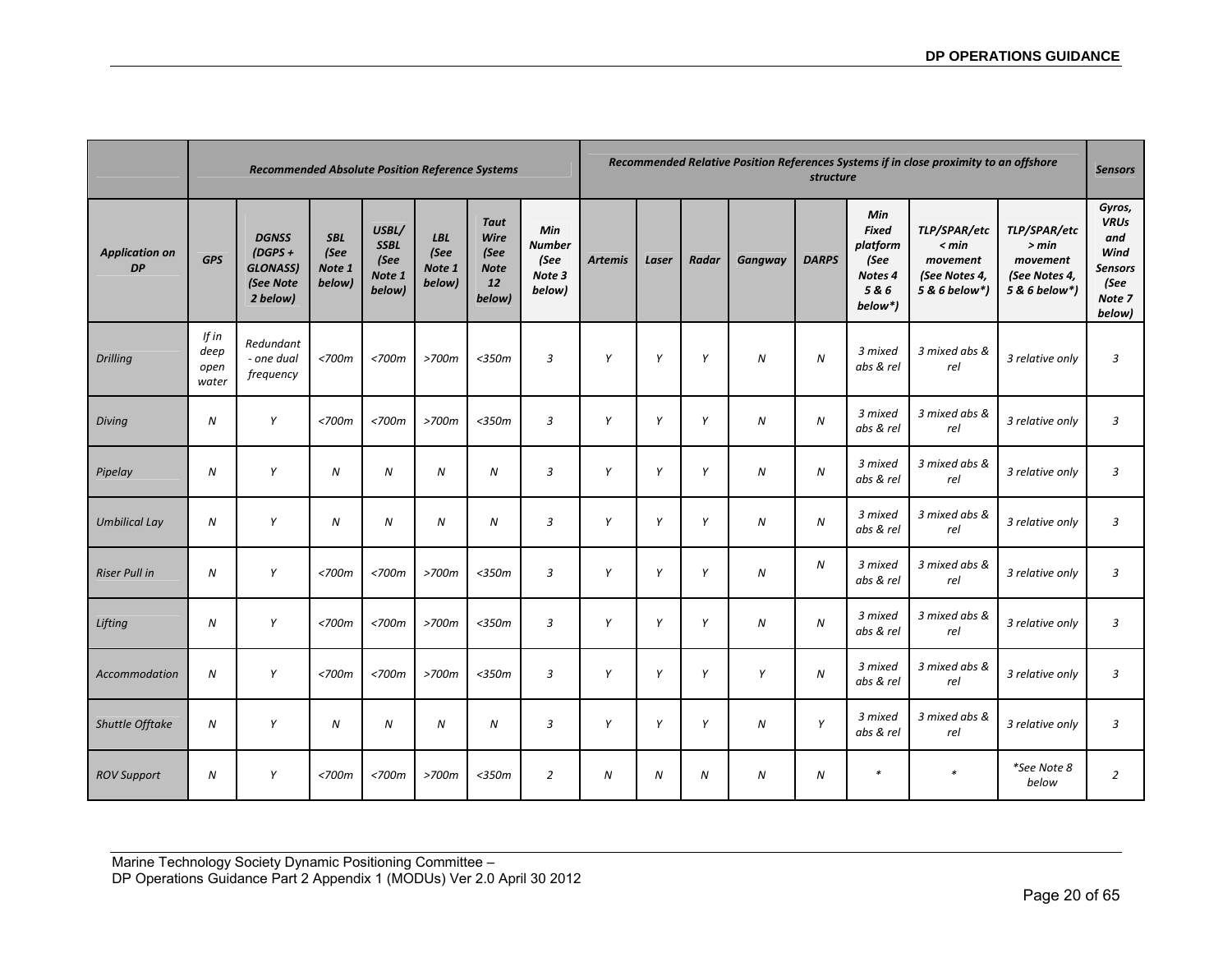|                                                        |                              | <b>Recommended Absolute Position Reference Systems</b>                |                                        |                                                  |                                        |                                                            |                                                  |                  |                  | Recommended Relative Position References Systems if in close proximity to an offshore<br>structure |                  |                  |                                                                                 |                                                                     |                                                                     |                                                                                    |
|--------------------------------------------------------|------------------------------|-----------------------------------------------------------------------|----------------------------------------|--------------------------------------------------|----------------------------------------|------------------------------------------------------------|--------------------------------------------------|------------------|------------------|----------------------------------------------------------------------------------------------------|------------------|------------------|---------------------------------------------------------------------------------|---------------------------------------------------------------------|---------------------------------------------------------------------|------------------------------------------------------------------------------------|
| <b>Application on</b><br><b>DP</b>                     | <b>GPS</b>                   | <b>DGNSS</b><br>$IDGPS +$<br><b>GLONASS)</b><br>(See Note<br>2 below) | <b>SBL</b><br>(See<br>Note 1<br>below) | USBL/<br><b>SSBL</b><br>(See<br>Note 1<br>below) | <b>LBL</b><br>(See<br>Note 1<br>below) | Taut<br>Wire<br>(See<br><b>Note</b><br><b>12</b><br>below) | Min<br><b>Number</b><br>(See<br>Note 3<br>below) | <b>Artemis</b>   | Laser            | Radar                                                                                              | Gangway          | <b>DARPS</b>     | Min<br><b>Fixed</b><br>platform<br>(See<br>Notes <sub>4</sub><br>5&6<br>below*) | TLP/SPAR/etc<br>< min<br>movement<br>(See Notes 4,<br>5 & 6 below*) | TLP/SPAR/etc<br>> min<br>movement<br>(See Notes 4,<br>5 & 6 below*) | Gyros,<br><b>VRUs</b><br>and<br>Wind<br><b>Sensors</b><br>(See<br>Note 7<br>below) |
| Floating<br><b>Production Unit</b>                     | $\boldsymbol{N}$             | Y                                                                     | $<$ 700 $m$                            | $<$ 700 $m$                                      | $>700m$                                | $<$ 350 $m$                                                | $\mathbf{3}$                                     | $\boldsymbol{N}$ | $\boldsymbol{N}$ | $\boldsymbol{N}$                                                                                   | $\boldsymbol{N}$ | $\boldsymbol{N}$ | <b>NA</b>                                                                       | NA                                                                  | <b>NA</b>                                                           | 3                                                                                  |
| <b>Well Stim</b>                                       | N<br>unless<br>open<br>water | Y                                                                     | $<$ 700 $m$                            | $<$ 700 $m$                                      | $>700m$                                | $<$ 350 $m$                                                | $\overline{2}$                                   | Y                | Y                | Y                                                                                                  | Y                | Y                | $\overline{2}$                                                                  | $\ast$                                                              | $\ast$                                                              | $\overline{2}$                                                                     |
| <b>OSV Snatch Lifts</b>                                | $\boldsymbol{N}$             | Y                                                                     | $<$ 700 $m$                            | $<$ 700 $m$                                      | $>700m$                                | $<$ 350 $m$                                                | $\overline{2}$                                   | Y                | Y                | Y                                                                                                  | $\boldsymbol{N}$ | $\boldsymbol{N}$ | $\mathbf{1}$                                                                    | 2 mixed abs<br>and rel                                              | $\overline{2}$                                                      | $\overline{2}$                                                                     |
| <b>OSV HAZMAT</b><br>Transfer no<br>quick disconnect   | $\boldsymbol{N}$             | Y                                                                     | $<$ 700 $m$                            | $<$ 700 $m$                                      | $>700m$                                | $<$ 350 $m$                                                | $\overline{3}$                                   | Y                | Y                | Y                                                                                                  | Y                | $\boldsymbol{N}$ | $\overline{2}$                                                                  | 3 mixed abs &<br>rel                                                | 3 relative only                                                     | 3                                                                                  |
| <b>OSV HAZMAT</b><br>Transfer with<br>quick disconnect | $\boldsymbol{N}$             | Y                                                                     | $<$ 700 $m$                            | $<$ 700 $m$                                      | $>700m$                                | $<$ 350 $m$                                                | $\overline{2}$                                   | Y                | Y                | Y                                                                                                  | Y                | $\boldsymbol{N}$ | $\overline{2}$                                                                  | $\ast$                                                              | $\ast$                                                              | $\overline{3}$                                                                     |
| OSV with shaft<br>gens and single<br>stern thruster    | $\boldsymbol{N}$             | Y                                                                     | $<$ 700 $m$                            | $<$ 700 $m$                                      | $>700m$                                | $<$ 350 $m$                                                | $\overline{2}$                                   | Y                | Y                | Y                                                                                                  | Y                | Y                | 3                                                                               | $\ast$                                                              | $\ast$                                                              | 3                                                                                  |
| <b>Wind Turbine</b><br>installation                    | N                            | Y                                                                     | <b>NA</b>                              | <b>NA</b>                                        | <b>NA</b>                              | <b>NA</b>                                                  | $\overline{2}$                                   | $\boldsymbol{N}$ | N                | $\boldsymbol{N}$                                                                                   | $\boldsymbol{N}$ | $\boldsymbol{N}$ | <b>NA</b>                                                                       | <b>NA</b>                                                           | <b>NA</b>                                                           | $\overline{2}$                                                                     |
| <b>Standby Vessels</b>                                 | Y                            | Y                                                                     | $<$ 700 $m$                            | $<$ 700 $m$                                      | >700m                                  | $\leq m$                                                   | 1                                                | $\boldsymbol{N}$ | N                | $\boldsymbol{N}$                                                                                   | $\boldsymbol{N}$ | $\boldsymbol{N}$ | NA                                                                              | <b>NA</b>                                                           | <b>NA</b>                                                           | 1 or $<$                                                                           |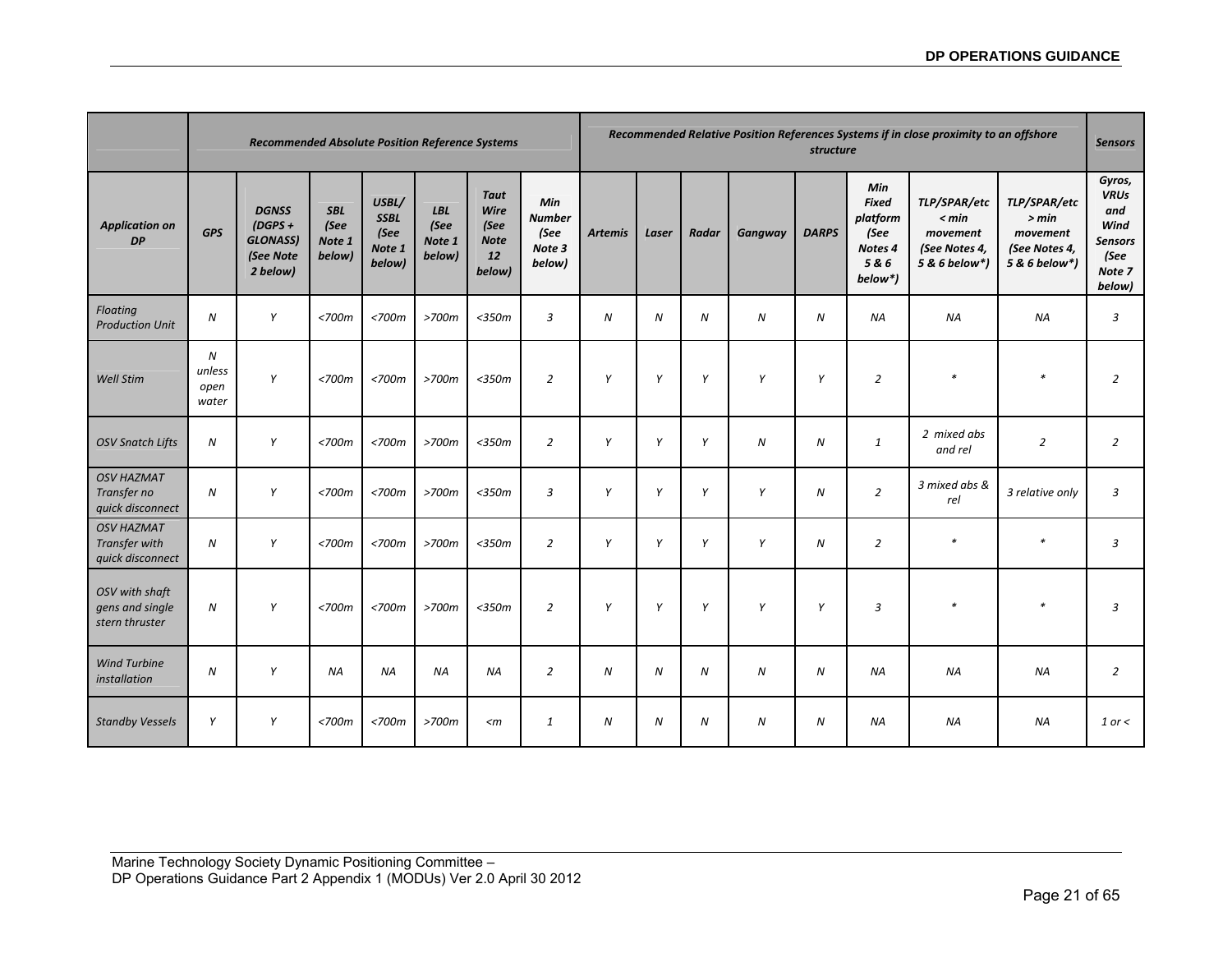*Note 1 (Acoustics) – The acoustic LUSBL system is not included in the above table since it is a combination of USBL and LBL in one system, where the USBL is typically used to calibrate the LBL system. Standalone USBL systems are not the norm on DP drilling MODUs.* 

*The abbreviations, USBL and SSBL, are referred to in the above table. Although the abbreviations differ they both refer to the same acoustic application although supplied by different vendors.* 

*It is recommended that, wherever possible, multiple acoustic systems are completely separated and independent in all respects. For instance, this would require the use of separate and independent hull transceivers.* 

*Owners/ operators should consider the advantages of acoustic positioning systems that have an inertial navigation input, such as the Kongsberg HAIN (Hydro Acoustic Inertial Navigation) system or Sonardyne's AAINS (Acoustically Aided Inertial Navigation System) both of which can,* 

- o *overcome the update rate limitations of speed of sound in water,*
- o *overcome the limitations on satellite based position reference systems brought upon by poor satellite geometry.*

*Note 2 (Satellite Systems) – Satellite based systems that use a combination of signals from DGPS and GLONASS satellites provide enhanced redundancy over systems that use only a single satellite source.* 

*It is recommended that, wherever possible, multiple satellite based systems are completely separated and independent in all respects. For instance, this would require the use of different masts for the satellite antennae, separate cable routeing, different vendors and software. Where there is diversity of vendors and software it is recommended that the acceptance/ rejection logic is verified against the DP system manufacturer's specifications. There have been incidents in the past where diversity of vendors and software has resulted in*  loss of position due to the acceptance of erroneous values within the software.

*Care should be taken at all times when using satellite based systems close to platforms. Guidance is given in IMCA M141, "Guidelines on the Use of DGPS as a Position Reference in DP Control Systems", which highlights potential problems when within 150m of a platform, such as the masking of GPS signals, masking of differential signals, radio interference and multipath. Good DGPS close to structures should be considered as a bonus. In these locations DGPS should not be considered as the primary position reference system.* 

*Where multiple DGPS systems are being used, consideration should be given to set each system with a different elevation mask. This is so that any jump in position that may occur when a satellite comes into view will hit one DGPS before the next and will give the DPO some time to take action.* 

*Owners/ operators should consider the advantages of hybrid GNSS/ IMU positioning systems, such as the Kongsberg Seatex 4D system, where an inertial input is applied to the satellite based system's position calculation. This enhancement can fill the "holes" in positioning information in extraordinary and difficult conditions that otherwise might invalidate the satellite based positioning information, such as during times of scintillation and satellite ageing.* 

*Note 3 (Absolute Systems) - Where three absolute systems are used it is recommended that they are based on two different principles. Only where it is impractical to use systems based on different principles should all three be of the same type. This is of particular significance where DGPS is concerned where the satellite constellation provides a source for a common mode failure.* 

*Note 4 (DP at non fixed Assets, e.g. FPSOs/ TLPs/ Spars) – When carrying out DP activities in close proximity to or in conjunction with floating facilities it is strongly recommended that redundant relative position reference systems are used. In these situations a mix of absolute*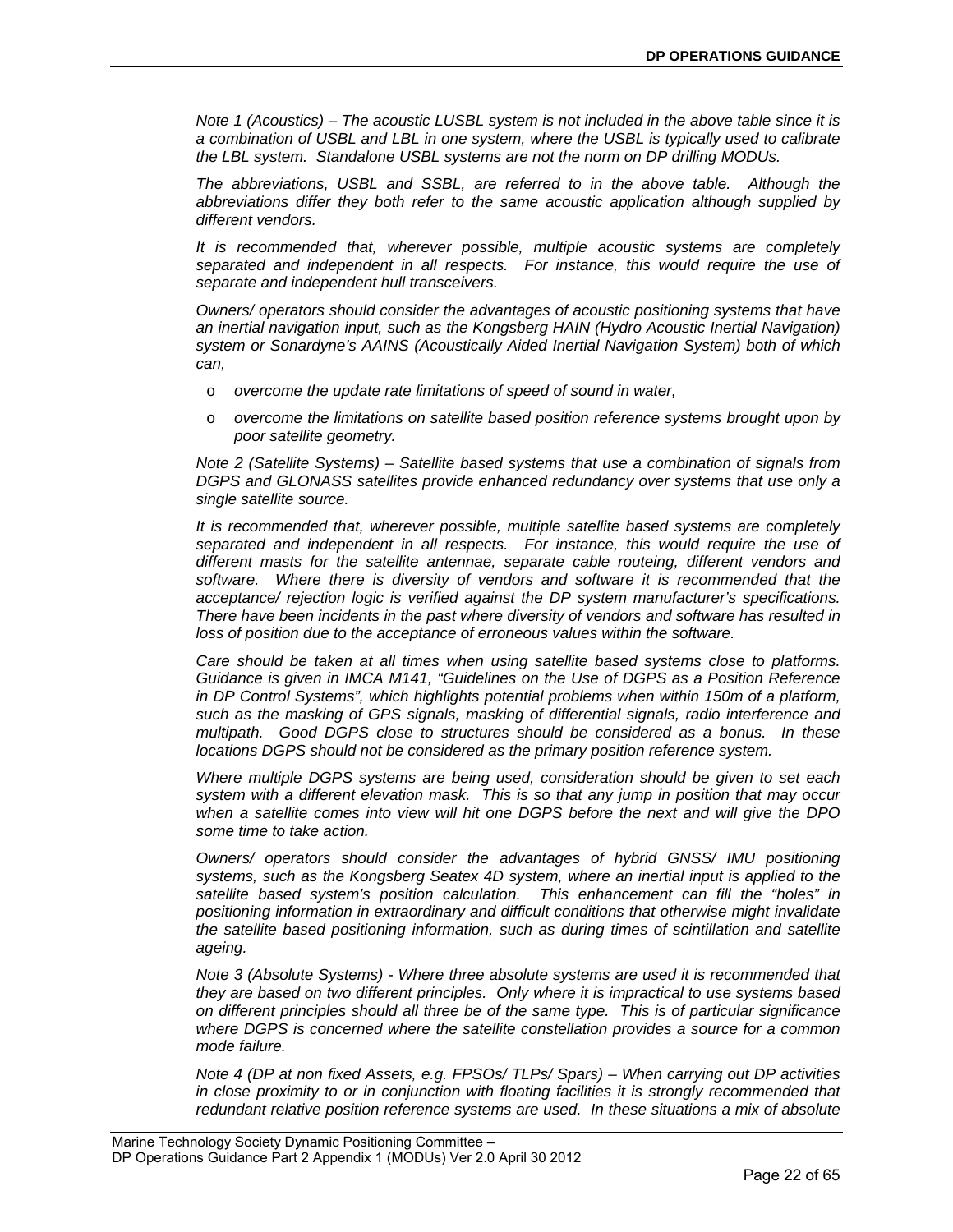*and relative position reference systems for station keeping is to be used only after validating that movement of the floating structure, if any, does not impact station keeping. The DPOs must be extremely vigilant when using a mix of absolute and relative position references and must be fully aware of the potential danger of diverging positioning information from both types of system.* 

*The minimum movement referred to in the table above refers to the actual measured movement of floating facility, e.g. FPSO/TLP/SPAR. To measure this movement the DP vessel should use an absolute position reference system, such as DGPS, as the sole source*  for positioning information and use the relative positioning system, such as RADius, *RADASCAN or Fanbeam, sited on the floating facility to measure the fluctuations in its movement.* 

*It should also be noted that there are non fixed offshore facilities, such as TLPs and Spars where an acoustic system, although normally considered as an absolute system, can be used as a relative system. This can be accomplished by installing the transponder/ beacon onto the submerged part of the TLP or Spar at an appropriate depth. Some TLPs and Spars are fitted with suitable subsea brackets or cradles for transponders/ beacons.* 

*Note 5 (Absolute and Relative Systems) - When using DGPS/ GLONASS in a mix of absolute and relative position reference systems, in particular where there are two satellite based systems in a mix of three, users should bear in mind the possibility of the offshore structure blocking the satellite signals and the consequences for station keeping.* 

*Note 6 – Wherever practical and feasible it is recommended that redundancy requirements are met by diversity of suppliers, e.g. satellite based position reference systems from different manufacturers and differential signals from different sources. This applies equally to sensors such as gyro compasses, VRUs and wind sensors.* 

*Note 7 (Sensors) - Given the impact on heading/ position keeping it is recommended that vessels with an equivalent DP 2 class notation are provided with three gyro compasses, irrespective of the requirements of the applicable Classification Society DP rules. It should be noted that some Classification Societies, including ABS and DNV already require three gyro compasses for a DP class 2 notation.* 

*Gyro compasses are normally fitted with a correction facility which inputs the vessel's latitude and speed. The effects of incorrect latitude or, more importantly, speed could result in a significant error in output heading. It is therefore important to ensure that the latitude and speed corrections are applied. Some systems use automatic input from GPS for these corrections. This is not recommended since there are a number of system errors that can*  result in undesired heading changes. It is therefore recommended to use manual input of *latitude and speed.* 

*Wind sensors are known to have suffered common mode failures, such as icing in higher*  latitudes, lightning, heavy rain and birds. All types of wind sensor are vulnerable, including *ultrasonic types. Where ultrasonic type wind sensors are fitted, the consequences for station keeping of common mode failures, that affect these ultrasonic sensors, may be prevented by fitting mechanical wind sensors.* 

*DP vessels are frequently fitted with sensor systems, other than heading, motion and wind, which have a potential to affect the DP system and station keeping should there be an erroneous or invalid input from them. These include draft sensors and pipelay tension*  sensors, where an erroneous or invalid input could result in extreme values and distortion of *external forces and result in large position excursion (drive off) from the desired set point position. There should be means of preventing erroneous values from being accepted by DP. An often practiced procedure which should prevent the above problems is to input these values manually and not to rely on the automatic input function, if fitted. There should also be means of ensuring that erroneous values are prevented from being input manually.*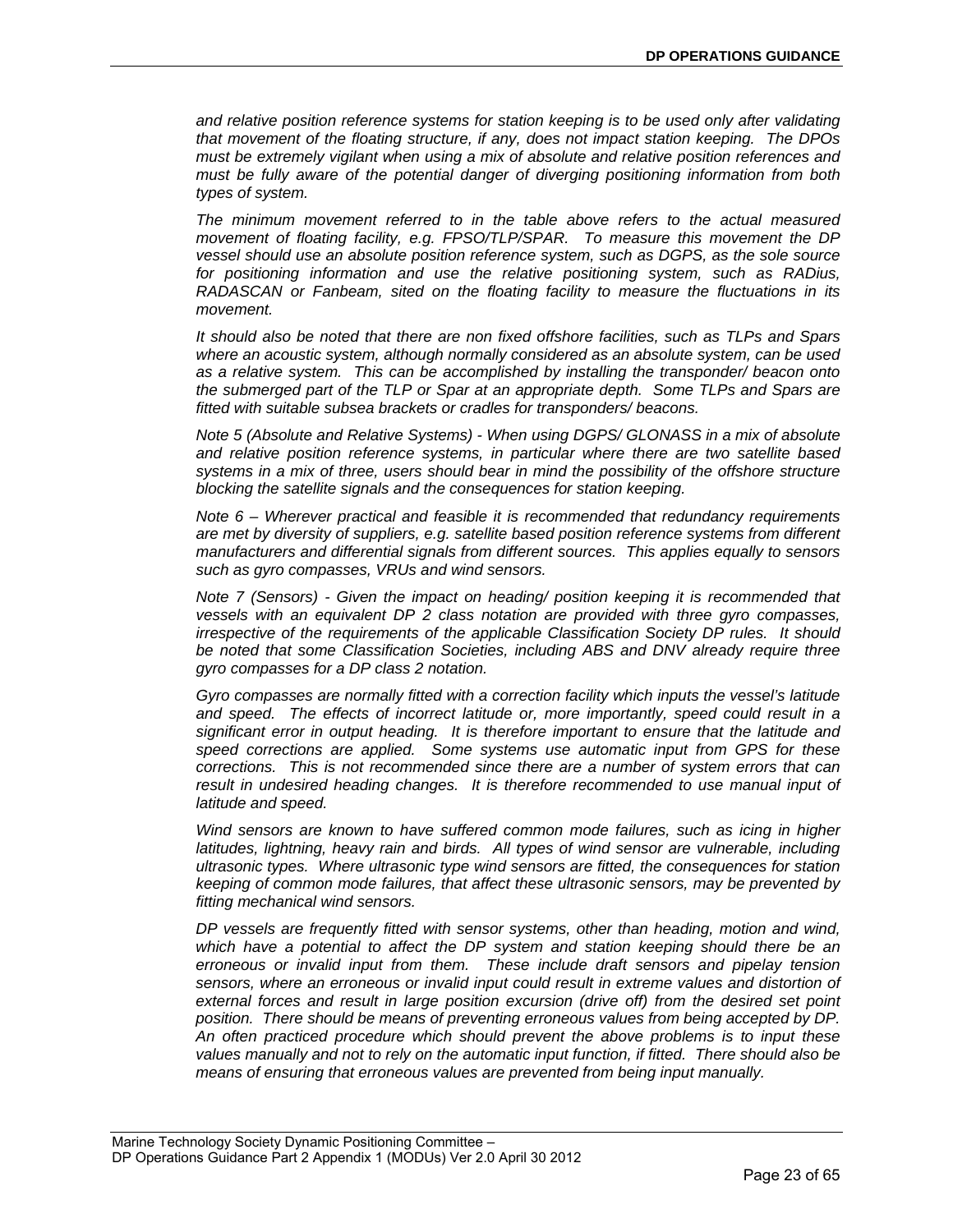*Note 8 - Where it is anticipated that due to operational requirements the DP vessel will require to be positioned in close proximity to the non fixed facility and where the potential for shadowing of DGPS exists, then redundancy in relative position reference sensors should be considered.* 

*Note 9 – Where, as is normal, multiple position references are in use by DP, the DPOs should monitor the weightings closely so as to ensure that no one system or set of systems is 'hogging" the weighting. DPOs should recognise the potential dangers of using multiple satellite based systems (>2) in the suite of position reference systems and that this could result in skewed 'weighting" in favor of satellite systems at the expense of other position references. It is recommended that no more than two satellite based position reference systems be used to provide position solution as inputs into DP.* 

*Note 10 – New or retrofitted position references are sometimes interfaced into DP through inputs designed for other position references because the DP control system has not been designed to accept them. Examples of this are pseudo Artemis or pseudo acoustics. This practice is not recommended unless accompanied by a detailed risk analysis and the residual risk, if any, is deemed acceptable.* 

*Note 11 – The practice of connecting survey and DP is not recommended. Where it is unavoidable, galvanic isolation between the systems is to be provided. DPOs should have ultimate control over the input. All necessary precautions should be taken to ensure that the vessel's station keeping is not affected and should be addressed in the FMEA.* 

*Note 12 (Taut wires) – Care should be exercised when lowering or repositioning taut wire weights that divers and ROVs are alerted and are a safe distance from the seabed position. Taut wire weights should also be placed clear of pipelines, manifolds or other subsea assets. These subsea assets should be positively identified prior to positioning taut wire weights, e.g. by the ROV. Care should also be taken that the taut wires are not fouled by other subsea lines or obstructions.* 

*It is possible for thruster wash to interact with a taut wire, acting as a strong current and causing position instability. The thruster wash could be from own vessel or from another vessel close by. DPOs should be aware of the potential for this to occur.* 

*DPOs should be alert to the potential for taut wire weights to "skip" along the seabed and provide inaccurate positioning information. This can be avoided by ensuring that the tension*  control is properly calibrated and operating within specified parameters and that the angle of *wire inclination is kept as near to vertical as is possible and should not normally exceed 10 degrees.* 

*DPOs should also be aware of the potential for taut wire systems to become a "perfect" reference. This can have different causes, including the taut wire touching the side of own vessel or, otherwise being restricted in its movement, or by a faulty gimbal sensor. Most DP systems will detect this fault. DPOs should ensure that the warning and alarm limits are properly set and operational.* 

*The wires in use in modern taut wire systems are generally 5mm or 6mm in diameter. Weights are in the region of 400kg to 500kg. Taut wires are quite highly stressed for marine wire ropes and are liable to breakage, particularly at points of weakness, such as continuous wear at the spot on the main sheave, continuous wear at any guide blocks and kinks or damage caused by poor spooling or where the wire is attached to the weight. The potential* for wire breakage is reduced by regular inspection of the taut wire system and by slipping and *cutting (cropping) the taut wire on a regular basis.* 

*Taut wire systems are known to suffer inaccuracies at water depths over 350m, especially in high current areas. This should be taken into consideration when planning DP operations.* 

*Note 13 – It is important that software, parameters and values used by position reference systems are compatible with the software and acceptance criteria used by the DP control system and that this is verified by analysis and testing.*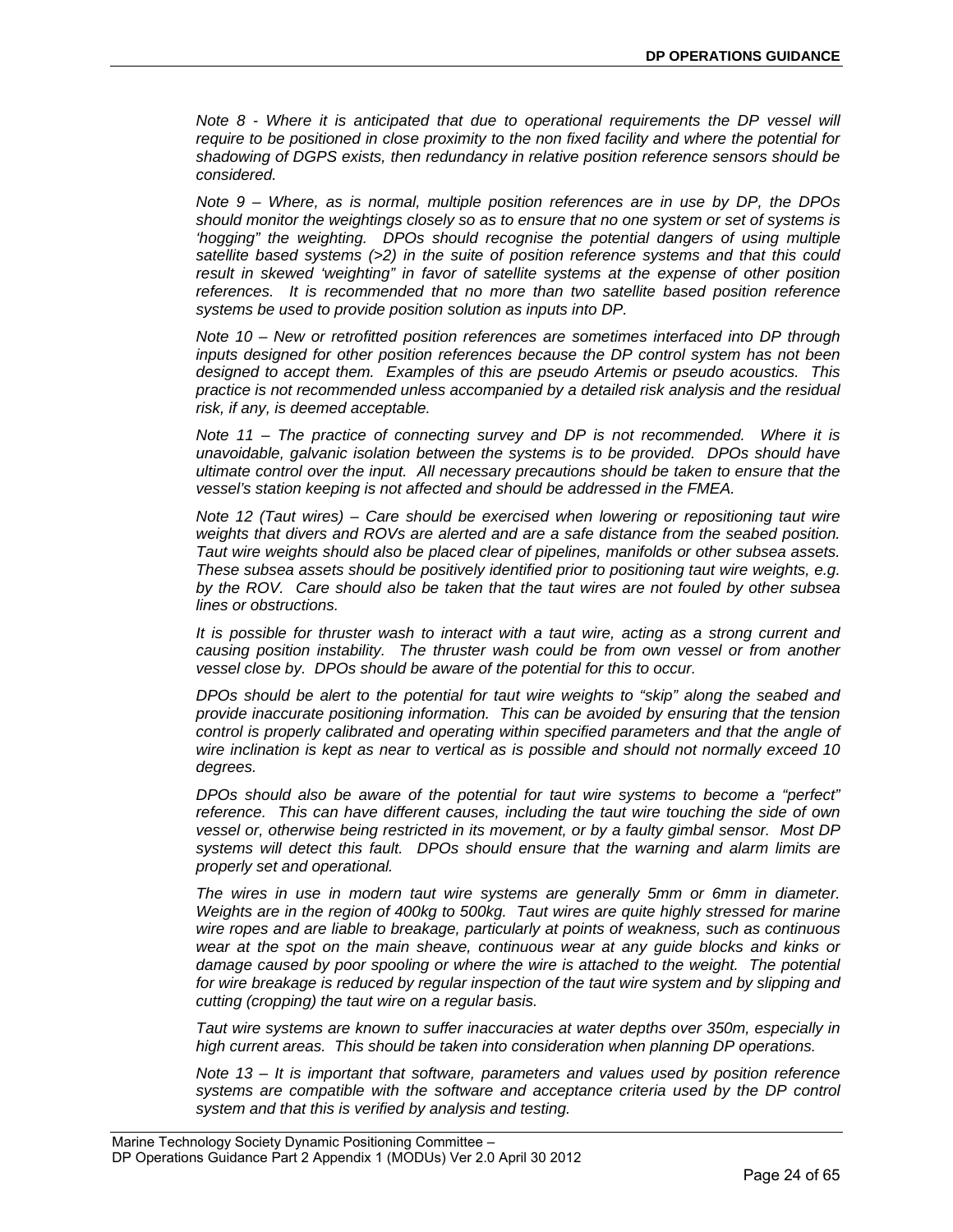*Attention is drawn to IMO MSC/Circ 645 where three MRU/VRUs are stipulated when vessel positioning is fully dependent on correct MRU/VRU signals.* 

## *Regional Requirements for DP Drilling Units*

*Owners/ operators of DP drilling units should consider adopting the following standards for*  hydroacoustic and satellite systems for deepwater DP drilling operations. The adoption of *these standards should enable the DP drilling unit to operate anywhere in the world.* 

*Hydroacoustic Systems* 

- o *A minimum of two independent acoustic systems each one with internal redundancy as to transponders/ beacons and transducers/ hydrophones capable of operating in maximum specified water depths with such a configuration that allows a minimum of 0.5% of water depth in 95% of measurements. Each acoustic system should have redundancy in the input of sensors (gyros and VRUs) and each transducer/ hydrophone should have redundancy in electrical supply.*
- o *Acoustic systems operating in a master/ slave relationship or hot standby should be avoided. They should simultaneously supply the DP controllers as totally independent position reference systems. The designation of weight or deselection of a faulty position reference system should be performed automatically by the DP controllers without DPO intervention.*

*Note:- In deepwater applications where weighting adjustments by DPO may be required, detailed procedures are to be provided.* 

- o *The unit (i.e. DP drillship or DP semi) should have a number of transponders/ beacons sufficient to constitute submarine arrays capable of operating in the maximum water depth, including redundancy on the bottom for the configuration of each operational mode and the back ups on the surface. Further, transponders should have an acoustic release function.*
- o *The acoustic systems should have as additional function the primary actuation of the acoustic system driving the back up of BOP (with redundancy) via hull transducers. The BOP specific portable acoustic unit should be used only in circumstantial situations, such as failure of the primary system or abandonment of the platform.*
- *Cautionary Note where acoustic BOP systems are required, there is potential for interference by the use of equipment provided by multiple acoustic vendors.* 
	- o *Consideration should be given to using USBL as a top down means of calibrating LBL systems. This will optimise calibration times as well as improving accuracy.*

*Satellite Based Systems* 

o *Two independent satellite positioning systems should be in operation, each with minimum accuracy of three meters. The primary receivers should have GPS dual frequency (L1/L2) in addition to one GLONASS receiver. Each system should have double redundancy in the differential signal reception system as follows; two different satellite systems, for example, Inmarsat and Spot Beam and two different radio systems with distinct frequencies and redundant transmitter stations with range covering the whole operational scenario of the Unit (i.e. DP drillship or DP semi), for example, IALA MF and UHF.* 

*Note:- Availability of the local radio system Infrastructure varies by region.*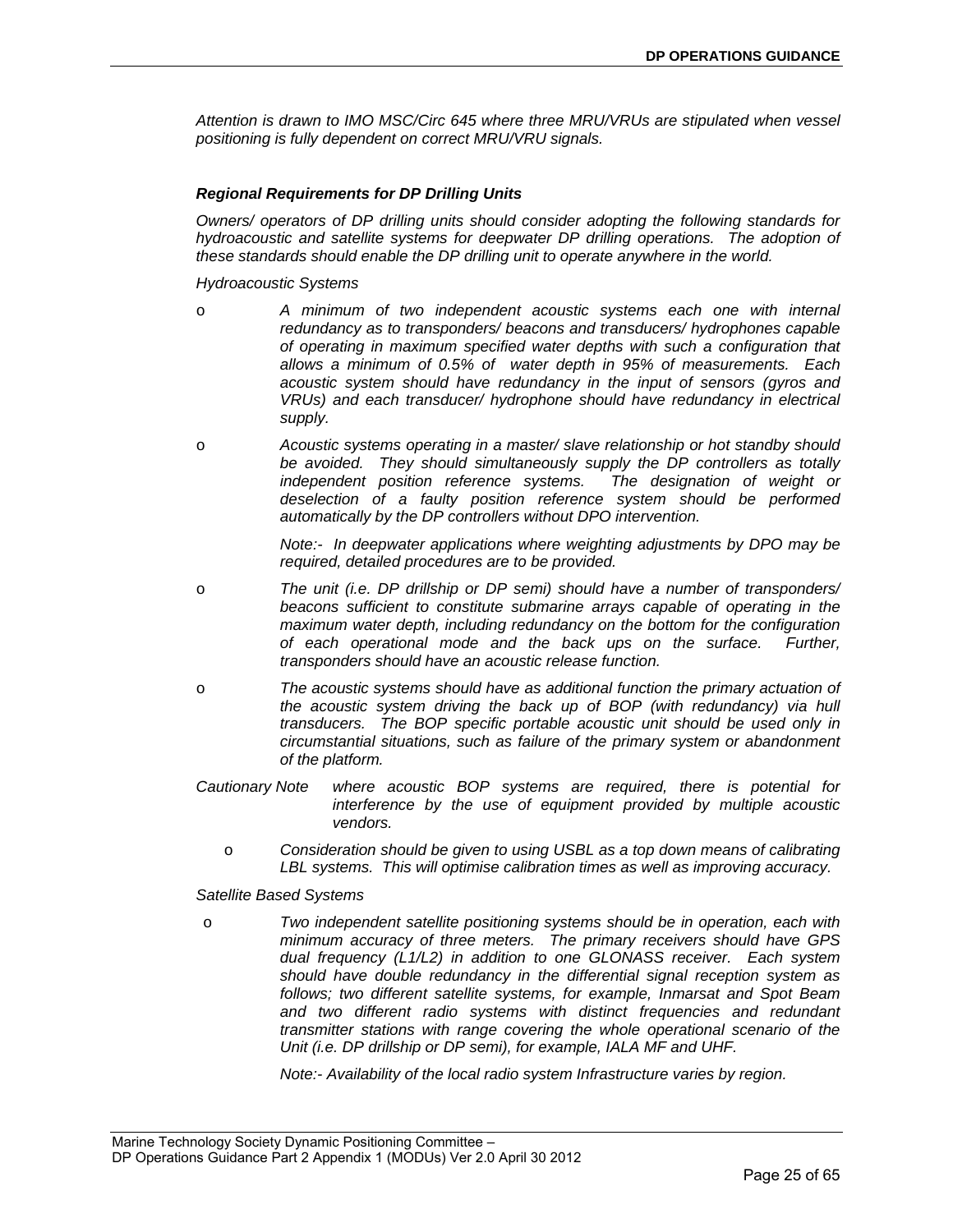- o *Each satellite positioning system should have redundancy in the input of sensors (gyros and VRUs).*
- o *Antennae (both primary GPS and differential) should be situated in different places on the Unit spaced apart in order to guarantee redundancy and minimize shadow sectors.*
- o *The satellite systems should provide the DP controllers with positioning reference information simultaneously and independently.*

## <span id="page-25-0"></span>**4.5 Recommended DP Control Modes for DP Activities**

The DP vessel should be equipped with suitable DP modes and features with due consideration to operational requirements, both with regard to restrictions caused by the activity and performance criteria required to execute the activity safely and successfully.

The following selected DP control modes are relevant to specific DP activities.

- Target Follow Enables the DP vessel to follow a moving target and is used, for example, to follow an ROV along a pipeline.
- Heavy Lift Takes account of the effects of the load transfer on the mass of the vessel and the additional lateral force, normally by reducing gain and relaxing the DP controller.
- External Force Compensation

Where the measured external force acting on the vessel, which is separate from the environment, is included in the DP calculation and treated as a force feed forward. This mode is used to account for pipe tensions in a pipe layer and hawser tension in a shuttle tanker.

Fire Monitor Compensation

Used to compensate for the varying forces exerted on vessel from the fire monitors.

- Weathervane Enables the DP vessel to rotate with the wind, current and waves around a fixed or moving point called the terminal point. Neither the heading nor the position of the DP vessel is fixed. The heading of the vessel is controlled to point towards the terminal point. The position of the vessel is controlled to follow a circle, called the setpoint circle, around the terminal point. This mode is appropriate for connected shuttle tanker/ FPSO operations.
- Caution It is not uncommon for the term "weathervane" to be used to denote "minimum thrust", i.e. where the DP control system allows the vessel's heading to rotate to minimize external forces acting on the vessel and thruster requirements. These terms should not be confused.

## *Guidance Notes*

*The following table lists the recommended DP control modes that apply to different DP activities.*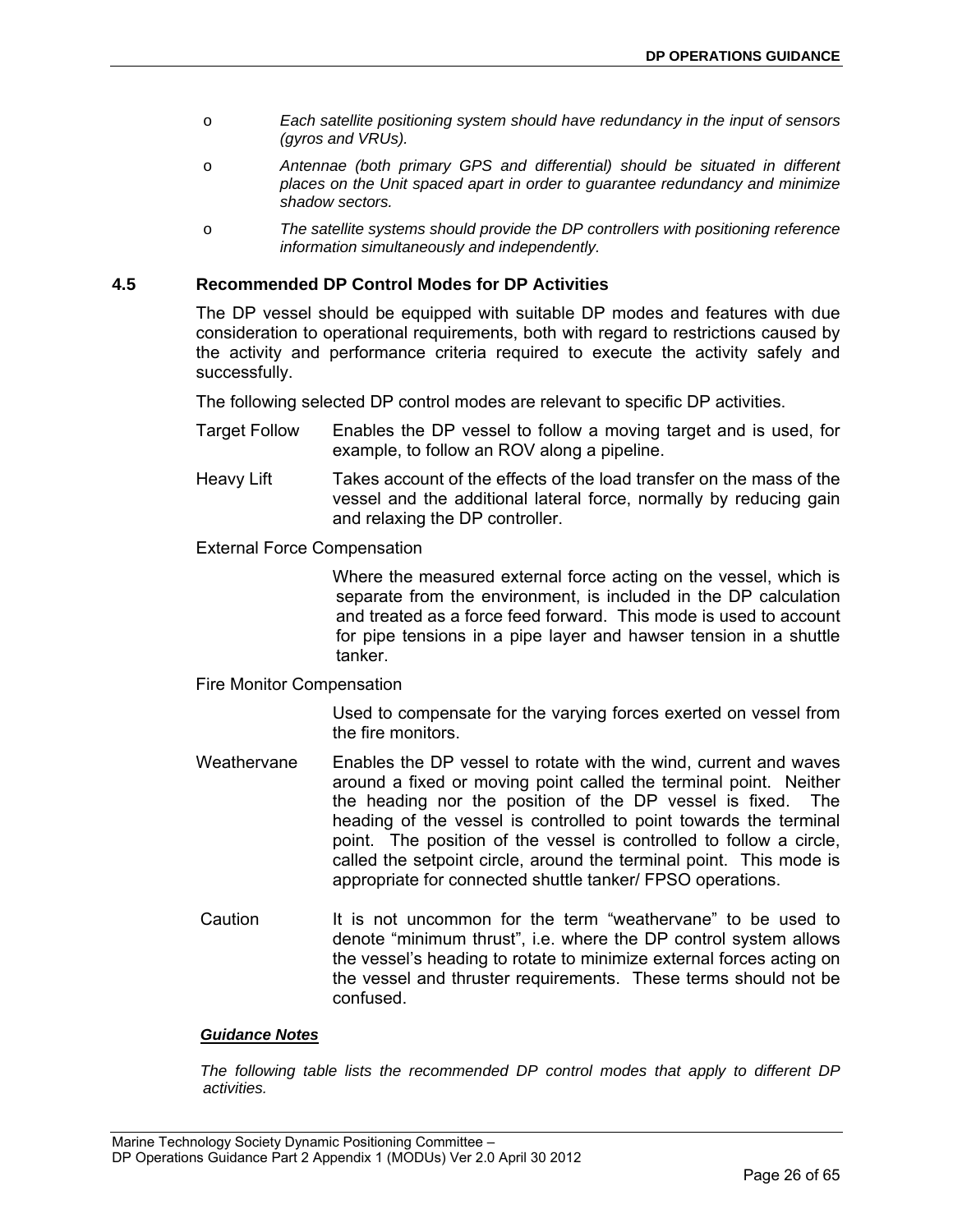| <b>Activity on DP</b>                                         | Weather                                                     | <b>DP Control Mode</b>                  |                                |                                                           |                                  |  |  |  |  |
|---------------------------------------------------------------|-------------------------------------------------------------|-----------------------------------------|--------------------------------|-----------------------------------------------------------|----------------------------------|--|--|--|--|
|                                                               | <b>Down Weather</b><br><b>Only</b><br>(See Note 1<br>below) | <b>External</b><br><b>Force</b><br>Comp | <b>Target</b><br><b>Follow</b> | <b>Weather</b><br>Vane<br>(See<br><b>Note 2</b><br>below) | <b>Heavy</b><br><b>Lift Mode</b> |  |  |  |  |
| <b>Drilling</b>                                               | $\overline{N}$                                              | N                                       | N                              | $\overline{N}$                                            | N                                |  |  |  |  |
| <b>Diving</b>                                                 | N                                                           | N                                       | N                              | N                                                         | N                                |  |  |  |  |
| <b>Pipelay</b>                                                | N                                                           | Υ                                       | N                              | N                                                         | N                                |  |  |  |  |
| <b>Umbilical Lay</b>                                          | N                                                           | N                                       | N                              | N                                                         | N                                |  |  |  |  |
| <b>Riser Pull in (See</b><br>Note 3)                          | $\overline{N}$                                              | Y                                       | Y                              | N                                                         | $\overline{N}$                   |  |  |  |  |
| Lifting                                                       | $\overline{N}$                                              | N                                       | N                              | N                                                         | Y                                |  |  |  |  |
| <b>Accommodation</b>                                          | N                                                           | N                                       | Y                              | N                                                         | N                                |  |  |  |  |
| <b>Shuttle Offtake</b>                                        | N                                                           | N                                       | Y                              | Y                                                         | N                                |  |  |  |  |
| <b>ROV Support</b>                                            | $\overline{N}$                                              | N                                       | Y                              | $\overline{N}$                                            | $\overline{N}$                   |  |  |  |  |
| <b>Floating</b><br><b>Production Unit</b>                     | <b>NA</b>                                                   | N                                       | N                              | Υ                                                         | $\overline{N}$                   |  |  |  |  |
| <b>Well Stim</b>                                              | if class 1                                                  | N                                       | N                              | N                                                         | N                                |  |  |  |  |
| <b>OSV Snatch Lifts</b>                                       | if class 1                                                  | $\overline{N}$                          | $\overline{N}$                 | N                                                         | $\overline{N}$                   |  |  |  |  |
| <b>OSV HAZMAT</b><br><b>Transfer no quick</b><br>disconnect   | Y                                                           | N                                       | $\overline{N}$                 | N                                                         | $\overline{N}$                   |  |  |  |  |
| <b>OSV HAZMAT</b><br><b>Transfer with</b><br>quick disconnect | $\overline{N}$                                              | N                                       | N                              | Ν                                                         | N                                |  |  |  |  |
| <b>OSV with shaft</b><br>gens and single<br>stern thruster    | Needs to head<br>into weather                               | $\overline{N}$                          | N                              | Ν                                                         | N                                |  |  |  |  |
| <b>Standby Vessels</b>                                        | Y if class 1                                                | $\overline{N}$                          | N                              | $\overline{N}$                                            | $\overline{N}$                   |  |  |  |  |

*Note 1 The term "down weather" means that the vessel is on that side of the offshore structure where the environmental forces, acting on their own, would move the vessel away from the structure. An alternative term is that the vessel is on the "force off" side of the structure.* 

- *Note 2 The term "weathervane" has a specific meaning in the DP shuttle tanker industry.*
- *Note 3 The vessel specific DP Operations Manual should contain sufficient detail of these operating modes and features.*
- *Note 4 The DPOs are to familiarize themselves with operational constraints/ requirements of these modes and features.*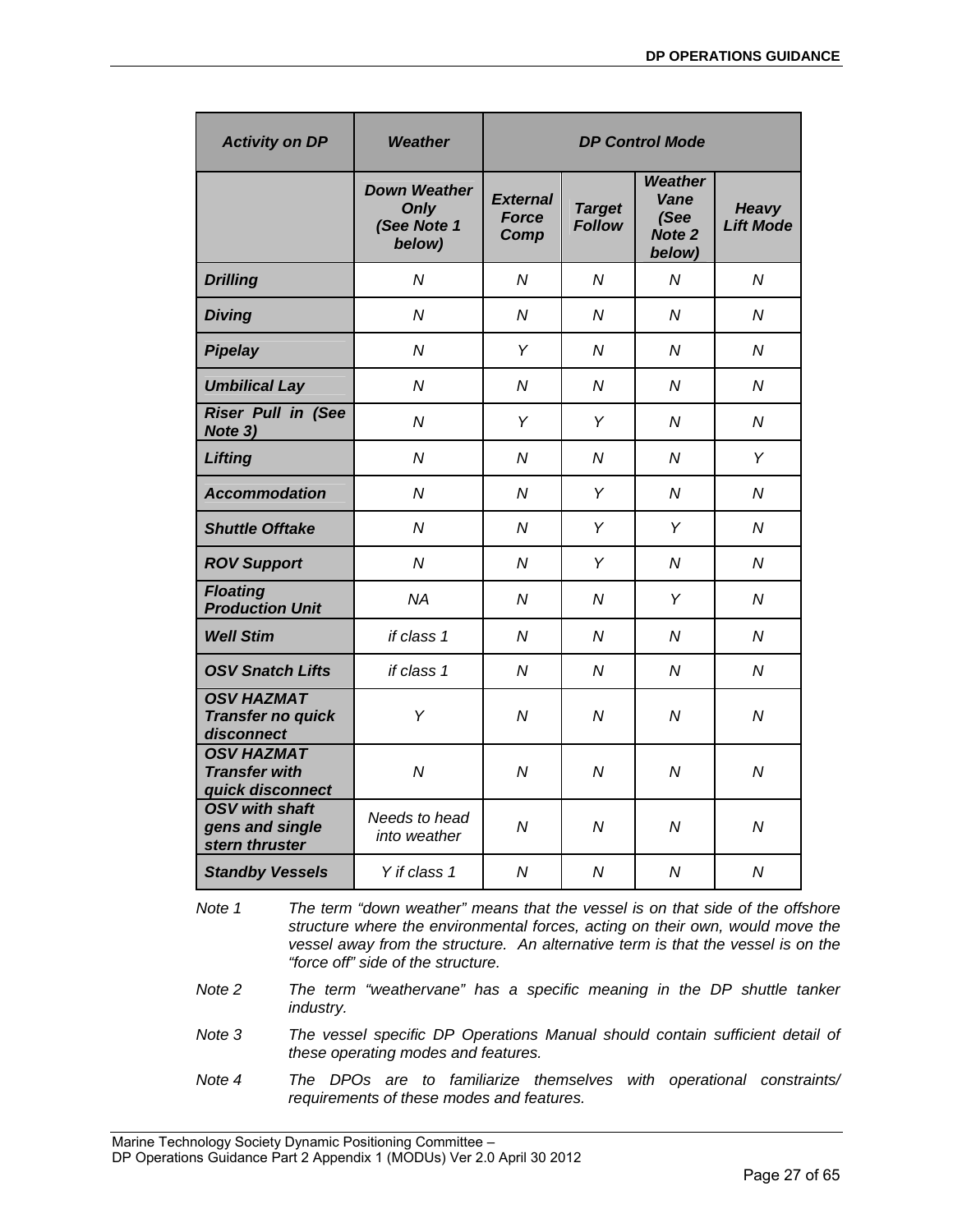- *Note 5 A detailed and documented risk assessment should be carried out when it is planned to perform any of the above activities without the recommended DP control mode.*
- *Note 6 Where DP vessels, such as DP MODUs carrying out subsea construction activities, are engaged in activities outside their normal scope they should do so using the recommended DP control mode. This may mean that the mode has to be installed in the DP control system.*

## <span id="page-27-0"></span>**4.6 Trials and Checklists**

A range of trials and checklists is to be provided for each DP vessel and implemented as a verification that the vessel's DP system complies with and, is operated in accordance with, applicable standards and guidelines. This verification process should confirm the failure modes and their effects on the systems and equipment analysed in the DP FMEA document (to include the Worst Case Failure) and the vessel's station keeping ability following its Worst Case Failure. Owners/ operators should refer to the following list of trials and checklists when developing an appropriate regime for their own DP vessels. The list below is a typical list for a DP dive support vessel.

DP FMEA Proving Trials: A series of tests used to prove expected effects of failure modes found in the FMEA desktop analysis. These tests should also include the testing of interfaces between different vendor systems and equipment. These tests should be conducted immediately following launching of a new build vessel and following modifications, additions, and upgrades repairs.

Endurance Trials:- (new build/ system modifications class requirement): To prove the operation of the DP system under load conditions for at least 4 hours without significant alarms of the DP system.

Annual DP Trials:- A series of tests of fault and failure conditions relevant to the DP System. The tests should be designed to prove system redundancy, as defined in the DP FMEA, system performance and equipment functionality, to validate repairs and preventive maintenance, and test the operation of protection and detection devices and responses so as to demonstrate that the vessel's DP system remains fit for purpose. Annual DP Trials should be performed at a specific occasion once a year and within 3 months of the anniversary of the previous year's trials. Annual DP Trials also provide the opportunities for training of the vessel's crew and enhancement of their knowledge of failure modes and their effects.

Note Experience has shown that, owing to heavy operational demands, DP drilling units are not usually able to meet the above criteria for conducting Annual DP Trials at a specific time once a year. This has been recognized by the industry with publication of specific guidance relating to the conduct of Annual DP Trials for DP MODUs. This is given in IMCA M191, "Guidelines for Annual DP Trials for DP Mobile Offshore Drilling Units". The guidance sets out a regime of annual testing that is conducted on an incremental basis throughout the year as opportunities arise but needs to be completed within a twelve month period.

DP Mobilization Trials: A series of tests to be carried out at the start of a contract, subject to client requirements, to demonstrate redundancy and functional limitations of the DP system.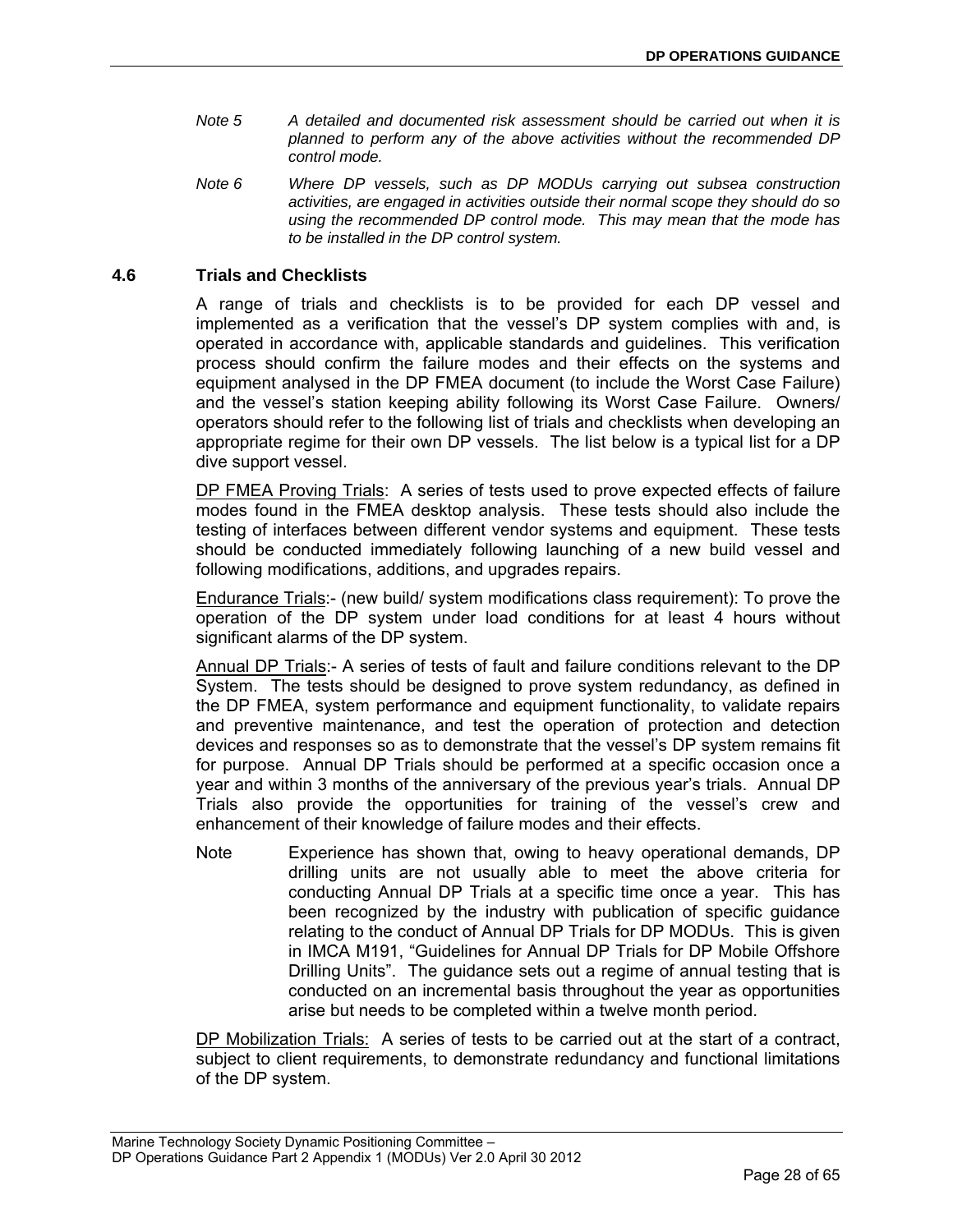DP Field Arrival Trials: A series of checks and tests that confirm satisfactory performance of the DP system and verify the set up mode of operation and DP functions.

DP Location Set Up Checklist: A series of checks to demonstrate that the vessel is properly set up for the location, in particular the satisfactory performance of the position reference systems.

Pre-Dive Checklist: A series of checks performed prior to commencing diving operations. Main and back up communication tests should be included in this process.

ECR Checklists: A series of checks and tests that verify that the vessel's set up and configuration of systems and equipment meet the requirements of Critical Activity Mode ( CAM) or Task Appropriate Mode ( TAM).

500m Checks: A series of checks and tests performed before entering the 500m zone of an asset in which set up mode and functions are verified and confirmed. Approval is then obtained to operate in close proximity to the asset. Main and back up communication tests should be included in this process.

Watch Status/ 6 Hour Checklist: A series of checks and tests performed by the DPOs to verify and confirm the set up of the DP system prior to taking over the DP watch.

Post DP Incident Trials: Tests performed to ensure that the corrective/ repair measures taken following a DP incident have properly addressed the causes of the incident and that the vessel's DP system is in a safe and operable condition.

Post DP Modification Trials: A series of checks and tests that are used to determine the effects of modifications and/ or additions on the DP system and the vessel's subsequent station keeping performance.

Note The nomenclature used for the trials and checklists listed above is based on the guideline document, IMCA M112, :"Guidelines for Auditing Vessels with DP Systems". It is recognized that these trials and checklists could be given other titles.

### *Guidance Notes*

### *Annual DP Trials for MODUs*

*The following guidelines apply to the development and the conduct of Annual DP Trials for a DP MODU in accordance with guidance contained in IMCA M191. M191 guidance describes a regime of annual testing that is conducted on an incremental basis throughout the year as opportunities arise but needs to be completed within a twelve month period. M191 also recognises the contribution that planned maintenance systems can play in verifying the status and performance of certain DP equipment throughout the year.* 

*M191 gives the purpose of Annual DP Trials as follow;* 

*"...... to improve the DP system safety and performance by testing faults and failure conditions important to DP safety to prove the ability of the vessel to keep position after single point failures associated with the IMO equipment class and to verify the FMEA requirements. When faults identified during the year on similar DP MODUs are determined to be feasible on the vessel then additional tests should be incorporated in the trials program."*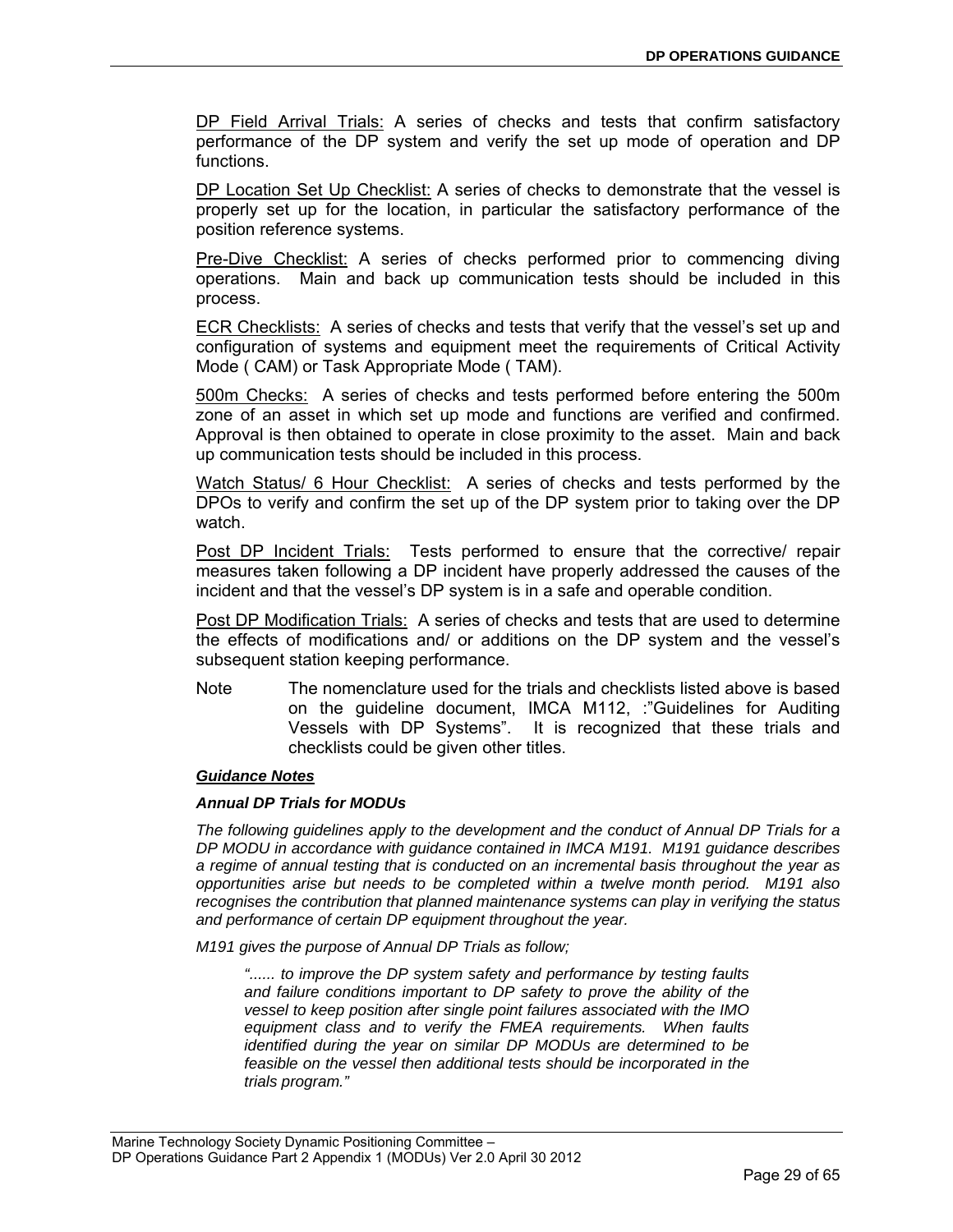*Using the above quotation as the background, owners/ operators should use the vessel specific DP FMEA and Proving Trials as the principal source for developing the Annual DP Trials program.* 

### *DP Mobilization Trials*

*These trials should be carried out by the vessel's crew as part of the mobilizing program prior to the start of a new project. The tests carried out at these trials are less than are carried out at Annual DP Trials but more than at DP Field Arrival Checks. The tests should confirm the vessel's redundancy concept and station keeping performance after worst case failure. They should also provide assurance of the integrity of the vessel's DP system and the vessel's operational limitations.* 

### *DP Field Arrival Checks*

*These checks should be carried out on arrival at the field. The purpose of these checks is to ensure satisfactory operation of the DP system and should include a full functional check of the operation of all thrusters and power generating equipment and systems, auto DP and all control modes. The checks should also ensure that the DP system is set up properly.* 

#### *DP Location Set Up Checklist*

*These checks should confirm that the vessel is properly set up for the working location and that the performance of the position reference systems is satisfactory for that location. These checks should take account of any limitations of the position reference systems for that location. These checks should be repeated for each change of location.* 

#### *ECR Checklists*

*These checks should be carried out by the ER staff and reported to the DPOs prior to start of operations and at fixed periods during DP operations these checks should be developed from the vessel's DP FMEA and should confirm that the vessel's systems and equipment are set up and configured for the appropriate operating mode. It is the responsibility of engine room watch personnel to advise the DPOs, at any time, of any abnormalities in relevant systems or equipment that may affect DP operations.* 

#### *500m Checks*

*500m checks are not normally applicable to DP MODUs. All OSVs and others vessels should undertake 500m checks. Only vessels engaged in support activities to remain within the 500m zone of the DP MODU. The 500m zone is not to be used as a standby location unless required to support a specific activity.* 

#### *Watch Status/ 6 Hour Checklist*

*The purpose of these checks is to record the status of the DP system and configuration. The checks should verify that the vessel's station keeping performance at the working location is satisfactory and, in particular, that the position reference systems are properly set up and operating satisfactorily. No testing is carried out for these checks. DPOs should complete the checklist prior to taking over the watch, not during the first few minutes of the watch.* 

#### *Post Modification/ Upgrade DP Trials*

*It is essential to ensure that any modification, change or upgrade to the DP system is fully tested and that the vessel's redundancy concept has not been affected. Testing should follow on from a detailed FMEA type analysis of the change which should be fully documented.* 

The following example shows the inherent dangers of failing to take proper account of *change. In this example the installation of a more up to date and faster OS computer resulted in the new computer re-booting too early and failing to "ride through" the brief power interruption that resulted from the activation of a changeover relay. This resulted in the temporary loss of that operator station.*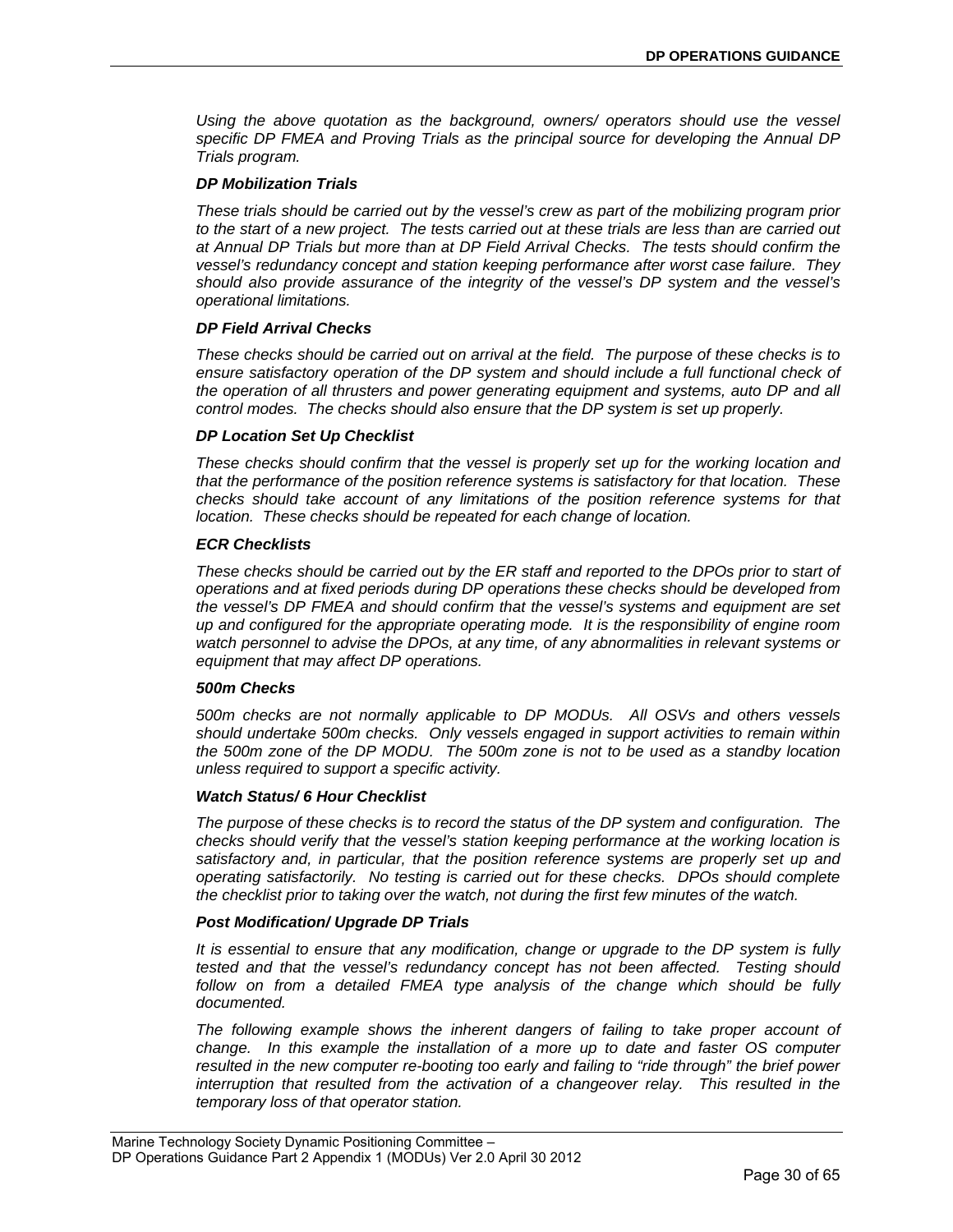## <span id="page-30-0"></span>**4.7 DP Operations Manuals**

A vessel specific DP Operations Manual should be prepared for each DP vessel.

The vessel specific DP Operations Manual is the most important operational document in the list of required documents. The requirement for a manual has its origins in IMO MSC/Circ 645 (1994) "Guidelines for Vessels with Dynamic Positioning Systems".

The IMO Guidelines require a series of checklists, test procedures and DP operating instructions to be incorporated into one manual.

Each Classification Society has its own specific requirements for a DP Operations Manual, each with different requirements for content.

The recommendations set out below address areas that are not necessarily required by class. They are based on current industry practices.

The manual should contain sufficiently detailed instruction and guidance to enable the vessel to be operated safely in DP and safely execute its intended activities. This will include a clear statement on the DP philosophy for the vessel, the organisation, responsibilities and roles of key DP personnel, training and competency, watchkeeping and manning, vessel technical data and layout, vessel DP capabilities, operating limits, operating modes, the planning and preparation of DP operations, DP operating procedures, emergency procedures, DP incident handling and alert systems and vessel specific trials and checklists that apply uniquely to the vessel.

The manual should specifically address operational interfaces between different vendor systems and equipment to ensure that they are configured and operated properly. This should include interfaces between systems and equipment that are not part of the DP system but which may affect the DP system, such as Emergency Disconnect Systems (EDS) on MODUs, tensioner systems on Pipelay vessels, etc.

The vessel specific manual may also contain generic content, such as company policies, procedures and standing orders.

The manual should represent the way the vessel is operated in DP. For complicated power systems and/ or thruster configurations, it may be useful provide the operator with a thruster and generator operating strategy (TAGOS) to assist in the decision on what generators and thrusters to use for different circumstances and different equipment availabilities.

Guidance on the contents of vessel specific DP Operations Manuals is provided in the following IMCA guidelines, M103, M109, M117 (contingency training) and in class society DP rules.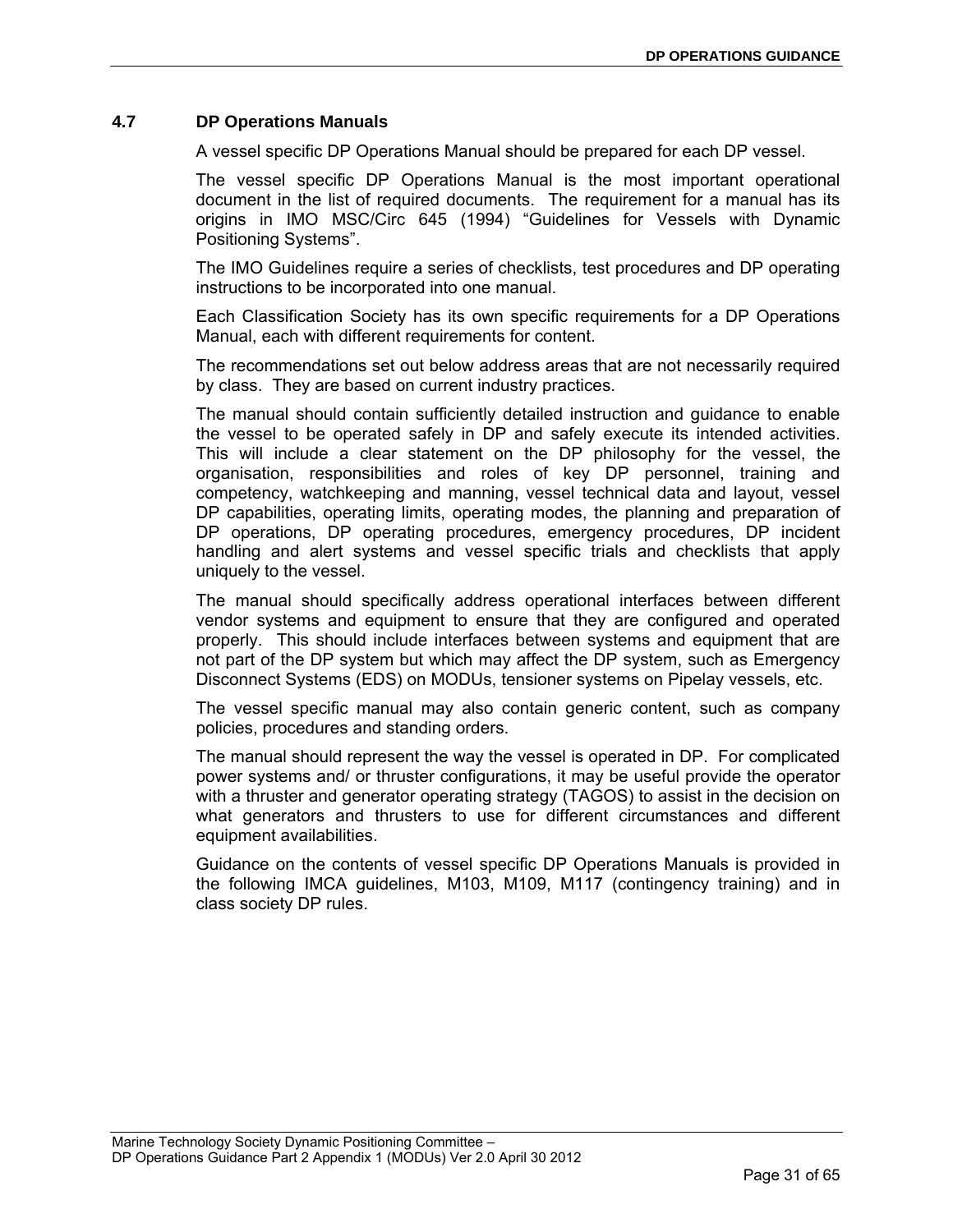#### *Guidance Notes*

*The provision and development of the manual is the responsibility of the DP vessel owner or manager and should be incorporated in the company's SMS and, where relevant, developed and managed in accordance with Requirement 7 of the ISM Code, which states, as follows;* 

> *"The Company should establish procedures for the preparation of plans and instructions, including checklists as appropriate, for key shipboard operations concerning the safety of the ship and the prevention of pollution. The various tasks involved should be defined and assigned to qualified personnel."*

*The manual should be a standalone document in hard copy. Owners/ operators, at their discretion, may provide this in an electronic format* 

*The manual should be readily accessible to all relevant DP personnel, including the master, DPOs, engineers and electricians. At least one controlled copy including any updates and, where necessary, appendices should be kept on the DP navigating bridge.* 

*All relevant DP personnel should be given sufficient opportunity to familiarise themselves fully*  with the document and should be fully conversant with the sections of the manual that relate *to their duties and responsibilities.* 

*The manual should address operating issues relating to equipment and systems that are interfaced to the DP system. This will include ESD systems installed on DP MODUs, where the consequences of an automatic shutdown triggered by an ESD may result in well control problems. The potential for this adverse situation should be assessed and appropriate preventative measures put in place. Due consideration should be given to initiating disconnect sequence preceding an ESD resulting in a black out. Detailed procedures are to be developed for operating ESD. Procedures should highlight criteria for initiation and consequences.* 

*Owners/ operators may wish to refer to the following guidance when developing the vessel/ rig specific DP operations manual;* 

*Section 1 Management of DP Operations (company/ rig specific)* 

*Company/ rig standing operational policies* 

*Basic principles of DP, functional overview of a DP control system* 

*Vessel/ rig specific overview of DP system (vessel overview document)* 

*Vessel/ rig specific DP philosophy, CAMO/TAMO , WSOG, open/ closed bus-tie configurations, worst case failure, environmental envelopes, vessel/ rig DP station keeping capabilities* 

*Related DP guidance and reference documents* 

*Section 2 DP System Description and Operation (vessel/ rig specific)* 

*Power generation, distribution, electrical systems, thrusters and propulsion (thruster and generator operating strategy, TAGOS)* 

*Power management, auxiliary systems, fire and flood* 

*DP control system and automation, DP computers and operator stations and networks, including, operating modes* 

*Position reference systems and sensors; DGNSS/ Hydroacoustic/ riser angle monitoring and management, taut wires, gyros, VRUs, wind sensors draft sensors, current sensors, etc* 

*Communications systems, internal and external, routine and emergency.*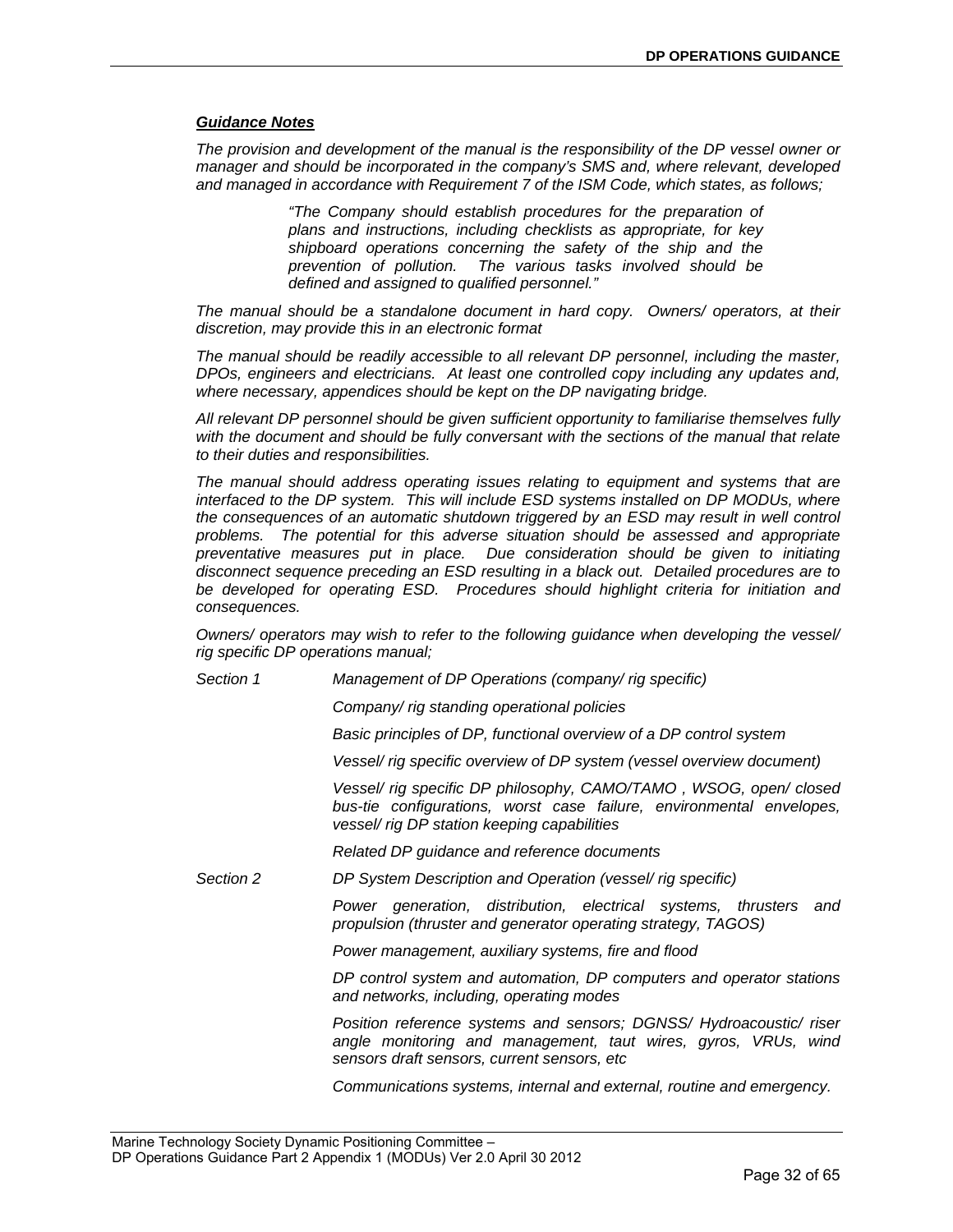*Disconnect systems; auto/ manual emergency shutdown systems (ESD), emergency disconnect system (EDS [disconnect sequence]), other emergency and alert systems. (The failure modes of these systems and the potential effects on the vessel's station keeping ability should be addressed in the DP FMEA).* 

*Section 3 DP Operations Procedures* 

*Procedure for planning DP operations, including environmental criteria, use of DP capability analysis and DP footprints, DP system set up, power and propulsion set up, required levels of redundancy, position reference system planning, integration with well planning, simultaneous operations, risk assessment.* 

*Development of WSOG (well specific operating guidelines), requiring input from riser analysis and drift off study, proven blackout recovery times and EDS (disconnect sequence) times and determination of red and yellow watch circles. Development of well specific criteria for normal, advisory, degraded and emergency conditions, WSOG communications and response procedures, emergency DP procedures, including drive off, drift off, force off, blowout/ shallow gas, fire and/ or explosion, loss of well control, severe weather, loss of DP position references, loss of redundancy, black out, collision, squalls, etc.* 

*Position reference system deployment, operation and recovery, including hydrophones, acoustic arrays, battery procedures, DGPS set up and differential corrections, other PRS procedures* 

*Normal DP marine operations, including voyage, transit and field arrival checklists, Annual DP Trials, mobilization trials, field arrival checklists, location set up checklists, watchhandover checklists, well planning and pre-departure checklists, ESD/ EDS trials (where appropriate), 500m safety zone operations, optimum position and heading, position and heading changes, standby time, data logging, offset and turn testing, ROV operations, helicopter operations, operations in strong currents, adverse and heavy weather procedures, special operations.* 

*DP drilling interfaces, including running/ pulling BOP, landing BOP, stabbing in, disconnecting BOP, drifting, running and pulling riser, emergency disconnect systems, riser management, flex joint angles, slip joint and tensioner stroke, stress limitations and wellhead bending moments, vortex induced vibrations, simultaneous operations* 

*Communications, including routine internal communications, external locations, emergency procedures, testing, alert systems, typical communications protocols and messages.* 

*DP incident definition, investigation, reporting, close out and record keeping.* 

*Section 4 Organisation and Responsibility* 

*DP organisation, including onboard organisation, key DP personnel, DP technical and operational support onshore and offshore, manning levels* 

*Duties and responsibilities of key personnel involved in DP operations, examples, master, DPOs, chief engineer, engineers, electrical officers, ETOs, rig superintendent, toolpusher, driller, etc.* 

*Onboard watch routines, watchkeeping duties, DP desk procedures, DP handover procedures, DP log keeping and documentation, including*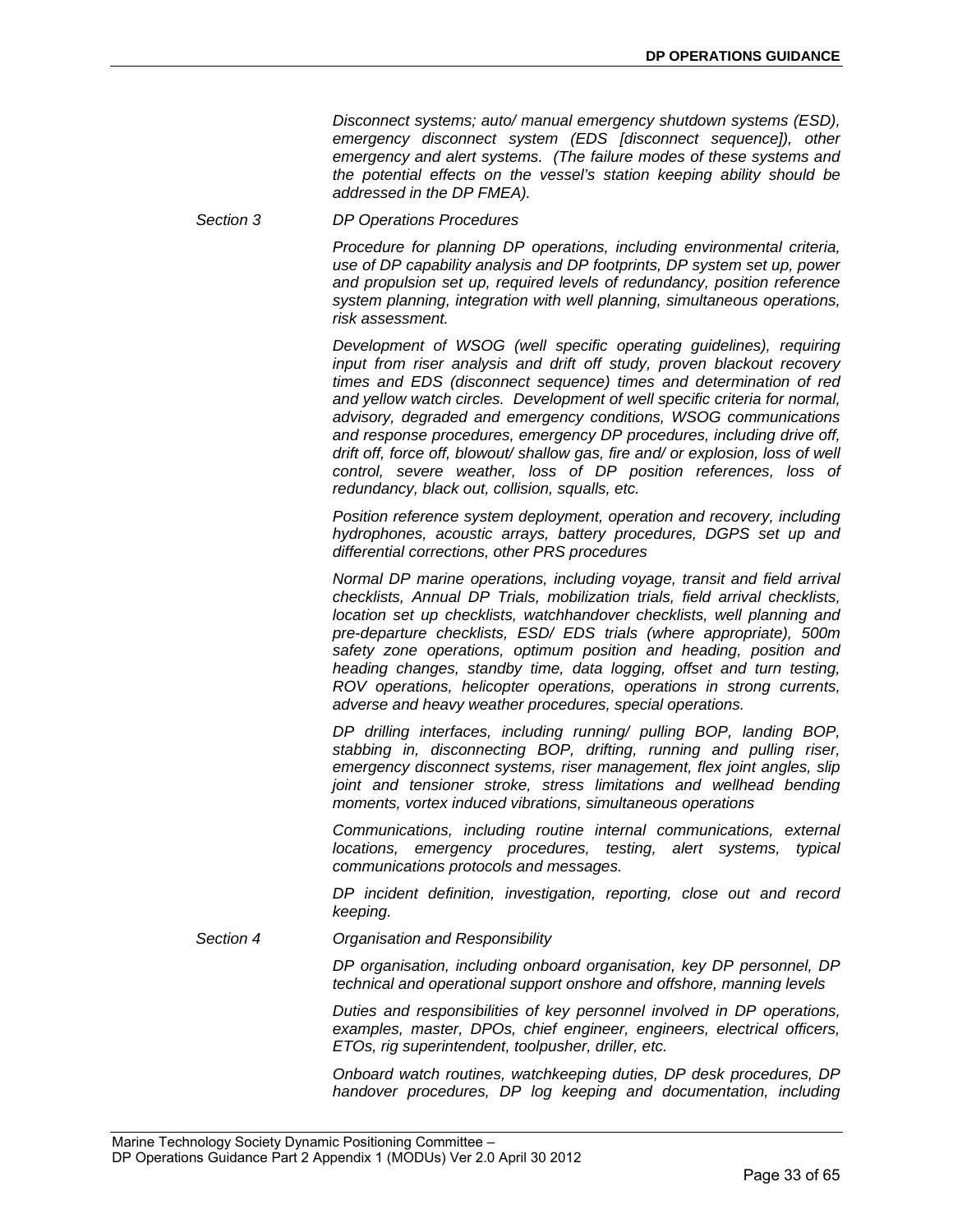*weather log, beacon log, DP standing orders, bridge and engine room, drillers shack,* 

*DP training, familiarisation and competency assessment, including onboard programs and experience levels, skills development, emergency training, drills and exercises.* 

*DP reporting and record keeping, including daily reporting, monthly DP status report, tests and trials reporting, DP incidents and equipment failure reports, vendor reports, DP correspondence, reporting matrix, etc.* 

*Operator Intervention Appendix* 

## <span id="page-33-0"></span>**4.8 Activity Operational Planning**

In recognizing that exposure to risks manifests itself during vessel operations it is recommended that activities performed by DP vessels should be subject to planning and preparation. In planning and preparing for the activities the following should be considered and, where appropriate, documented:

- o Configuration for the Critical Activity Mode of Operation (CAMO) or, where appropriate, the Task Appropriate Mode (TAM).
- o Preparation of the Activity Specific Operating Guidelines (ASOG), including onboard discussion with all relevant stakeholders as part of the pre-project execution/ activity.
- o Discussion to be included in pre-project execution readiness checklist.
- o Capabilities of the vessel, both intact and residual capability, following Worst Case Failure (WCF).
- o Limitations imposed by water depth.
- o Consequences of a loss of position and/ or heading.
- o Limitations imposed upon operations by residual capability.
- o SIMOPS and marine vessel interaction and consequences arising from change of status ( Green to Blue, Yellow or Red).
- o The activity being performed and the necessary time to terminate to bring vessel to a safe position upon the onset of failure.
- o Initiating "Positioning Standby"

Activities should include day to day operations, any specific operation relevant to the design of the vessel, as well as any unique operations the vessel is called upon to perform.

Appropriate measures should be in place to clearly identify critical tasks/ operational phases of the activity and to ensure that the vessel is set up in the agreed to Mode ( CAM or TAM) . Criteria for Operations undertaken as CAM should be within post WCF capability. Where a decision has been made to operate in a TAM a separate ASOG covering TAM should be produced.

Note The ASOG should be developed by extracting all the relevant information from detailed technical review of the vessel's DP FMEA, operational manuals and project specific procedures. The ASOG should be validated on board.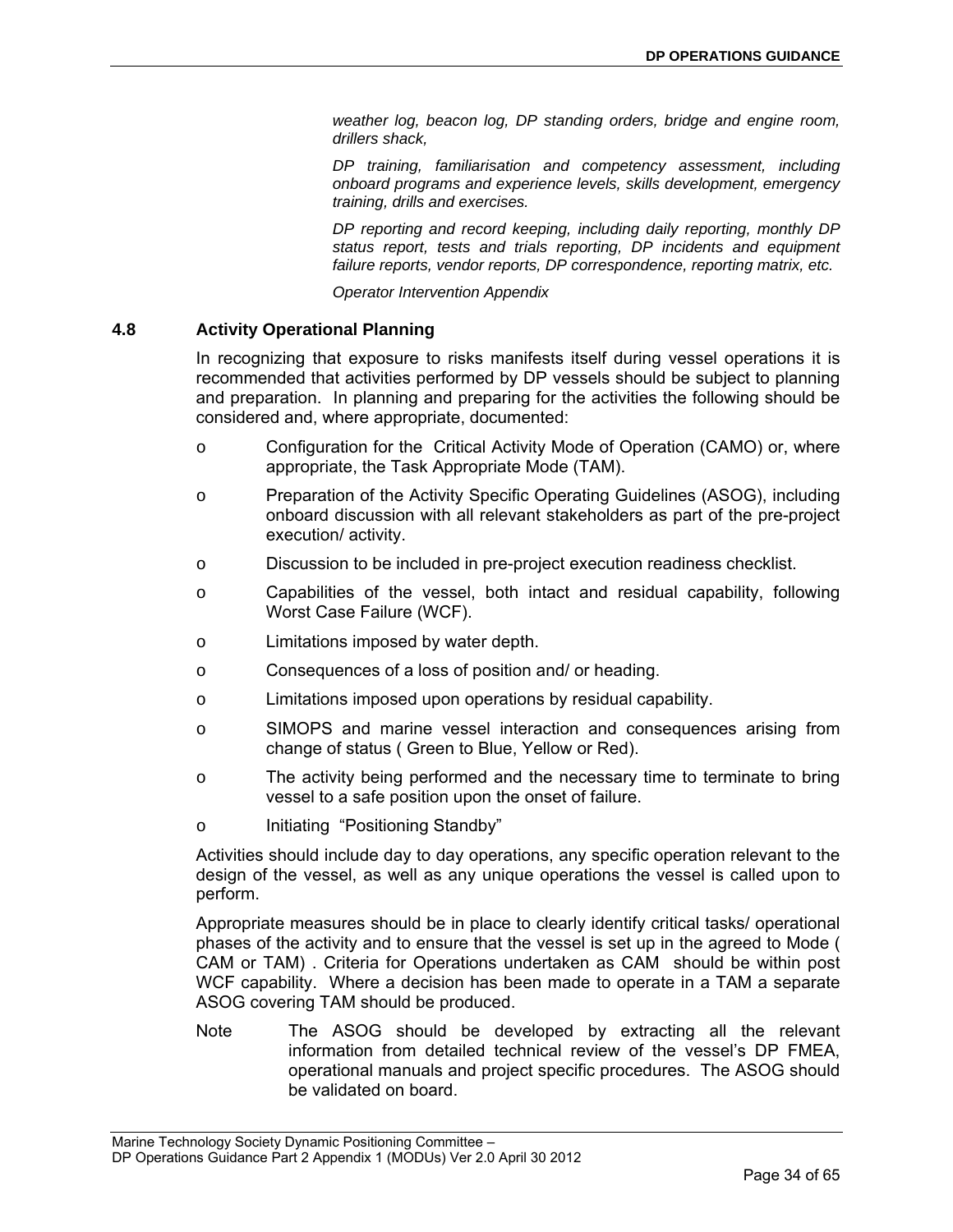On a DP MODU, ASOGs are known as WSOGs. Some owners refer to it as WSOC ( Well Specific Operating Criteria).

### *Guidance Notes*

## *Positioning Standby:-*

*Positioning standby is a condition that is triggered during the execution of the Industrial Mission when warranted. Positioning standby is initiated to bring all station keeping critical elements (Equipment, People, Processes) to a higher state of readiness, for a defined period, with the objective of preventing a loss of position by*

- *Ensuring that all needed equipment is available and or running where necessary*
- *People are in position to respond to an event and prevent escalation*

## *Positioning Standby may initiate a*

- *A change in configuration from TAM to CAM*
- **Cessation of non critical activities, including suspension of routine IRM during** *the period when positioning standby is in effect. ( personnel in right places)*

## *Examples of positioning standby are*

- *Non shearables through stack,*
- *Increase in Time to Terminate ( TTT)*
- *Casing landing/cementing operations*
- *Well test operations*
- *Deteriorating weather*
- *Station Keeping Equipment issues*
- *Difficulties being experienced in Industrial mission ( challenging reservoir conditions)*

### *Critical Activity Mode of Operation (CAMO)*

*Any DP vessel/ rig, including DP Class 2 and 3, can have the redundancy concept defeated if its systems and equipment are not configured or operated in the correct way.*

**Critical Activity Mode of Operation (CAMO):** This is generally a tabulated presentation of how to configure the vessel's DP system, including power generation and distribution, propulsion and position reference systems, so that the DP system, as a whole is fault tolerant and fault resistant. The CAMO table also sets out the operator actions should the required configuration fail to be met. The term Safest Mode of operation (SMO) has been previously used to describe CAMO

*The CAMO sets out the required equipment configurations and operational standards necessary for the vessel to meet its maximum level of redundancy, functionality and operation so that no single failure will exceed worst case failure. Every DP vessel/ rig has a unique configuration ( aka Critical Activity Mode Configuration )which must be determined from a detailed understanding of the vessel's DP FMEA and its operational characteristics.*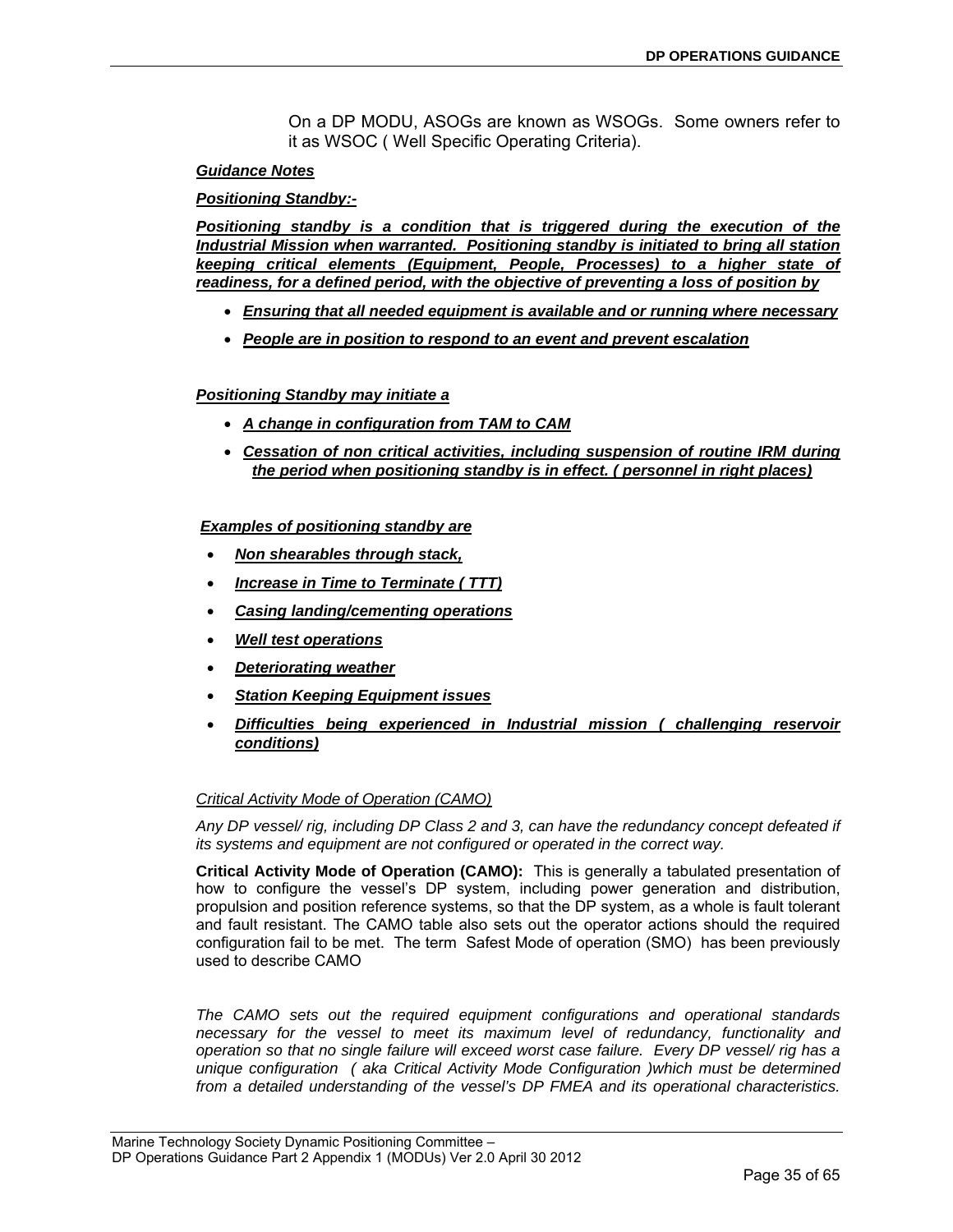*The CAM configuration should be the default operational mode for a DP vessel/ rig, when conducting activities deemed or identified as critical .* 

*A detailed review of the DP FMEA is done with a view to identify critical activity mode. It is suggested that the results of this review are summarised in a vessel overview document. This overview document in conjunction with CAM, WSOG and TAGOS could be a useful tool to onboard new personnel involved in operations. The WSOG should be accompanied by a single line drawing (SLD) of the power generation, distribution and propulsion system.* 

## *Task Appropriate Mode (TAM)*

**'Task Appropriate Mode' (TAM) is a risk based mode:** Task Appropriate Mode is the configuration that the vessel's DP system may be set up and operated in, accepting that a failure could result in effects exceeding the worst case failure such as blackout or loss of position. This is a choice that is consciously made. This mode may be appropriate in situations where it is determined that the risks associated with a loss of position are low and will not result in damage to people, environment or equipment. The conditions under which a DP MODU may operate in TAM are defined and are usually associated with a low time to terminate. Activities where TAM is considered should have documented risk assessments carried out.

(Note - Task Appropriate Mode in this context is not to be confused with Thruster Assisted Mooring)

*TAM may be considered for MODU's when appropriate for non critical activities. Risk assessments used to validate use of TAM should take into account*

- *Fault tolerance/fault resistance and fault ride through capability of Station Keeping critical elements*
- *The benefits of power plant stability ( usually the reason why TAM is considered) vs. the potential for a complete loss of the power plant and the consequences*

*(NOTE:- CAMO is synonymous with CAM and TAMO is synonymous with TAM)* 

*For diesel electric vessels the TAM may mean operating with closed bus, whereas CAM may require open bus.* 

*Example 1:- A DP MODU may operate in this mode (TAM) during times when Time to Terminate is short, and in Critical Activity Mode, when Time to Terminate is long..* 

*Example 2:- A DP pipelay vessel may operate in this mode (TAM) when more than 500m from a surface or mission critical subsea asset, and in Critical Activity Mode (CAM) when inside 500m.* 

*Well Specific Operating Guidelines (WSOG)*

*The WSOG differs from the CAM and TAM in that it relates specifically to a known location and activity and, in the case of a DP drilling vessel/ rig, to a specific well operation. The WSOG performs the same function as Activity Specific Operating Guidelines (ASOG), which relate to non drilling activities. The WSOG differs from the CAM and TAM in that the WSOG sets the operational, environmental and equipment performance limits for the DP vessel/ rig in relation to the specific well that it is operating on, whereas the CAM and TAM may not be well or location specific. A WSOG should be developed for every well and location.*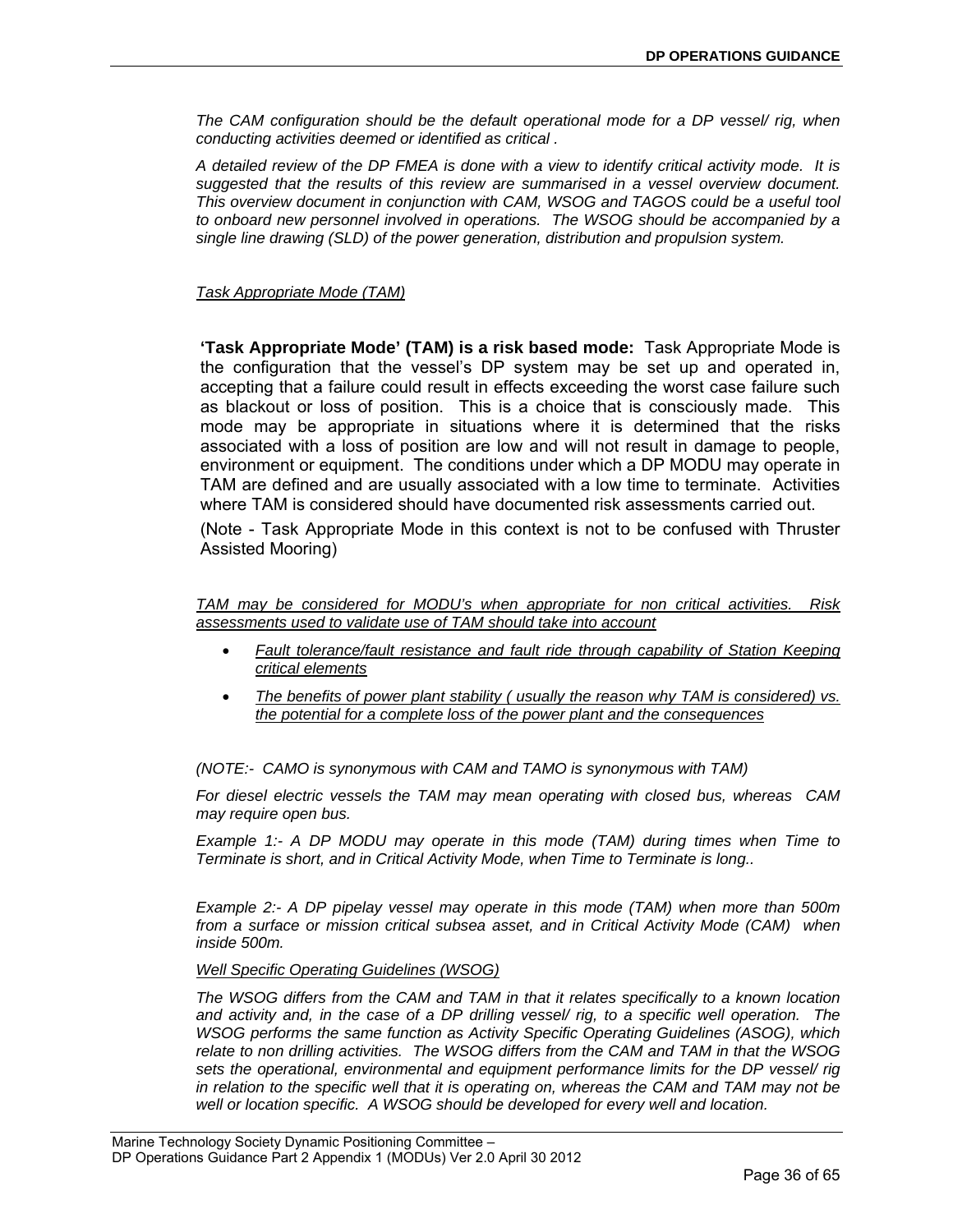*A central component in the WSOG is proven knowledge of black out recovery time. Reference should also be made to the drift off study and the riser analysis for the intended location.* The drift off study will provide, among other things, vessel/ rig movement from the wellhead measured in time after loss of all propulsion power in a number of environmental *conditions, including one year return and ten year return conditions. Other conditions may be considered, such as where strong currents are likely to be experienced. The riser analysis*  will, among other things, provide the point of disconnect (POD). This point is the first point reached where mechanical damage to the riser is considered to occur and will depend on *water depth, mud weight, riser tension, stroke of telescopic joint, etc.* 

*The one year return condition is typically used as the environmental criteria in the WSOG. Where the environment is below that condition and a black out occurs it may not be necessary to go straight to a RED. A YELLOW may be appropriate. This will give the blackout recovery sequence an opportunity to bring the thrusters back on line. However, in these circumstances, if the RED watch circle is reached before restart of the thrusters, then an EDS (disconnect sequence) is initiated.* 

*The WSOG should consider colinearity, i.e. where current and winds are from the same direction.* 

*In some cases, where the one year return environmental conditions produces a very tight RED watch circle or, where a RED watch circle is not possible even after offsetting the vessel/ rig into the environment, then consideration could be given to reducing the environment criteria to 99% or even 95% of the one year return values accepting the potential consequences of increased non productive time.* 

- *Summary A DP drilling vessel/ rig should always be set up in accordance with its predetermined CAM or when determined to be appropriate, in TAM. CAM is the default mode for Critical Activities. Additionally imposing positioning standby or result of risk assessments could initiate a decision to initiate a change in mode from TAM to CAM as a preventive measure or as a mitigation. WSOG should always be developed and implemented by a DP drilling vessel/ rig for every well operation that it carries out.*
- *Note The vessel owns the CAM/TAM and WSOG document and the process that is used to develop it, from inception through to implementation.*

*Refer to Appendix C for an example of a CAMO and WSOG for a DP drilling rig.* 

|                   | CRITIAL ACTIVITY MODE ( CAM or TAM) OF OPERATION - OUTLINE                                                                             |                                                                                                         |  |  |  |  |
|-------------------|----------------------------------------------------------------------------------------------------------------------------------------|---------------------------------------------------------------------------------------------------------|--|--|--|--|
|                   | GREEN                                                                                                                                  | <i><b>BLUE</b></i>                                                                                      |  |  |  |  |
| <b>Definition</b> | Normal operations - all systems and<br>equipment fully operational, DP verification<br>processes completed and DP set up<br>confirmed. | Advisory status - where any of the<br><b>GREEN</b> conditions are not met.                              |  |  |  |  |
| <b>Response</b>   | For DP operations to commence and<br>continue the conditions in the GREEN<br>column must be met.                                       | Conduct risk assessment to<br>determine whether to continue,<br>change position or cease<br>operations. |  |  |  |  |

*The CAMO/TAM is presented in a tabulated format and shows two conditions (GREEN – NORMAL) and (BLUE – ADVISORY) for each item, as follows;* 

*The CAMO/TAM goes beyond equipment set up. It also defines operational standards. Typical items contained in the CAMO/TAMO will include the following;* 

- o *Power plant set up, including whether operating open or closed bus*
- o *Diesel generators, including confirmation of 100% output in DP*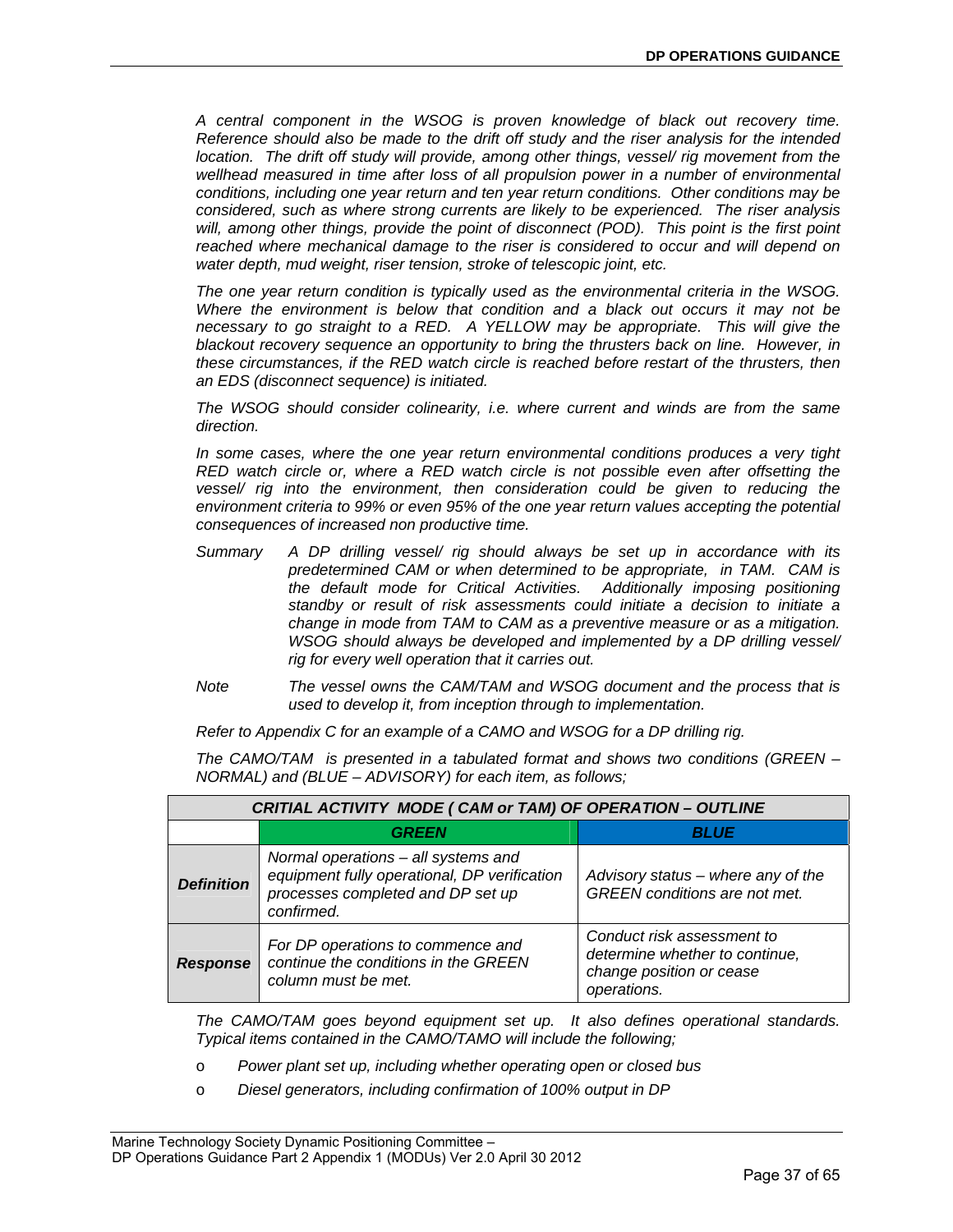- o *Thrusters, including confirmation of 100% output in DP*
- o *Power management, including configuration, confirmation that auto stop is off, black start enabled*
- o *Uninterruptible power supplies (UPS), including confirmation of power supply, functional testing, no cross connections*
- o *Manual controls and independent joystick, including confirmation of readiness and testing*
- o *DP control system, including consequence analysis, mode availability and selection*
- o *Position reference systems, including availability, testing and selection, absolute and relative systems, placement of targets for DP OSVs*
- o *Set speed of rotation and speed of moves, suggest 10deg/min and 0.3m/sec, respectively*
- o *Sensors, including availability, testing and selection*
- o *Fuel systems, including confirm redundancy, tank levels, standby starts, isolations, crossovers*
- o *Sea water cooling, including confirm redundancy, standby starts, isolations, crossovers*
- o *Fresh water cooling, including confirm redundancy, standby starts, isolations, crossovers*
- o *Compressed air, including confirm redundancy, safest compressor operating mode*
- o *DP and ER manning, including watchkeeping rotas, qualifications and competency of watchkeepers*
- o *Trials and checklists*
- o *ESD status*

*The WSOG is presented in a tabulated format and shows four conditions (GREEN – NORMAL), (BLUE – ADVISORY), (YELLOW – REDUCED) and (RED – EMERGENCY), as follows;* 

|            | <b>WELL SPECIFIC OPERATING GUIDELINES - OUTLINE</b>                                                                          |                                                                                                                                                                                                                               |                                                                                                                                                                                                                                      |                                                                                                                                                                    |  |  |
|------------|------------------------------------------------------------------------------------------------------------------------------|-------------------------------------------------------------------------------------------------------------------------------------------------------------------------------------------------------------------------------|--------------------------------------------------------------------------------------------------------------------------------------------------------------------------------------------------------------------------------------|--------------------------------------------------------------------------------------------------------------------------------------------------------------------|--|--|
|            | <b>GREEN</b>                                                                                                                 | <b>BLUE</b>                                                                                                                                                                                                                   | <b>YELLOW</b>                                                                                                                                                                                                                        | <b>RED</b>                                                                                                                                                         |  |  |
| Definition | Normal<br>operations -<br>all systems<br>fully functional<br>and operating<br>within<br>acceptable<br>performance<br>limits. | Advisory status-<br>approaching<br>performance limits<br>or reportable alarm<br>status. Operations<br>may continue whilst<br>risks are being<br>assessed. A failure<br>has occurred that<br>does not affect DP<br>redundancy. | Actionable status -<br>Pre-defined performance<br>limits reached,<br>component or system<br>failure resulting in loss of<br>redundancy.<br>The vessel / rig<br>maintains position<br>although the vessel has<br>lost its redundancy. | Emergency status -<br>pre-defined operational<br>or performance limits<br>exceeded, component<br>or system failure<br>resulting in loss of<br>control or position. |  |  |

*A WSOG for a DP drilling rig will typically cover the following items;* 

- o *Maximum watch circles radius for one year return conditions*
- o *Colinearity conditions of wind and current (including one year return conditions)*
- o *Weather forecast and environmental conditions, including wind speed limits, current speed limits, wave height limits*
- o *Rig positioning performance (weather related), including position and heading excursions*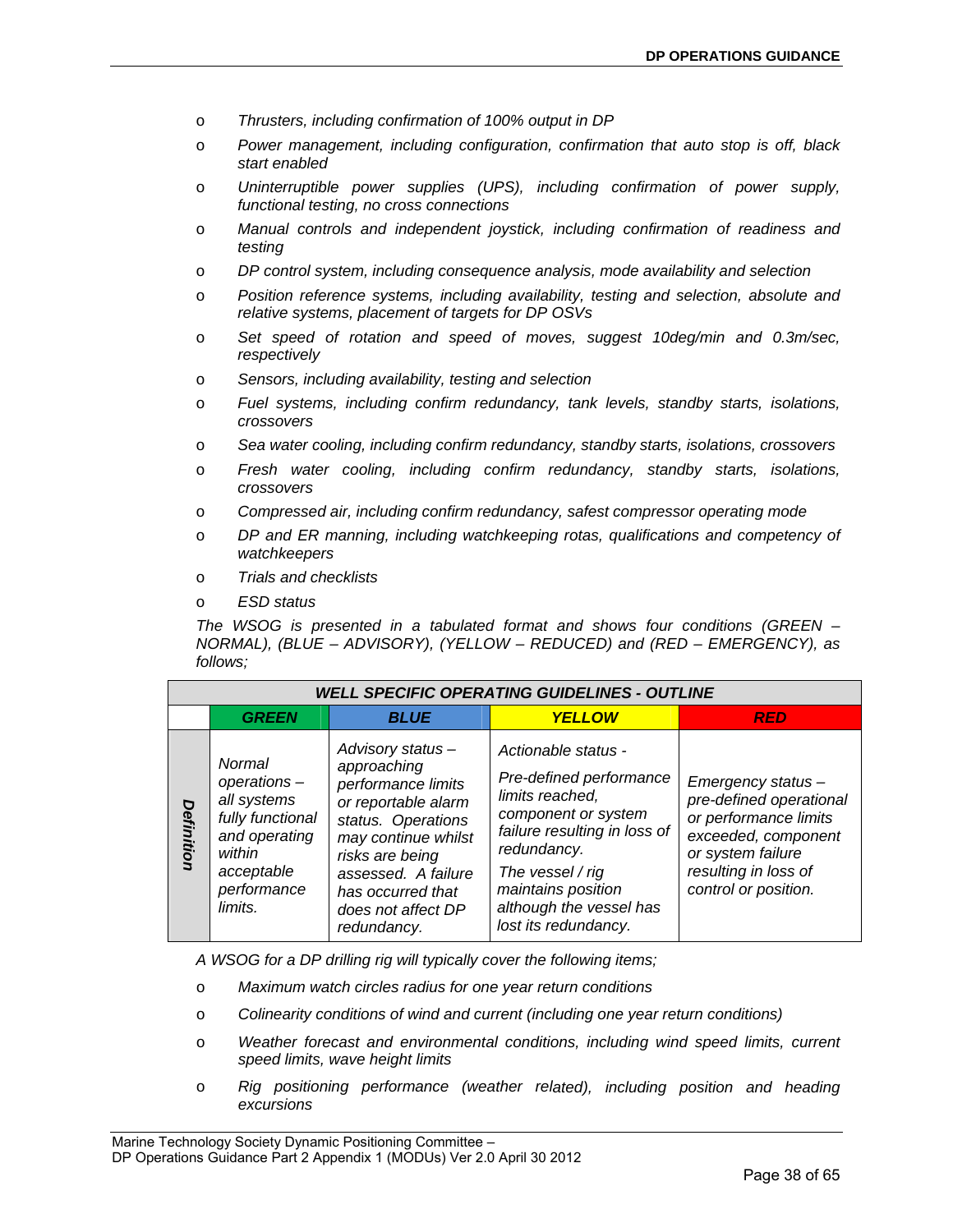- o *Drilling offset from wellhead position*
- o *Drape hose limitations*
- o *Long turn*
- o *Riser limitations (UFJ and LFJ)*
- o *Drive off, drift off scenarios*
- o *Diesel generators, including minimum number required for the activity, performance limits and failures (TAGOS)*
- o *Diesel generator loads (TAGOS)*
- o *Thrusters, minimum number required for the activity, performance limits and failures (TAGOS)*
- o *Thruster loads (TAGOS)*
- o *Phase back conditions (including thruster phase back, drilling phase back and DP control system power limiting)*
- o *Battery and UPS systems*
- o *PMS and VMS status and operation*
- o *Auxiliary systems, including fuel, SW and FW cooling, air performance limits and failures*
- o *Uninterruptible power supplies (UPS), including operation, charger output and supply status, failures*
- o *DP control system, including operation and performance of DP controllers and OS, failures*
- o *DP control system displays, including mimics, performance and failures*
- o *DP networks, including operation and redundancy, failures*
- o *Position reference systems, including number of enabled systems and performance, failures*
- o *Sensors, including number of enabled systems, performance and criticality to activity, failures*
- o *Critical communications, including onboard systems, performance and failures*
- o *Non essential DP systems, including ventilation and a/c performance and failures*
- o *Fire, flood, visibility, collision, including threat to safety of the DP operation*
- o *Simultaneous operations, including communications with assets*
- *Note 1 Drift off curves and time and distance to point of disconnect (POD) are extracted from the rig's riser drift-off analysis for a variety of conditions, including one year return conditions, ten year winter storm return conditions and where appropriate, specific return conditions such as ten year loop current conditions.*
- *Note 2 Where the one year return environmental condition produces a tight RED watch circle or even where a RED watch circle may not be possible even if the rig is offset upstream, the benchmark environment could be reduced to a 99% or even 95% of one year return conditions. In situations where the benchmark environment has been reduced consideration should be given to enhancing weather and seastate monitoring such as by a wave rider buoy (shallow water applications).*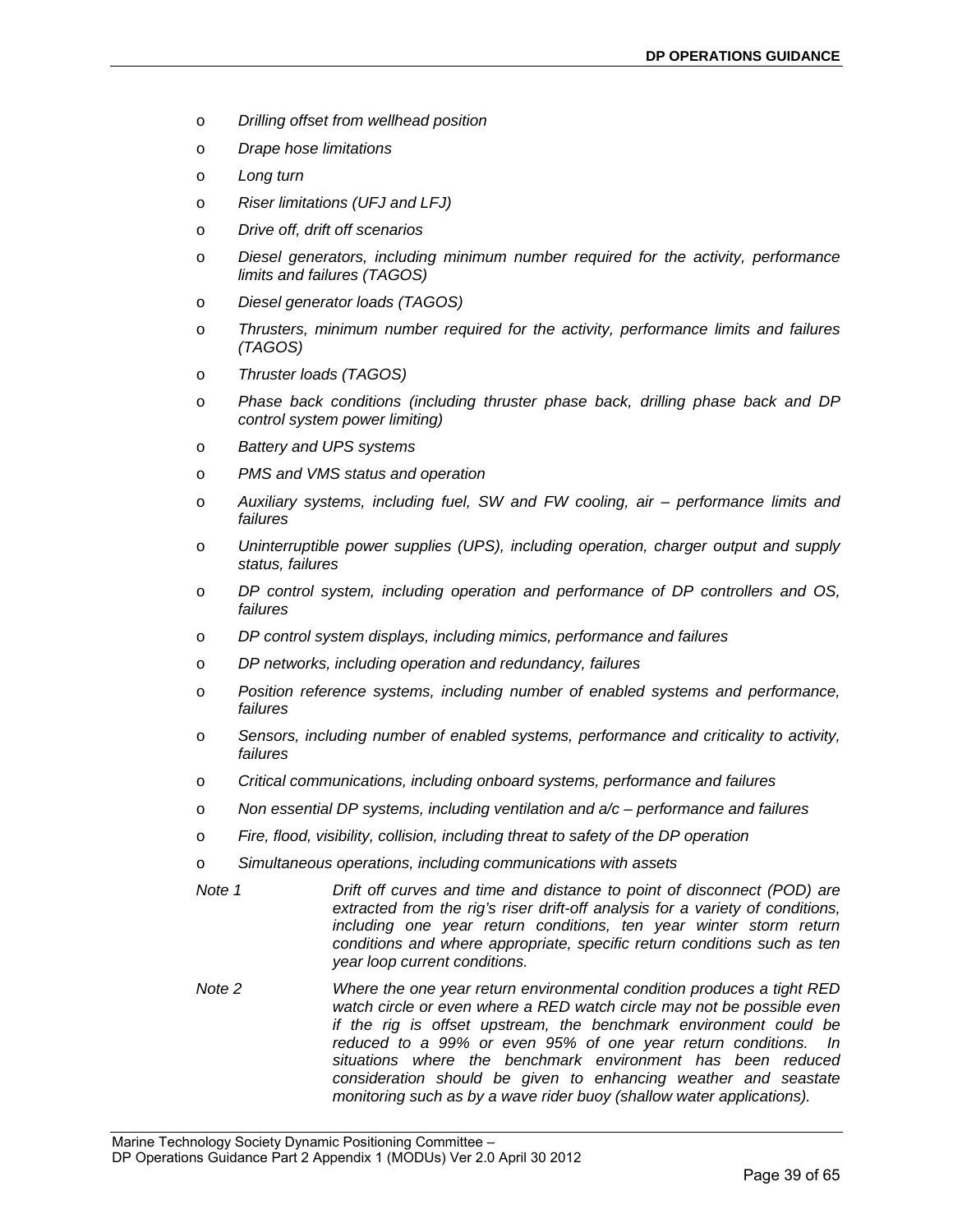## <span id="page-39-0"></span>**4.9 Communications**

The vessel should be equipped with the appropriate primary and secondary equipment needed to communicate between all parties (stakeholders) whilst carrying out the intended task.

Effective internal and external communications is a key tool to manage risk.

Communications in this context include voice, visual (lights/ displays) and audible means (alarms). Means of communication are not limited to the above but include integrated IT systems using wireless network technology that combine communications with other features, including AIS and DGNSS.

Operational specific visual and voice communications should ensure that the pertinent information flows between the key operating points as well as to and from assets and/ or other vessels that might be affected by the operation being carried out.

These operating points may be onboard the vessel as well as on other facilities involved with the activity. Communication protocols are to be set up to provide pertinent information regarding intent, current status of planned as well as unexpected events during the execution of the activity.

Continuity of communications during foreseeable emergency situations should be taken into account.

Communications should be taken into account when detailing the roles and responsibilities of key personnel during the planning stages for the intended task, ensuring that a common working language and terminology is used at all times.

Guidance on communications is provided in M103, M182 and M205.

Note The importance of communication to be emphasized by incorporating into the ASOG.

### *Guidance Notes*

*There should be redundant voice communications systems to all key locations on board the DPO vessel. At least one of the systems should be hands free. The DPO should have a view or CCTV coverage of all important operational areas onboard as well as of important points of interest external to the vessel.* 

*Communications and alarm systems should be protected against power supply failure. Battery/ UPS back up power supplies are recommended.* 

*Some modern communications and alarm systems rely solely on software activated alarms through the network. This sole dependency is not recommended. Manual activation of alarms should never be overlooked in design or in operation.* 

*Communications and alarm systems for all DP related equipment and systems and other equipment and systems not directly related to DP, but which will have an effect on DP, should be located close to the DP control station. This should include fire zone alarms systems.* 

*Simultaneous operations (SIMOPS) depend on effective communications between all vessels and units involved in the operation. It is important that change of status between vessels and units engaged in SIMOPs is communicated speedily and reliably. It should be noted that developments in sensor and communications technologies are underway to relay, among other things, change of vessel or unit CAMO/TAMO or WSOG status. With these systems any change of status from GREEN to BLUE, YELLOW or RED will be instantaneously relayed to all vessels and units engaged in SIMOPs. These technologies are expected to deliver and aid in the management of complex SIMOPS.*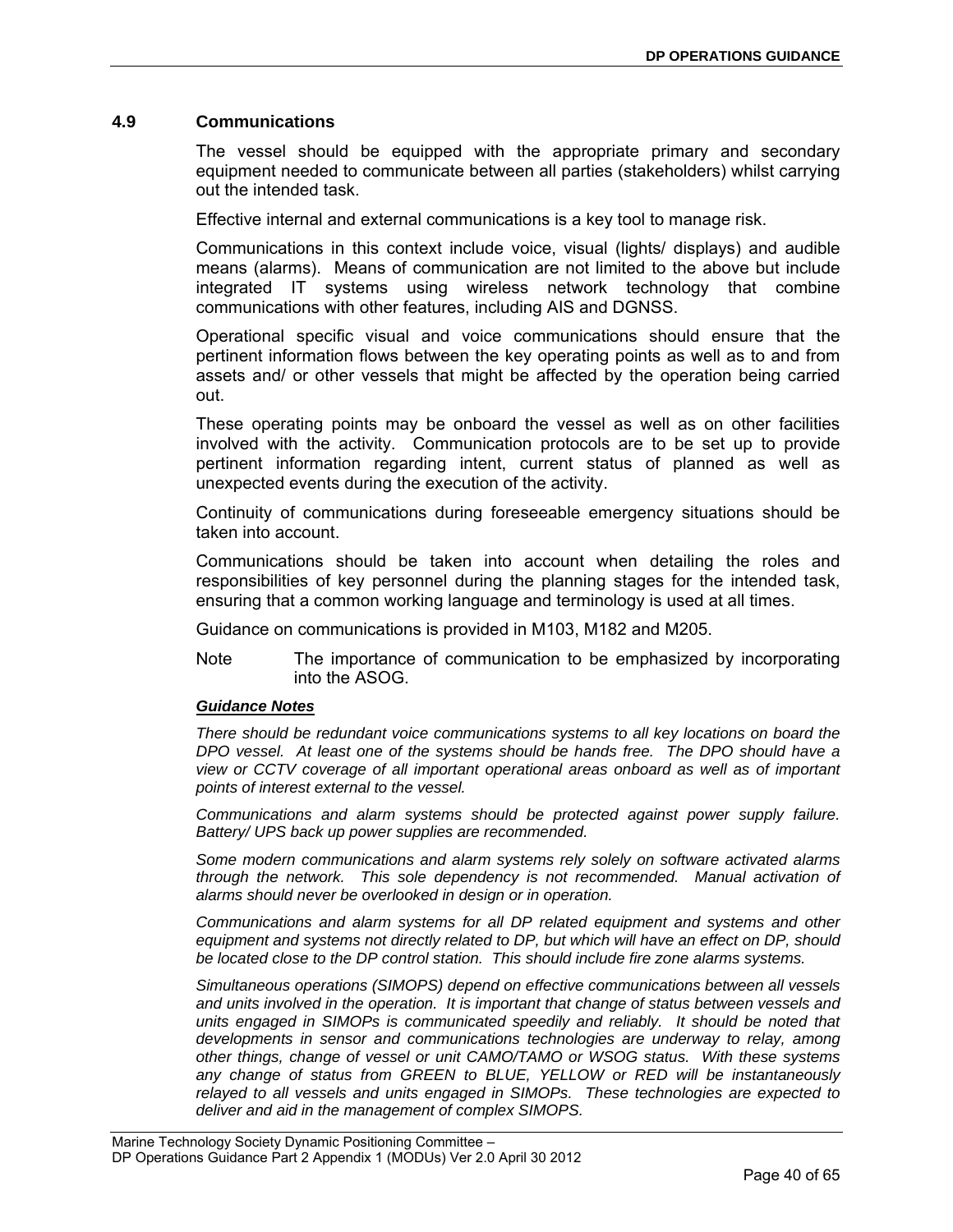## <span id="page-40-0"></span>**4.10 DP Planned Maintenance**

DP vessels should have a structured planned maintenance system that specifically addresses maintenance of the vessel's DP system, equipment and support systems. Relevant guidance is given in IMCA M109.

Planned maintenance should address all equipment that has an impact on the vessel's station keeping capabilities. This should include indirect components such as generator circuit breakers, bus tie breakers, etc. Maintenance should include regular cleaning, calibration, and testing of equipment as outlined in manufacturer's recommendations and industry guidelines.

Records of planned and unplanned maintenance should be kept in an auditable format, either hard copy or appropriate electronic format. These records should include vendor service records as well as maintenance performed by vessel personnel. These records should be kept on board for the period specified by the owner/ operator.

A minimum number of required critical DP spares should be maintained on board. The critical spare inventory should be monitored via a formal inventory program that is closely linked to the planned maintenance system. This should assist in getting back to normal operating condition after equipment failure or DP incident.

- Note The client's due diligence process is usually the main driver in the critical path to return to normal operating condition. Typically, this also involves vendor support as well as the client's DP consultant.
- Note Maintenance on DP related equipment whilst conducting DP operations should be controlled by a documented permit to work system and should always take into consideration the potential alteration of failure modes and increased criticality of failure consequences on DP capabilities and/ or redundancy.

## *Guidance Notes*

*It should be recognised that DP MODUs may from time to time require that certain items of*  equipment are temporarily taken out of service for the purposes of essential planned *maintenance. Where thrusters and/ or generators are temporarily taken out of service this is*  likely to have an impact on the rig's DP capability and its worst case failure. In preparation for these occasions it is recommended that a thruster and generator operating strategy *(TAGOS) is developed to take account of the impact on DP capability and/ or worst case*  failure. If the impact on DP capability and/ or worst case failure is significant, it is suggested *that additional DP capability plots correlated to the TAGOS be provided on the vessel.* 

*It is recognised that deferring scheduled planned maintenance due to work activities increases the potential for failures. Vessel operational teams are encouraged to incorporate planned maintenance as a guideword in HIRAs.(Hazard Identification and Risk Assessments)* 

*Note The potential for common mode failures increases where same vendor equipment of same type and age are installed and in operation. (Example experienced - simultaneous failure of three wind sensors of similar type and hours of service ("aging") accompanied by mechanical stressing (gusts experienced during a hurricane event that was in proximity of the rig).*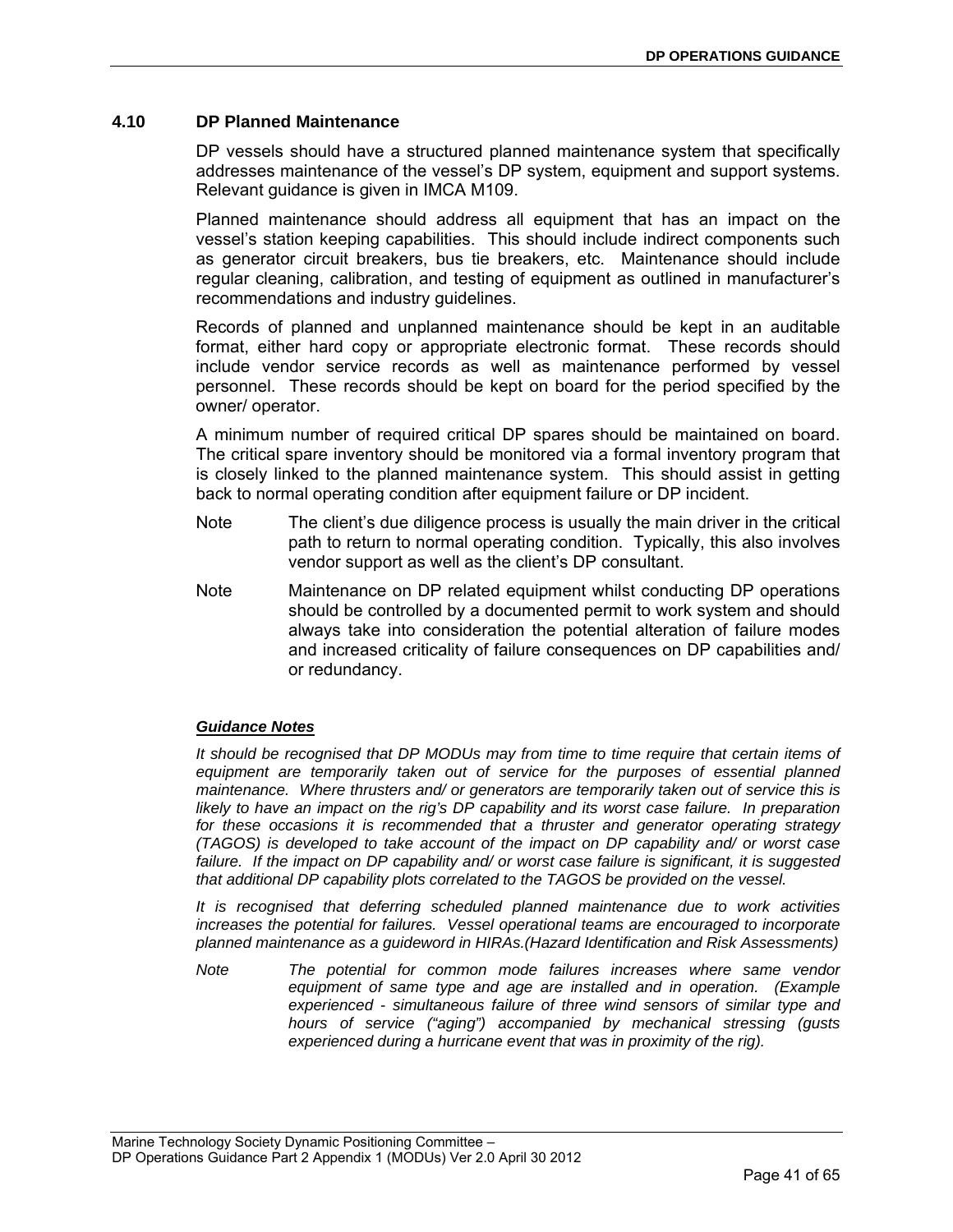## <span id="page-41-0"></span>**4.11 DP Incidents**

DP vessels should be provided with and operate appropriate DP incident reporting, investigation and closing out procedures. This should be in accordance with vessel owner or operators' and, if applicable, clients' processes. Documented records should be kept and be capable of auditing.

Where CAM, TAM and WSOG are used as tools to manage DP operations a suggested approach is that, apart from the exceptions in the notes below, any reactive change of DP status from GREEN to YELLOW or RED should be regarded as a DP incident, and should be reported, recorded and investigated.

- Note A change of status triggered by prearranged agreement between the Master, and senior onboard decision makers, allowing the vessel to exceed environmental limits should not be regarded as a DP incident.
- Note An operator initiated change of status as a result of a conscious decision based on risk analysis of the circumstances where the trigger points have not been reached should not be regarded as a DP incident.

It is recommended that reactive YELLOW and RED DP incidents are investigated as soon as practicable after the DP incident and, where relevant, trials are carried out as part of the investigation process.

The purpose of the investigation and the trials should be;

- o to assist in identifying the root causes of the incident
- $\circ$  to verify and validate that measures to address the root cause are effective
- $\circ$  to validate that effective measures have not introduced any additional potential to cause failures (both hidden and apparent)

In the event of the occurrence of a DP incident relating to the vessel's configuration as described in the DP FMEA and other documents, it is suggested that the FMEA provider is involved in the incident investigation. This will facilitate lessons learnt to be implemented into the DP FMEA and proving trials program.

Owners/ operators of DP vessels are encouraged to share lessons learned from DP incidents with the wider DP community. DP systems and equipment vendors are also encouraged to do likewise and to share information on unexpected faults, features and failures that are identified in operation. IMCA's station keeping incident reporting scheme provides a suitable channel for disseminating relevant information throughout the DP sector.

### *Guidance Notes*

*The IMCA station keeping incident reporting scheme has been in place for many years and annual reports are published each year which summarise each reported incident as well as providing an overview of all the incidents for the year. These annual reports are available to IMCA members and non-members alike. Owners/ operators are recommended to make these reports available to key DP personnel onboard their vessels so that they can learn from the experience of others.*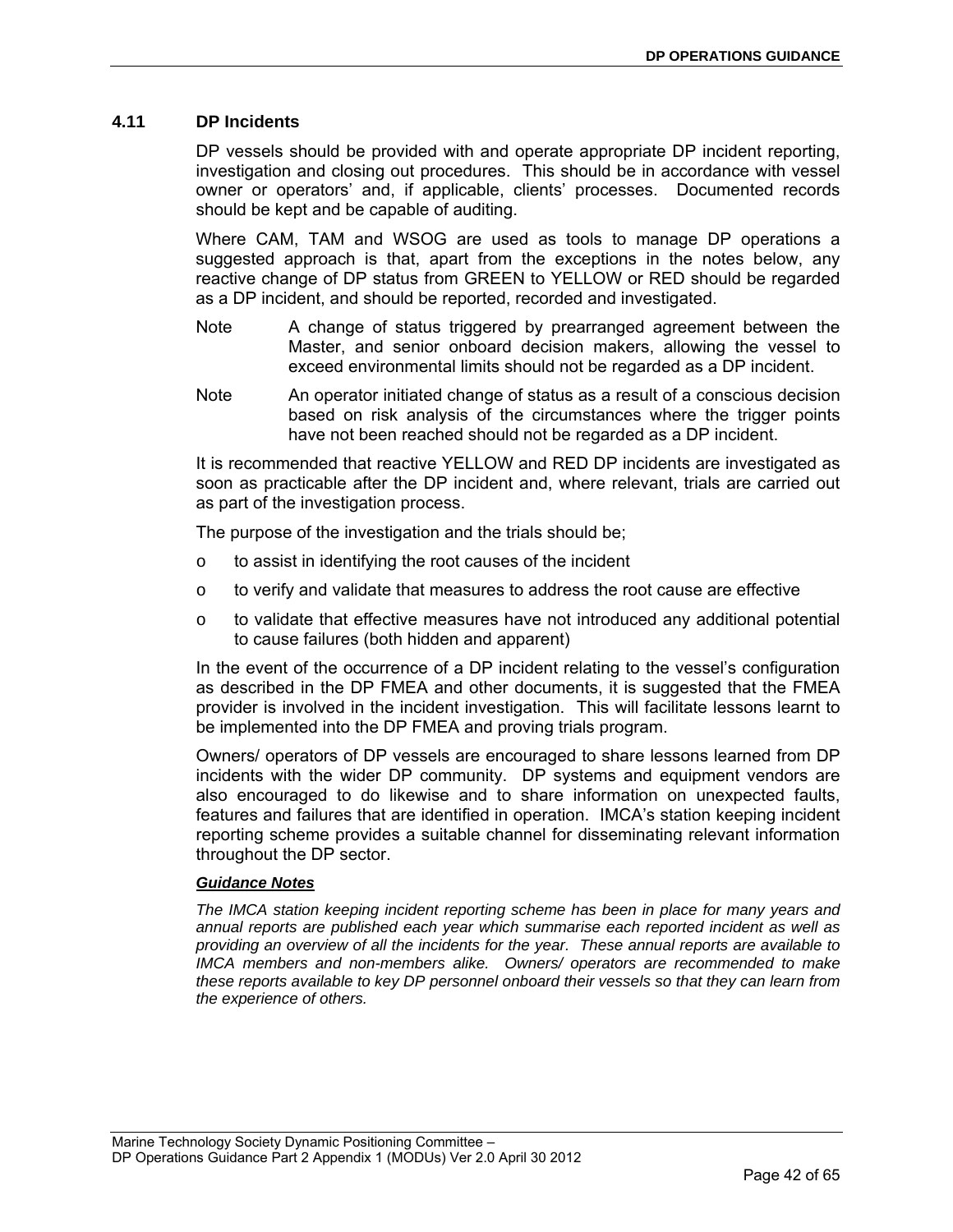*The IMCA station keeping incident reporting scheme or other repositories of DP incidents needs the support of the whole DP community to be an effective learning, sharing and risk mitigating tool. It is acknowledged that there could be a reluctance to participate in sharing of incidents for fear of unwanted disclosure of company identification as the source of the DP incident. Industry bodies that provide repositories for incident reporting are encouraged to provide anonymity and positively communicate this to the DP community. Owners/ operators are encouraged to draw upon learnings from incidents experienced and avoid recurrence.* 

*Vessel operational teams are encouraged to systematically evaluate potential for incidents on their own units based on published analysed information. Where additional technical support is required to aid this systematic analysis it should be sought.* 

## <span id="page-42-0"></span>**4.12 Reporting and Record Keeping**

Owners or operators of DP vessels should have an effective reporting and record keeping system.

There should be a clear line of reporting DP related items onboard the DP vessel and between each department and this should involve key DP personnel. There should also be a clear line of reporting between the DP vessel and the company's shoreside management. DP related records should be maintained onboard and, where appropriate, at the company's premises.

The documents and records contained in table A, Section 3.2 should be accessible to key DP personnel and to other interested parties.

DP vessels, on occasion, carry out activities which may be unique to project requirements. Records of these activities including pertinent information from Hazards and Risk Identification (HIRAs) should be made and kept onboard for future reference, both for training and familiarisation processes as well as for reference in case of similar project requirements in the future.

### *Guidance Notes*

*The following records should be kept and made accessible to vessel crew and to other interested parties.* 

- o *DP FMEA & FMEA Proving Trials reports*
- o *Annual DP Trials*
- o *DP checklists for bridge and engine room*
- o *DP incident investigations & close out reports (see Note 1 below)*
- o *DP system faults, repairs, modifications and upgrades (see Note 2 below)*
- o *Vessel specific familiarisation and training for short service employees involved in DP operations and ongoing training and development programs for experienced DP personnel*
- o *Operational logs & DP alarm print outs*
- o *DP data logging records*
- o *DP system equipment vendor reports*
- o *DP Footprint Plots*
- o *Vessel overview documents, CAM/TAM and WSOGs, TAGOS*

*DP vessels, on occasion, carry out activities which may be unique to project requirements.*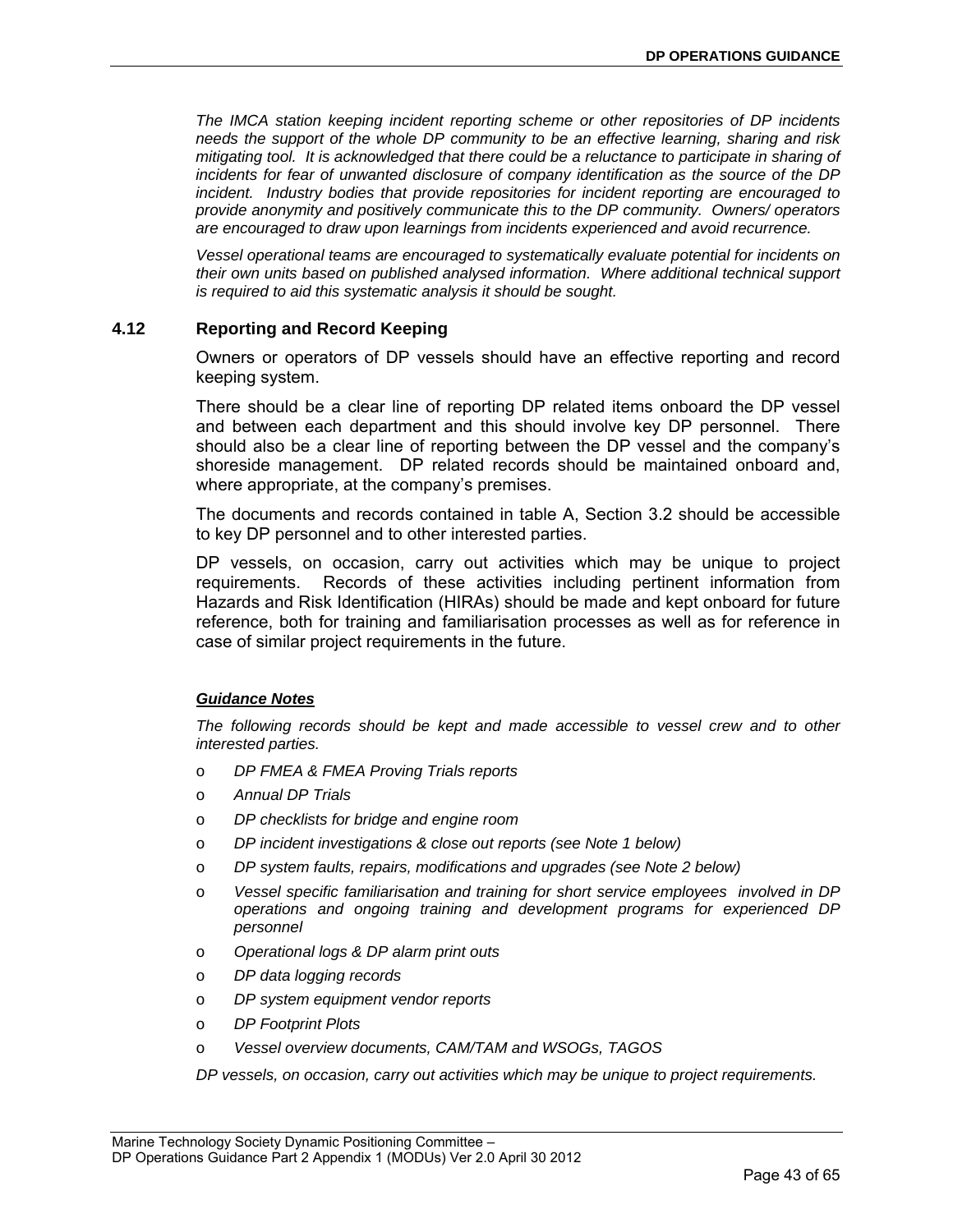*Effective record keeping of such activities has the following benefits,* 

- o *assists in identifying best practices*
- o *demonstrates the vessel's performance*
- o *facilitates knowledge capture and transfer*
- o *assists in identifying or justifying equipment improvements*

*Guidance on reporting and record keeping is provided in M109, M163* 

- *Note 1 Owners/ operators should recognise the benefits that electronic DP data logging systems offer when carrying out DP incident investigations and establishing root cause.*
- *Note 2 Documentation relating to modifications and upgrades should be kept and available for reference. This will include risk analysis of the interfaces and documentation and records of all commissioning and testing.*

## <span id="page-43-0"></span>**4.13 Competence**

Definition Competence is the acquisition of knowledge, skills and abilities at a level of expertise sufficient to be able to perform in an appropriate work setting.

DP vessel owners/ operators should operate a structured competence assurance program that is applied to all key DP personnel with special focus on ensuring vessel and task specific competence.

Guidance is provided in M103, M117 (IMO738)

Vessel specific competency should, as a minimum, be demonstrated in the following areas:

- o Operational modes
- o DP FMEA familiarization
- o DP Operations Manual familiarization
- o Project/ activity requirements
- o Contingency plans, modes and drills

### *Guidance Notes*

*Key DP personnel include masters, DPOs, engineers, electricians, electronic technicians and anyone involved in the safe position keeping capabilities of the vessel and includes those involved in the deployment of PRSs. Owners/ operators are encouraged to develop their own competency verification processes for all key DP personnel.* 

*IMCA M117 provides the DP sector with detailed guidance on the training and experience of key DP personnel. M117 has been adopted by the IMO and issued as IMO MSC/Circ 738 (1996). A reference to M117 is also made in the MODU Code.* 

*M117 provides guidance on formal training courses for DPOs and other key DP personnel, including watchkeeping marine engineers and electronic maintenance staff. M117*  recognises the formal training and certification scheme for DPOs administered by the *Nautical Institute. The Nautical Institute scheme is universally recognised as the industry standard for formal training and certification of DPOs.*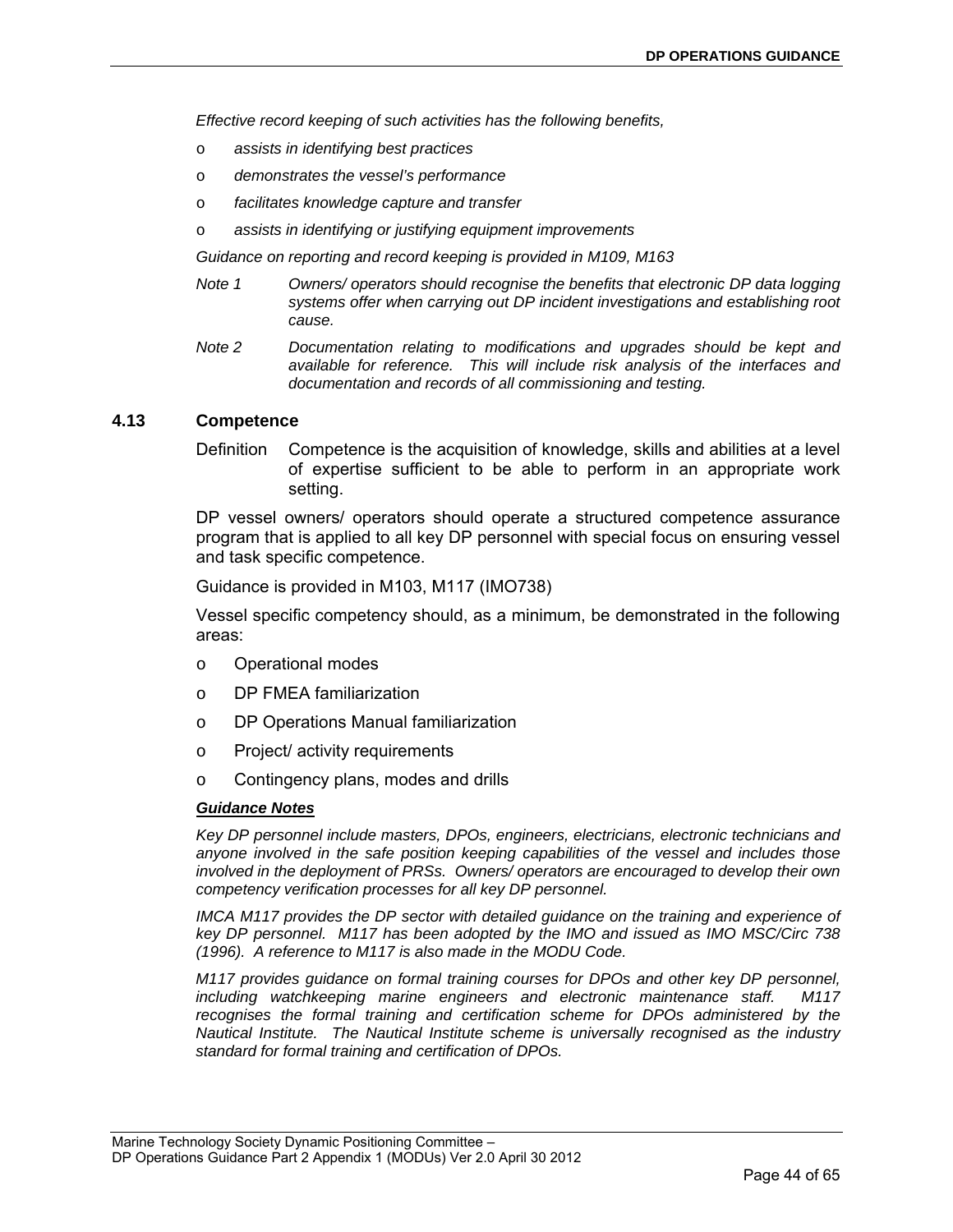*The Nautical Institute DPO certificate scheme is made up of a combination of formal DP induction and DP simulator (advanced) and onboard supervised watchkeeping experience. There are two levels of DPO certification;* 

- o *Unlimited DPO certificate (minimum requirement for DPO on DP Class 2 or DP Class 3 vessels)*
- o *Limited DPO certificate (minimum requirement for DPO for DP Class 1 vessels)*

*DPO certification is only one part of the competency assurance process for DPOs. Such certification is not to be construed as validation of competency.* 

*Owners / operators are recommended to refer to further formal training programs described in M117, comprising the following main features for electrical and engineering officers, where appropriate;* 

- o *High voltage (HV) training*
- o *Power management system (PMS) training*
- o *Fire and gas detection and emergency shutdowns (ESD) training*
- o *DP control system manufacturer's maintenance training*

*M117 also provides guidance on structured onboard familiarisation programs for key DP personnel, covering the steps to take to achieve, maintain and enhance competency in DP operations.* 

*Owners/ operators may consider implementing the IMCA Competence Assurance & Assessment scheme (IMCA C002 Rev 1, 2003) which provides detailed programs for achieving and assessing the competency of key DP personnel, including vessel masters, DPOs, chief engineers and engineers in charge of a watch.* 

- *Note Owners/ operators should also be aware of and recognise the benefits of formal training and competency programs that are currently offered by equipment suppliers, vendors and other bodies that are in excess of established industry standards, such as the Kongsberg initiative in POWERSIM training where DPOs are given training, familiarisation and exposure to a variety of power generation related faults and conditions that are known to have occurred on DP diesel electric power generation systems.*
- *Note Customised training programs have been developed by industry in response to clients requests. Owners/ operators are encouraged to seek information and selectively adopt appropriate programs for their training needs.*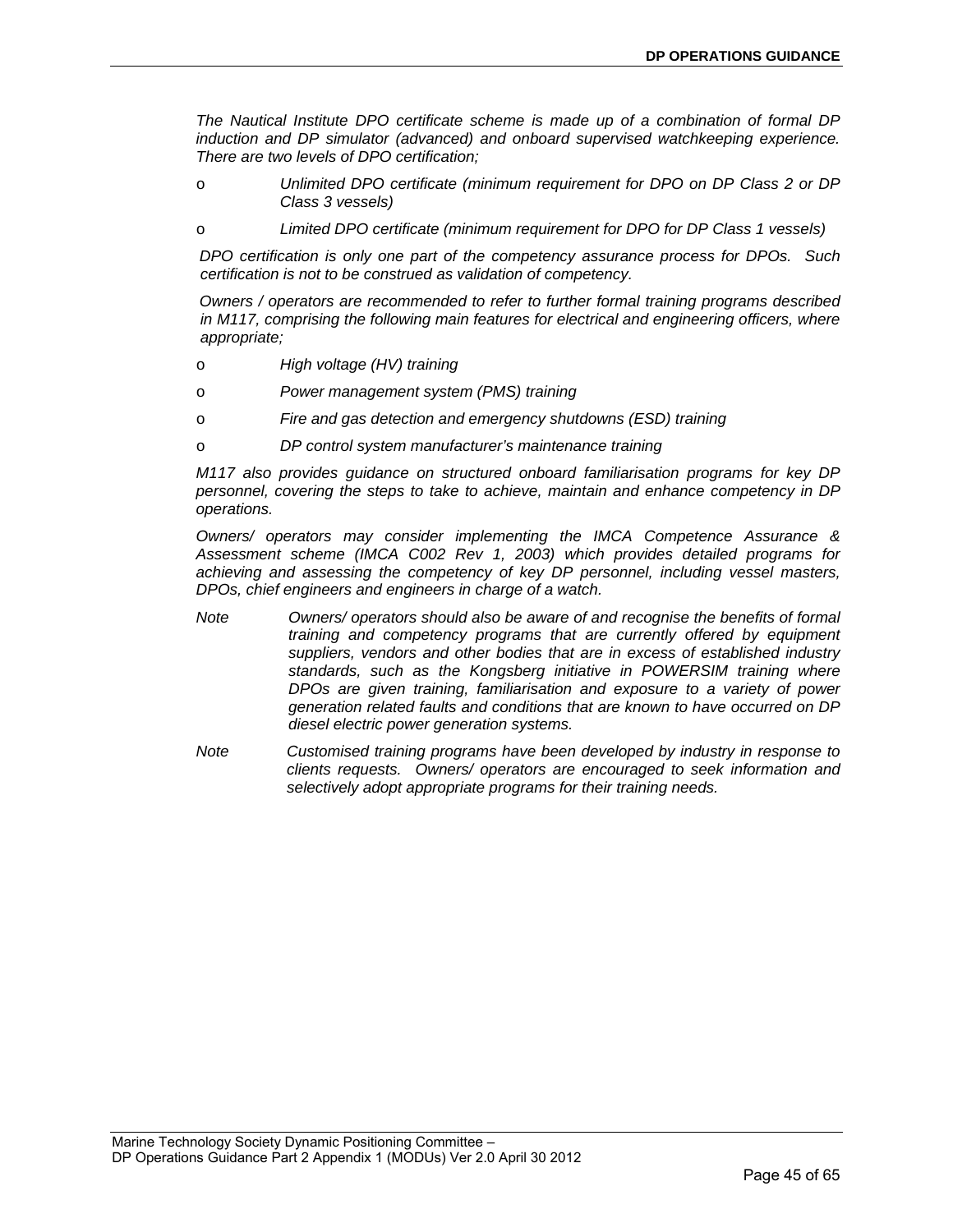## <span id="page-45-0"></span>**4.14 Manning**

Vessels should comply with the statutory requirements for safe manning. Additionally, for DP operations, manning should be in accordance with the following:

## DP Bridge Crew

| <b>Operation</b>                                                                                                                           | <b>Minimum Bridge Crew per</b><br>shift                                                                                                                                                                                                                                                                                                                                                                                                                 | <b>Minimum Experience</b>                                                                                                                                                                                                                                                                                                  |
|--------------------------------------------------------------------------------------------------------------------------------------------|---------------------------------------------------------------------------------------------------------------------------------------------------------------------------------------------------------------------------------------------------------------------------------------------------------------------------------------------------------------------------------------------------------------------------------------------------------|----------------------------------------------------------------------------------------------------------------------------------------------------------------------------------------------------------------------------------------------------------------------------------------------------------------------------|
| When<br>undertaking<br>critical<br>proximity to<br>activities<br>in.<br>surface<br>surface<br>sub<br>or<br>structures<br>See Note 1 below. | 2 unlimited DPOs on the<br>bridge capable of operating<br>the vessel both in DP and<br>manual control.<br>See Note 2 below.                                                                                                                                                                                                                                                                                                                             | Unlimited<br>DPO.<br>with<br>a<br>minimum<br>of<br>3<br>years<br>experience<br>vessel<br>on<br>a<br>in<br>similar<br>engaged<br>operations, at least 6 months<br>of which should have been<br>subject or<br>sister<br>on the<br>Experience level<br>vessel.<br>should be documented and<br>auditable.<br>See Note 3 below. |
| Note 1                                                                                                                                     | Critical activities are those activities where the consequences of equipment<br>failure or loss of position are greater than under normal operating<br>circumstances. For example, critical activities on a DP dive support vessel<br>would include those occasions where the Time to Terminate is long, such as<br>when the diver is inside a welding habitat or where the diver's worksite is<br>inside the conductor tubes at a production facility. |                                                                                                                                                                                                                                                                                                                            |
| Note 2                                                                                                                                     | The Master should not be considered as one of the required unlimited DPOs<br>for meeting the manning requirements.                                                                                                                                                                                                                                                                                                                                      |                                                                                                                                                                                                                                                                                                                            |
| Note 3<br>DPOs.                                                                                                                            | It is recognized that in practice, given the near term market conditions owners/<br>operators will be challenged to meet the recommended level of experience for<br>Owners/ operators should recognize the associated risk from<br>inexperienced personnel and have plans in place to address them while                                                                                                                                                |                                                                                                                                                                                                                                                                                                                            |

## Engineers

There should be sufficient licensed engineers on board for all expected operations.

striving to reach the recommended experience levels.

At least one licensed engineer should be available at all times, should be on watch during critical activities and should have at least 6 months experience on similar equipment and operations.

The engineer should be fully cognisant of DP operations, familiar with the vessel's DP FMEA document and the effects of failures of equipment relating to the position keeping of the vessel.

In DP 2 or 3 operations, the engineer should be familiar with the general philosophy of redundancy as it relates to split mechanical, electrical and ancillary systems.

## Electrician/ Electrical Engineer

If required on board, an electrician should have appropriate high voltage training/ certification, if applicable to the vessel. As with vessel engineers, the electrician/ electrical engineer should have at least 6 months experience on similar equipment and operations.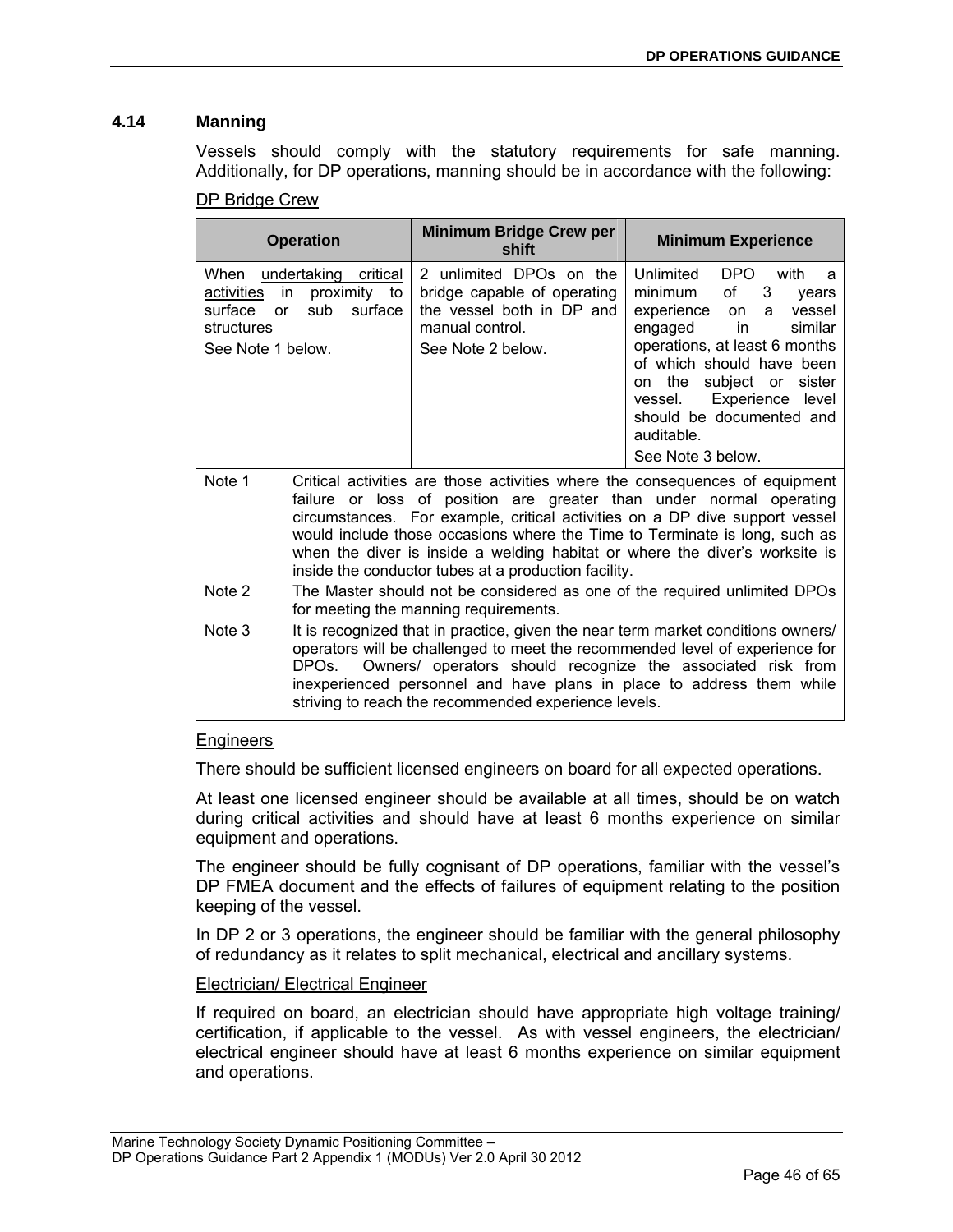The electrician should likewise be fully cognisant of DP operations, familiar with the vessel's DP FMEA document and the effects of failures of equipment relating to the position keeping of the vessel.

Notes Where the minimum experience requirements cannot be met a risk based approach should be taken to determine the suitability of personnel and any additional support requirements for intended operations.

> For low risk operations guidance is provided in IMCA M182. If used, the guidance provided within this document should be validated against the risks.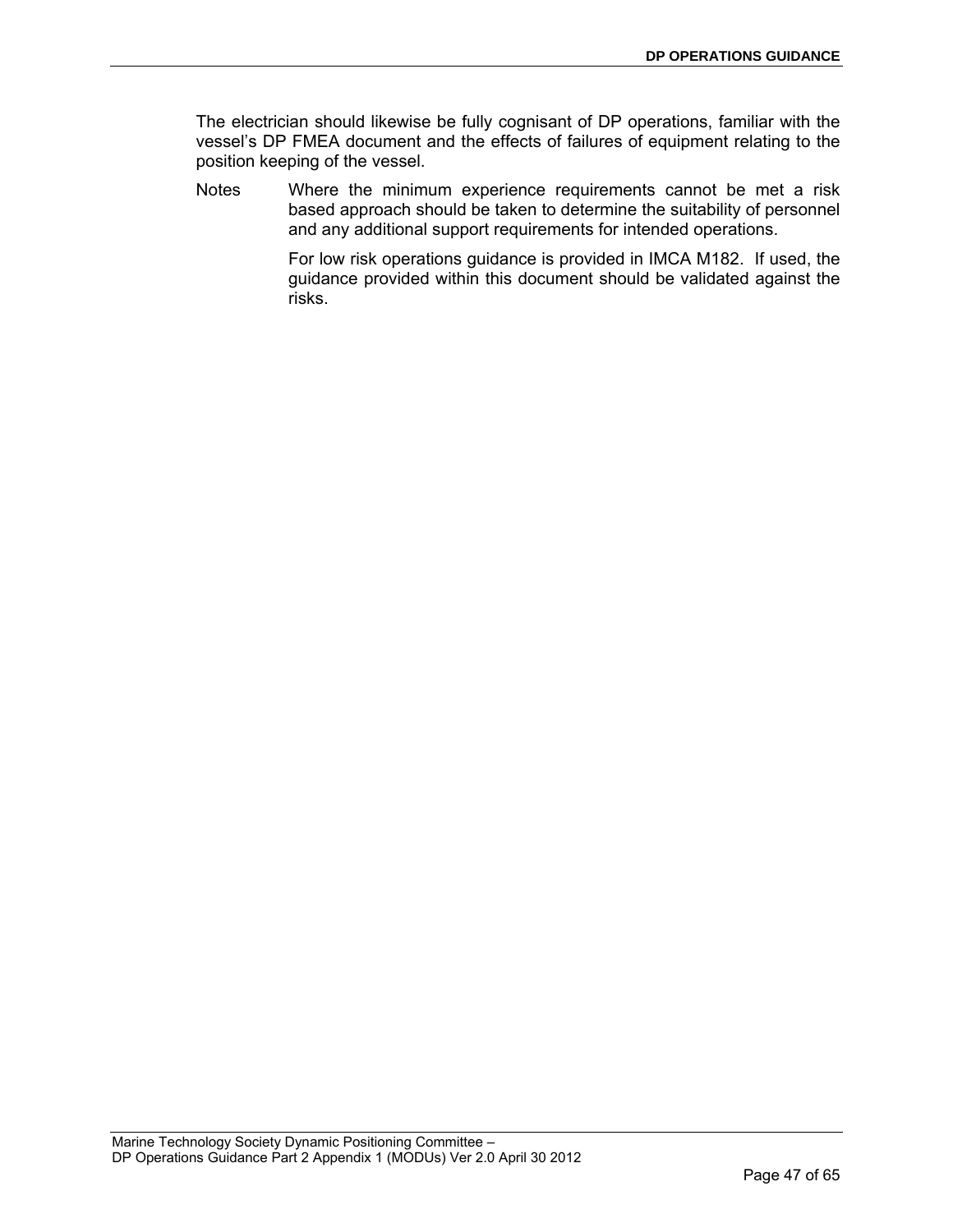## <span id="page-47-0"></span>**5. INTERVENTION – ROLE OF THE DPO AND ENGINEER**

*The notes in this section consider the role of the DPO and watchkeeping engineers, specifically addressing operator intervention in terms of the complexities of the regulatory background (operator intervention specifically addressed in Class rules) as well as operational practicalities.* 

*Note The overriding role of the DPO in emergency situations is to stabilise the situation and to take positive action to prevent escalation.* 

## *General*

*Rules and guidelines on levels of operator intervention in response to a failure in a DP Class 2 or DP Class 3 vessel have changed over the years and different classification societies have chosen to place different levels of emphasis and different interpretations on these rules. The practical effect of this is that vessels of different ages and different class society can vary significantly in terms of the amount of operator intervention expected, allowed or required. Even in the case of DP Class 1 vessels, levels of redundancy and automation are influenced by differences in the main rules for the classification of ships.* 

*Examples of the rules and guidelines that have influenced the design of redundancy concepts are given below:-* 

*IMO MSC 645 Section 3.1.4 states under the heading of Functional Requirements,* 

#### *General:-*

*"Redundant components and systems should be immediately available and with such capacity that the DP-operation can be continued for such a period that the work in progress can be terminated safely. The transfer to redundant components or systems should be automatic as far as possible and operator intervention should be kept to a minimum. The transfer should be smooth and within acceptable limitations of the operation."* 

*DNV rules for the classification of Ships Pt6, Ch7, Sec 2 states:-* 

### *Redundancy:-*

*"The DP-system shall be designed with redundancy. A position keeping ability shall be maintained without disruption upon any single failure. Full stop of thrusters and subsequent start-up of available thrusters is not considered an acceptable disruption.* 

*Guidance note: Component and system redundancy, in technical design and physical arrangement, should in principle be immediately available with the capacity required for the DP-system to safely terminate the work in progress. The transfer to components or systems designed and arranged to provide redundancy, should be automatic and operator intervention should be avoided."* 

*"Redundancy shall be based upon running machinery. Automatic or manual intervention arranged to improve the position keeping ability after a failure will be accepted. Automatic start of equipment may be accepted as contributing to redundancy only if their reliability and simplicity of operation is satisfactory so that they can be brought into operation before position and heading keeping performance is degraded.*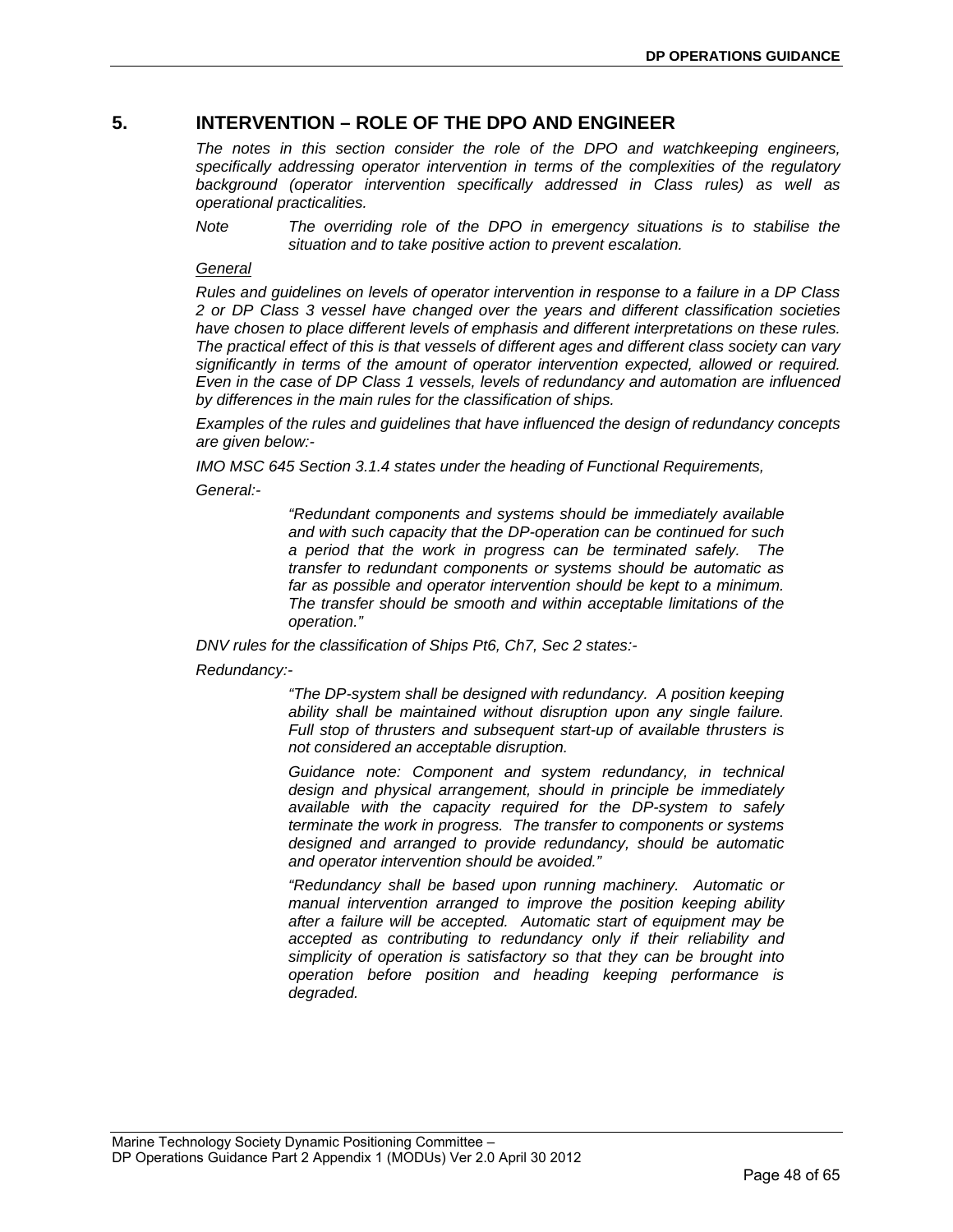*Guidance note:-* 

*The redundancy requirements will not be considered as complied with if based upon start or restart of generators and/ or thrusters."* 

*The distinction between 'improving station keeping capability after a failure' and 'contributing to redundancy' should be noted. The latter is intended to mean that the contribution of this equipment or feature can be considered when defining the vessel's post WCF DP capability. The former cannot be considered when defining this capability thus DP Class 2 and DP Class 3 vessels should not operate in conditions where they would depend on this equipment to maintain position. However, the feature can be used to improve capability.* 

#### *Faults requiring operator intervention*

*The following list comprises known faults and features in DP systems that have been known to require operator intervention to prevent escalation of the failure effect or loss of position. Prudent watchkeeping practices will detect the listed events that require operator (DPO / Engineer) intervention:-* 

- *1. A faulty thruster may respond poorly to DP commands giving rise to a speed/ torque or azimuth prediction error. The DPO should assess the performance of the thruster and shut it down using the emergency stop if necessary.*
- *2. Failure of a thruster to full thrust or uncontrolled rotation will require the DPO to shut the thruster down using the emergency stop. The process of identifying the faulty thruster may be made more difficult by the fact that all thrusters may be operating at high thrust to counteract the effect of the faulty one. Prediction errors may indicate which thruster is faulty.*
- *3. A DP operator station may fail. The DPO must take control at another operator station. Note that position and heading should be maintained by the DP controller during this time.*
- *4. Seawater cooling systems operated from a single sea chest may block giving rise to low seawater pressure alarms requiring the engineers to transfer to the other sea chest.*
- *5. Some vessels have no automation for starting redundant pumps and engineers must monitor the condition of the plant and intervene following an unexpected stop.*
- *6. A heat exchanger in a common freshwater cooling system may become fouled requiring the engineers to change over to another cooler. This condition may be indicated by high freshwater temperature alarms.*
- *7. In some diesel electric designs, failures of fuel control systems or generator excitation systems can destabilise the entire plant if the vessel is operated with a common power system (busties closed). In such circumstances the engineers may open the bustie in an attempt to isolate the fault to one side or the other. A load sharing imbalance alarm may assist in identifying the onset of the fault. Note that in some circumstances the fault may escalate at a rate which precludes effective operator intervention and blackout may result.*
- *8. A distribution system supplying a DP UPS may fail. The 'on-batteries' alarm will indicate to the DPO that certain important DP control system consumers may be lost. The DPO or ET can review the UPS distribution list against sensors, reference systems and operator stations in use to determine whether any configuration changes should be made, for example selecting the other DP controller or OS before the online controller or OS fails.*
- *9. On some DP vessels with a single stern tunnel thruster and two main propellers which depend on the rudders to provide redundant athwartships thrust it may be necessary to transfer the tunnel thruster to the other power distribution system and restart it in the event that the distribution system supplying one main prop and the stern tunnel thruster fails.*
- 10. On a DP Class 3 vessel, loss of the main DP station will require the DPO to take control *at the backup DP station.*
- *11. On a DP Class 2 vessel loss of both DP control systems will require the DPO to take manual control of the vessel at the independent joystick or manual control levers.*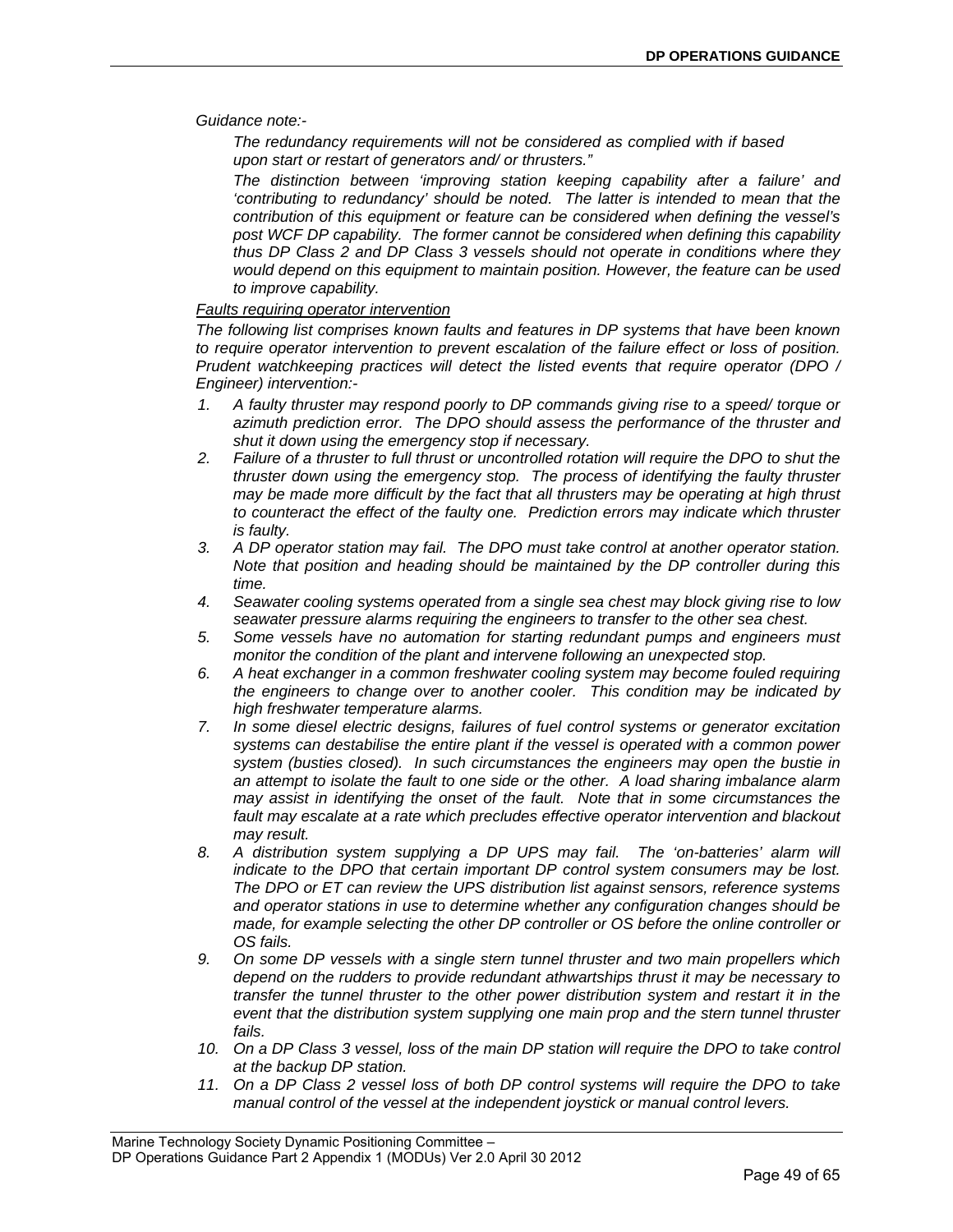- *12. On vessels with two wind sensors a difference alarm may require the DPO to make an assessment of which wind sensor to use. In the case that one of the wind sensors has failed to 'high wind speed' it may be necessary to rapidly deselect the faulty wind sensor before it initiates a drive off depending on the type of DP control system.*
- *13. On vessels with only two gyro compasses a difference alarm may require the DPO to make an assessment of which gyro to use. A faulty gyro may cause a rapid change of heading if not deselected promptly.*
- 14. On vessels with two MRUs a difference alarm may require the DPO to make an *assessment of which MRU to use.*
- *15. DP control systems employ a range of protective functions designed to reject an errant position reference system. Class rules require that three references are in use for DP Class 2 & 3 vessels and two of the three should be based on different principles of measurement. This provides a large degree of protection against a drive off related to a position calculation error but such incidents do occur and DPOs can be expected to determine which reference systems are responsible and deselect them.*
- *16. On vessels with a common fuel supply system, which can be found even on some DP Class 2 vessels, it may be necessary to change over a fuel filter or isolate a leak to prevent all generators being affected.*
- *17. On some vessels with transferable thrusters it may be necessary for the engineers to manually change over auxiliary services for the thruster even if the main supply changes automatically. This changeover, if required, is to prevent the unexpected consequences of failure.*
- *18. DPOs should be aware of the thruster and/ or power configuration that is used to activate the Consequence Analysis alarm. It should not be assumed that it is Worst Case Failure. Where it is established that it is not WCF then steps should be taken to ensure that WCF is used as the trigger for a Consequence Analysis alarm.*
- *19. DPO's should use the weather radar or standard radar, set up for weather, to augment their watch keeping practices to aid in proactive measures to be taken as necessary.(e.g. Squall line observed on radar- start additional generators/change heading as necessary).This is especially relevant during night time and when inclement weather is being forecast and//or being experienced.*

#### *Measures to reduce the incidence of faults requiring operator intervention;*

*The most effective way to avoid the necessity for operators and engineers to intervene in*  faults is to design the redundancy concept in such a way that the need for operator *intervention is minimised or preferably eliminated.* 

In general terms, this will often mean adding additional equipment, greater levels of redundancy, automation and increased system segregation to minimise the impact of any failure. Features such as a third wind sensor or a third DP controller allow voting or other *protective functions to be used.* 

*However, there may be some aspects of DP system design where operator intervention is preferred to any other form of response. For example, it may not be desirable to automatically transfer control location in response to a fault. It may be better for the operator to decide where control transfers to by taking control at that station.* 

*There is also a risk that poorly designed protective functions will reduce the reliability and availability of essential equipment such as thrusters and generators. This risk should be considered when applying protective functions to deal with very low probability failure modes.* 

*Carefully considering power plant and control system configuration can also reduce the need for operator intervention. DP Class 2 and 3 vessels should always operate in a redundant/ fault tolerant configuration.* 

*Where operator intervention in response to faults is unavoidable then it is extremely important that there are clear and unambiguous alarms and indications to alert the operators to the onset of the fault. It is also of vital importance that the required responses to the fault are documented in well-written procedures and practiced so that all DPOs and engineers are familiar with them and can take action in a confident manner.*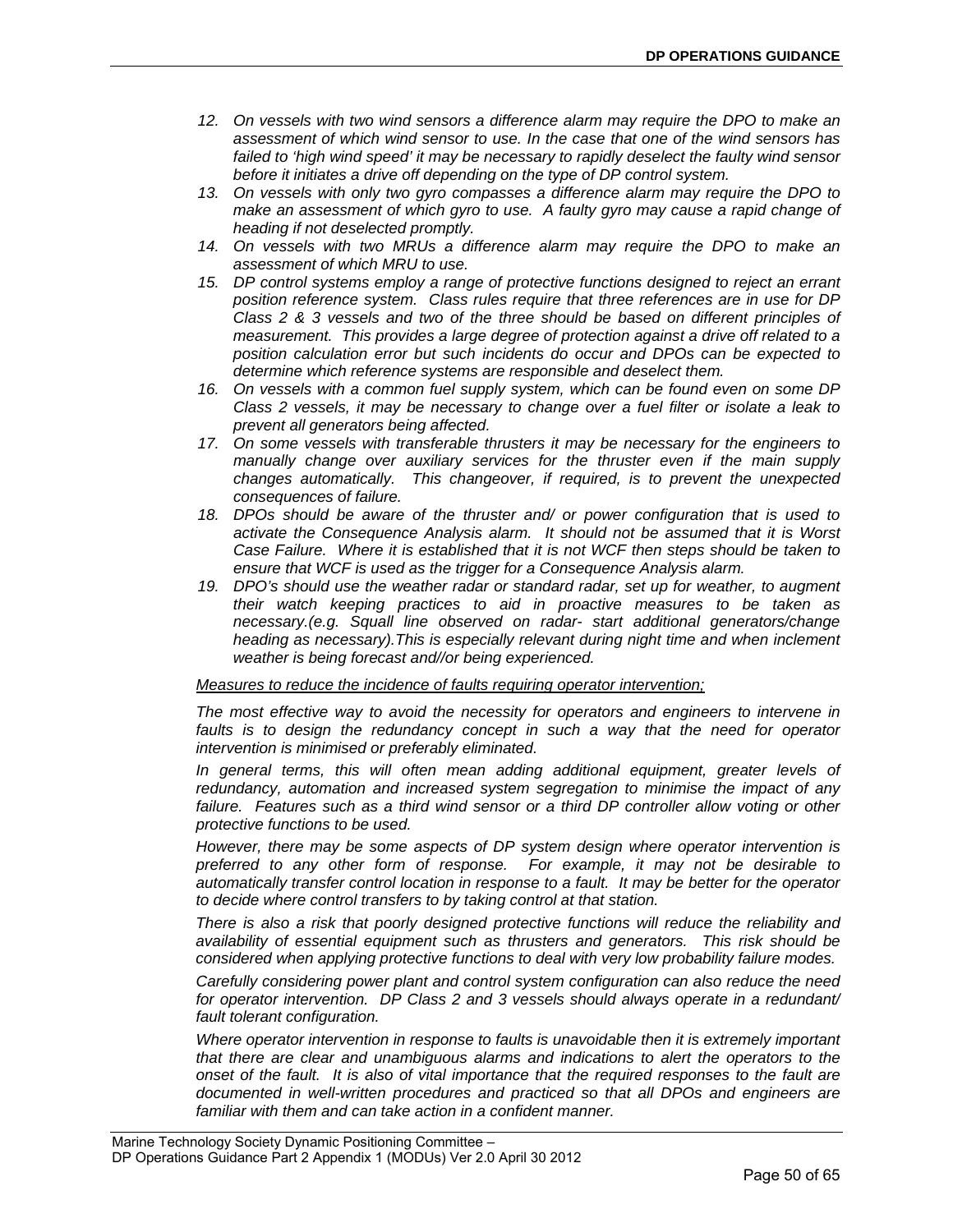# **APPENDIX A DP FOOTPRINT PLOTS – WORKED EXAMPLES**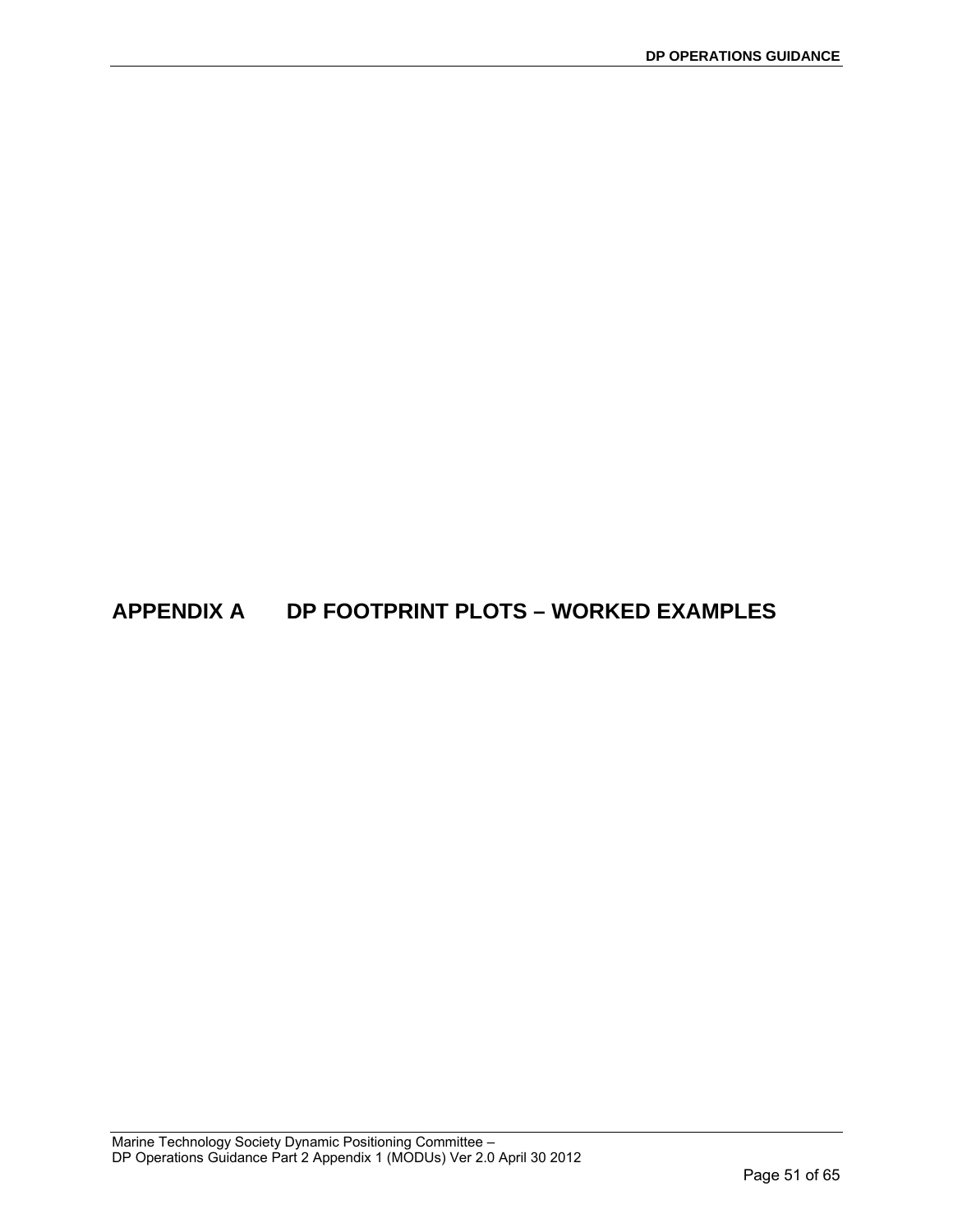

Marine Technology Society Dynamic Positioning Committee – DP Operations Guidance Part 2 Appendix 1 (MODUs) Ver 2.0 April 30 2012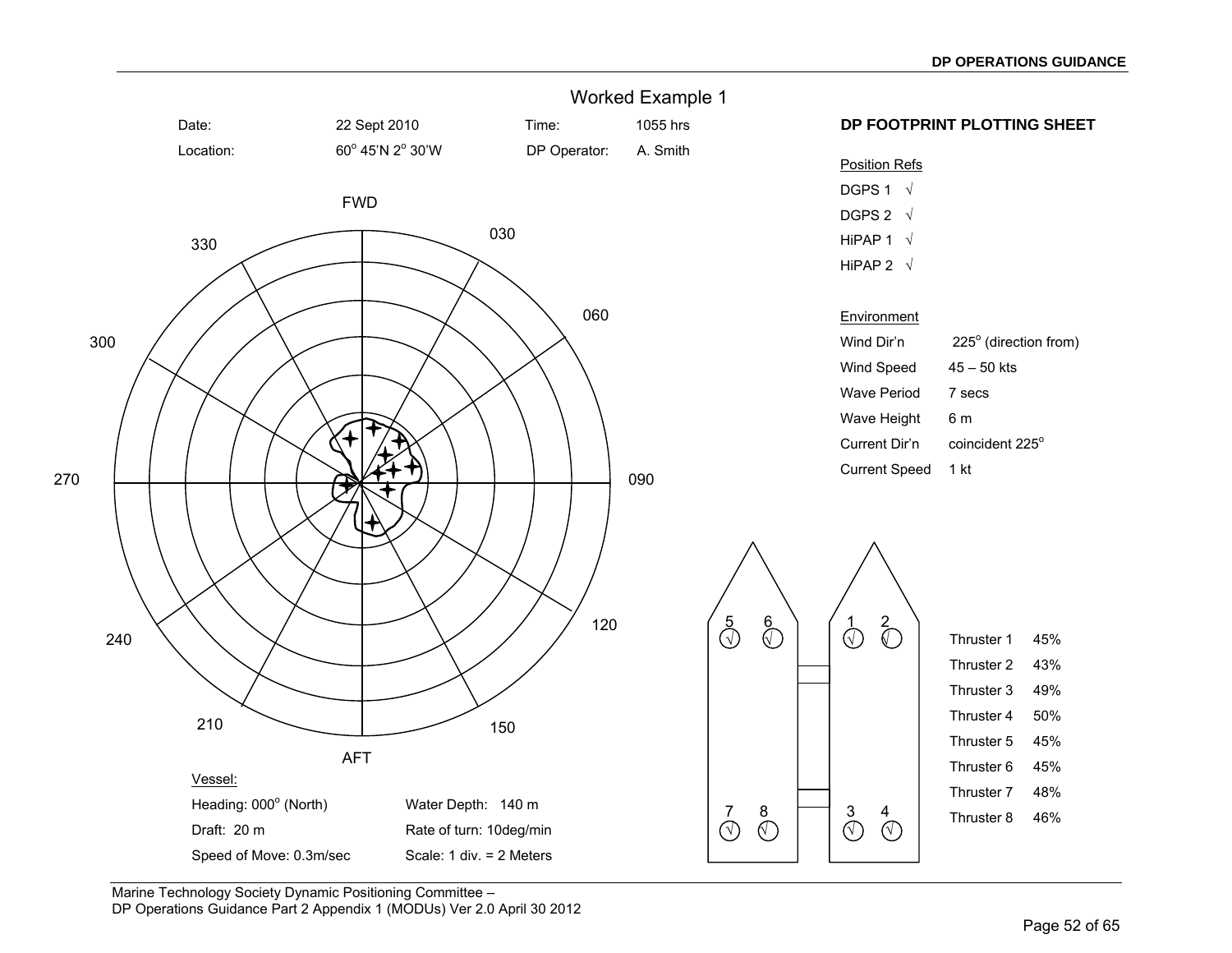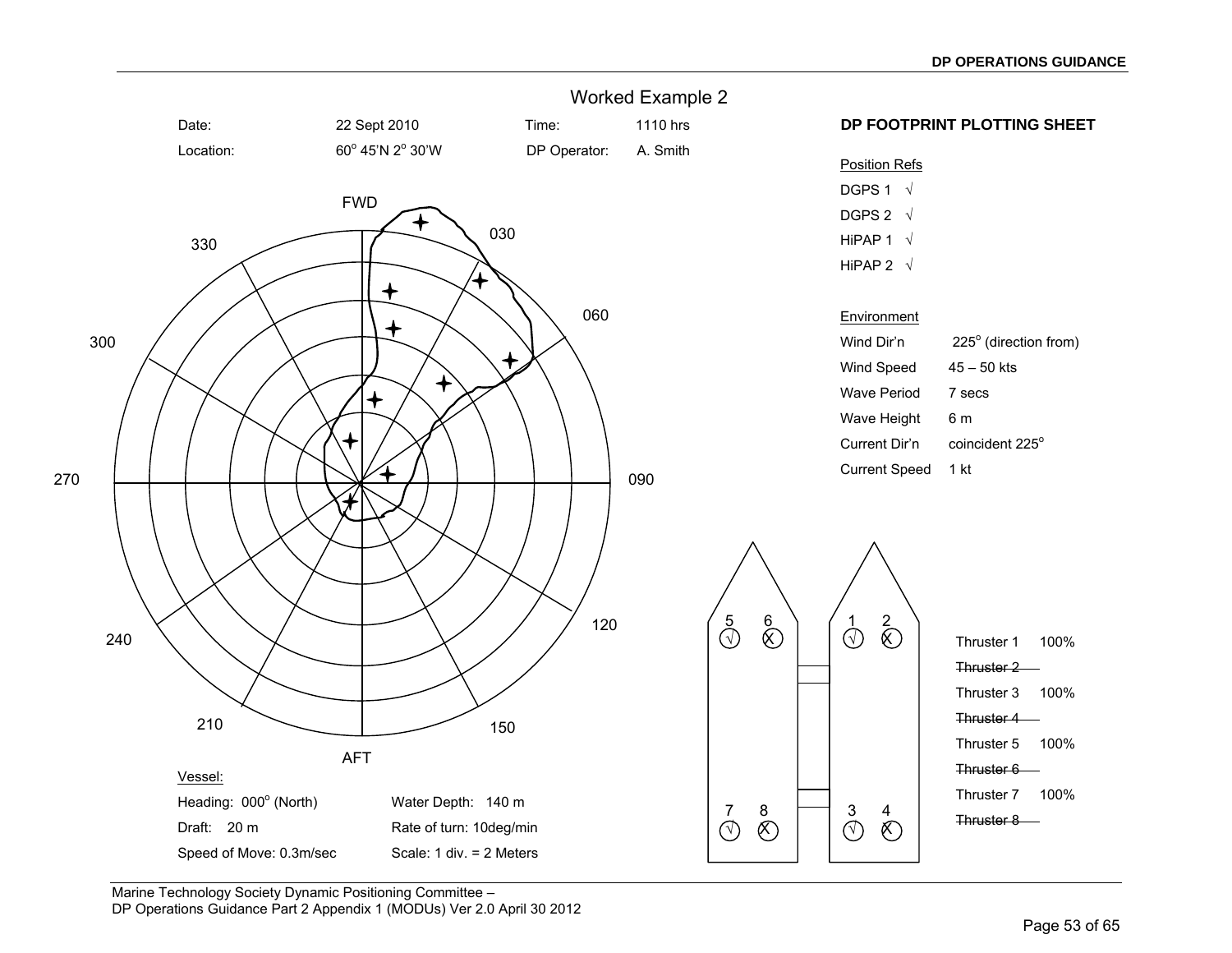## **APPENDIX B ANNUAL DP TRIALS TEST TABLE BLANK – DP MODU**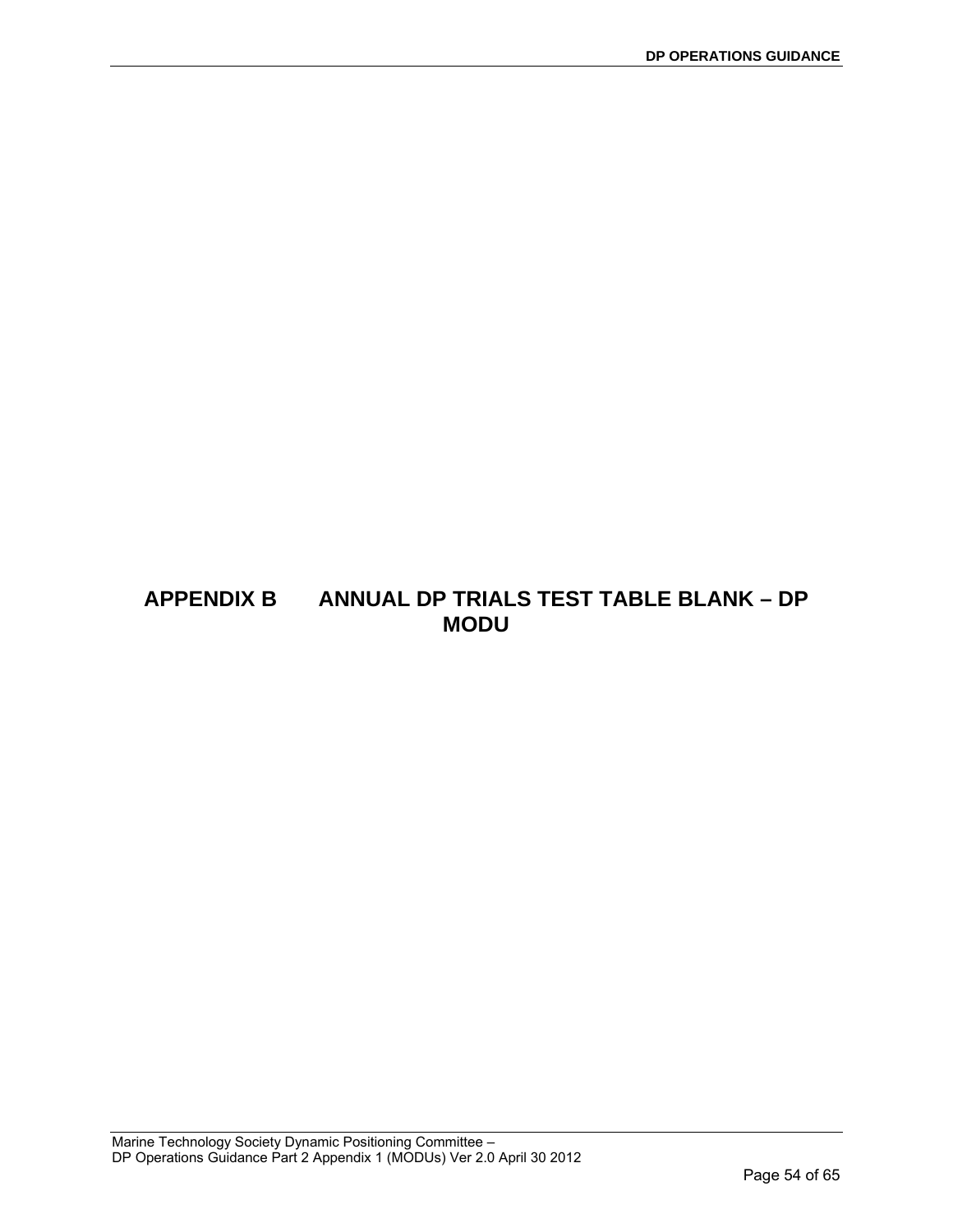*Guidance Note PLEASE REFER TO IMCA M191*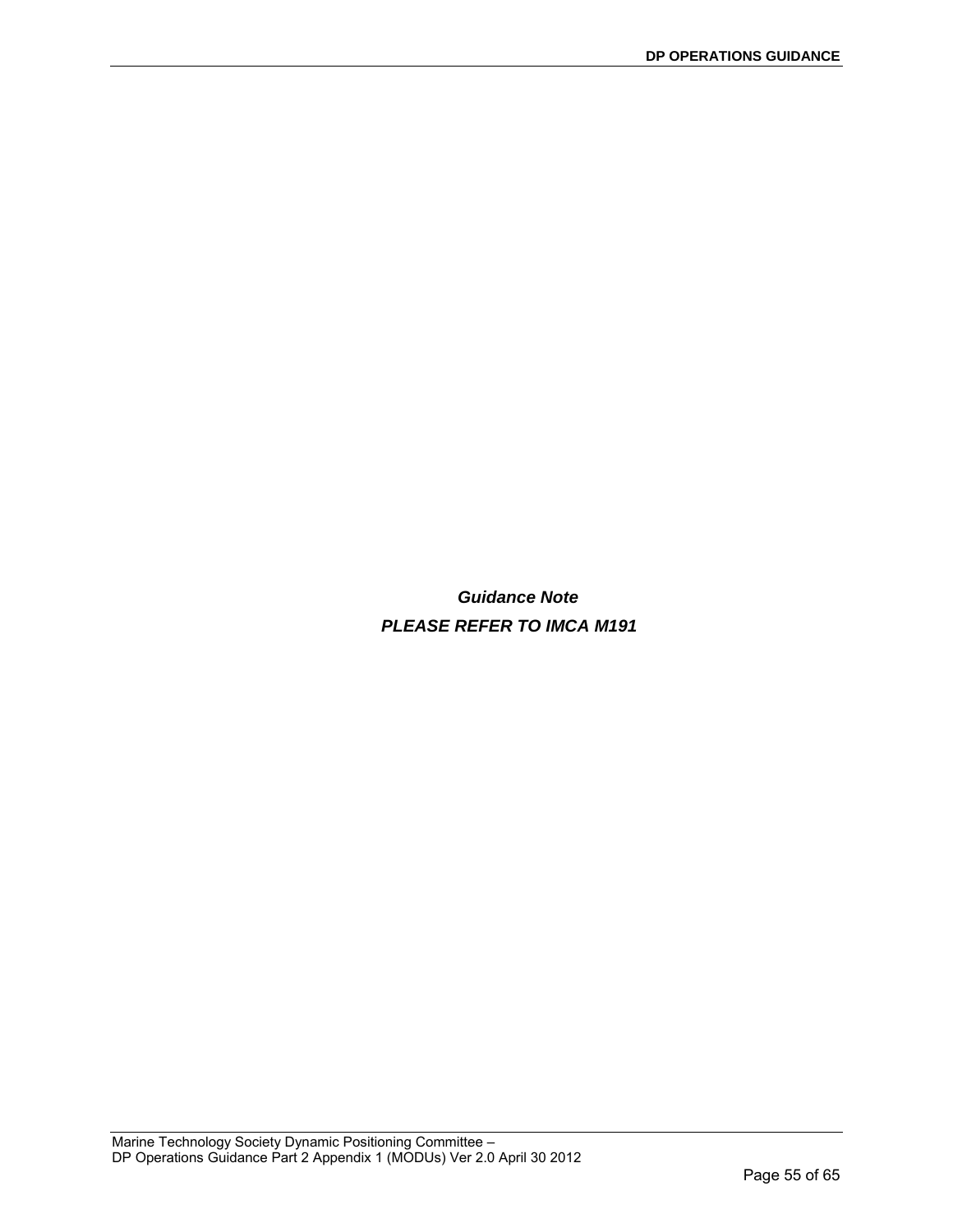# **APPENDIX C EXAMPLE OF CAMO AND WSOG**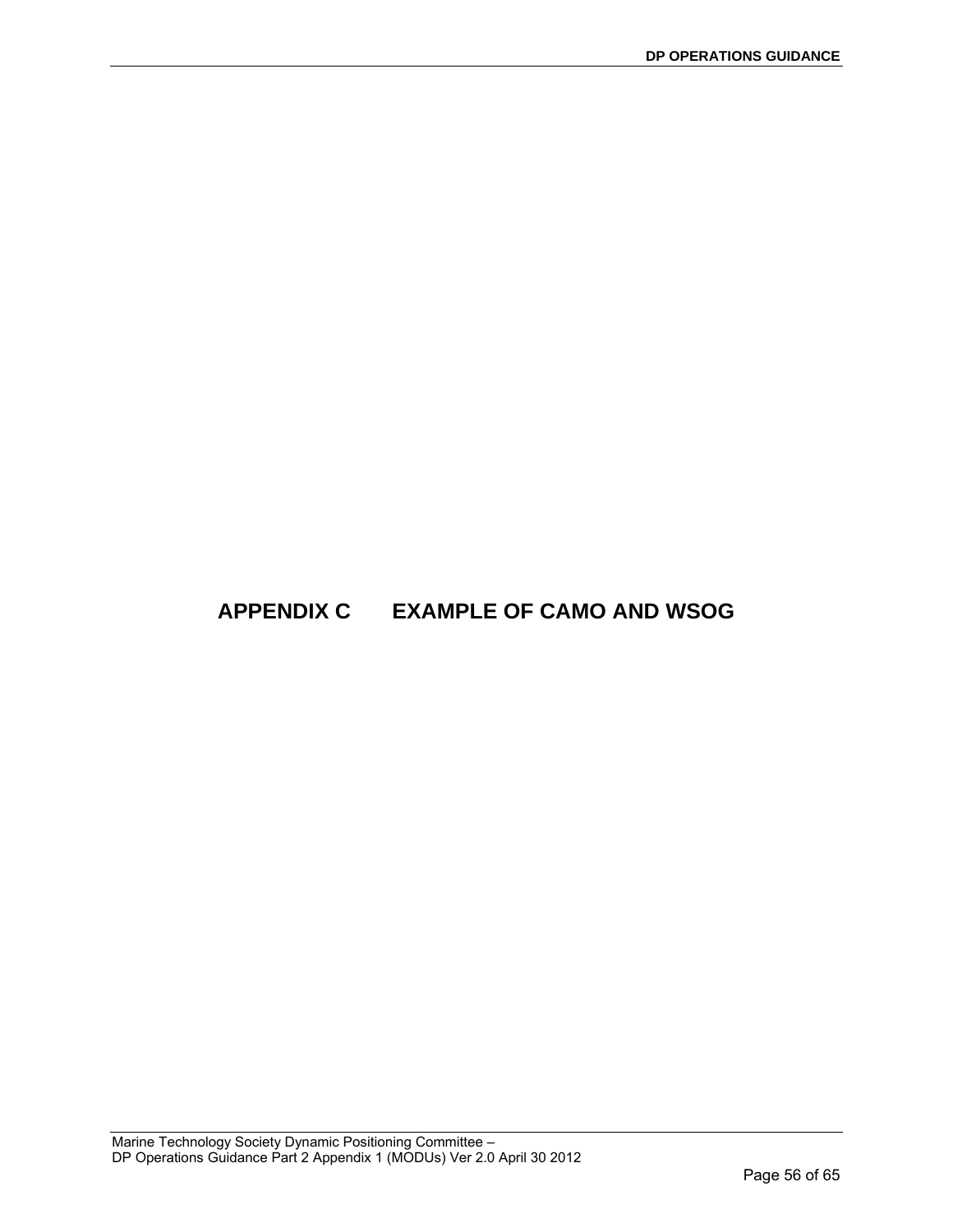| <b>EXAMPLE OF A CAMO</b>                                                                       |                                                                                                       |                                                                                                                 |  |             |
|------------------------------------------------------------------------------------------------|-------------------------------------------------------------------------------------------------------|-----------------------------------------------------------------------------------------------------------------|--|-------------|
|                                                                                                | <b>CRITICAL ACTIVITY Mode (CAM) of Operation - Name of DP Drilling Rig</b>                            |                                                                                                                 |  |             |
|                                                                                                | This setup applies when the vessel is undertaking DP Drilling Operations.                             | <b>AFI (agreed for implementation)</b>                                                                          |  |             |
|                                                                                                |                                                                                                       |                                                                                                                 |  | <b>DATE</b> |
|                                                                                                | Critical operations are when the vessel is having non shearables through the stack.                   |                                                                                                                 |  |             |
| <b>Condition</b>                                                                               | <b>GREEN</b>                                                                                          | <b>ADVISORY</b>                                                                                                 |  |             |
| Notify Driller, Master, Chief<br>Engineer, Rig Superintendent,<br><b>Toolpusher and Client</b> | <b>NO</b>                                                                                             | <b>YES</b>                                                                                                      |  |             |
| <b>Action</b>                                                                                  | <b>CONTINUE NORMAL</b><br><b>OPERATIONS</b>                                                           | <b>INFORMATIVE/CONSU</b><br><b>LTATIVE STATUS</b><br>(RISK ASSESS)                                              |  |             |
| <b>Power Distribution</b>                                                                      | 11kV Bus Interconnectors<br>A-B; C-D closed;<br>B-C; A-D open<br>All 480V bus Interconnectors<br>open | Any of 11kV bus<br>interconnector A-B; C-D<br>open or A-D; B-C<br>closed. Any 480V bus<br>interconnector closed |  |             |
| <b>Diesel Generators</b>                                                                       | Tested at 100% within the<br>last 6 months                                                            | Not tested at 100%<br>within the last 6 months<br>or problems found                                             |  |             |
| <b>Diesel Generators</b>                                                                       | At least one generator on<br>each bus bar                                                             | Any section running<br>thrusters without at least<br>one generator                                              |  |             |
| <b>Diesel Generator MCC's</b>                                                                  | All supplied from respective<br>main 480V                                                             | Any supplied from ESB<br>480V                                                                                   |  |             |
| LVE and LVF (low voltage<br>swbds $E$ & $F$ )                                                  | Auto changeover to 'A' or 'B'<br>and 'C' or 'D' tested at field<br>arrival                            | Not tested or problems<br>found                                                                                 |  |             |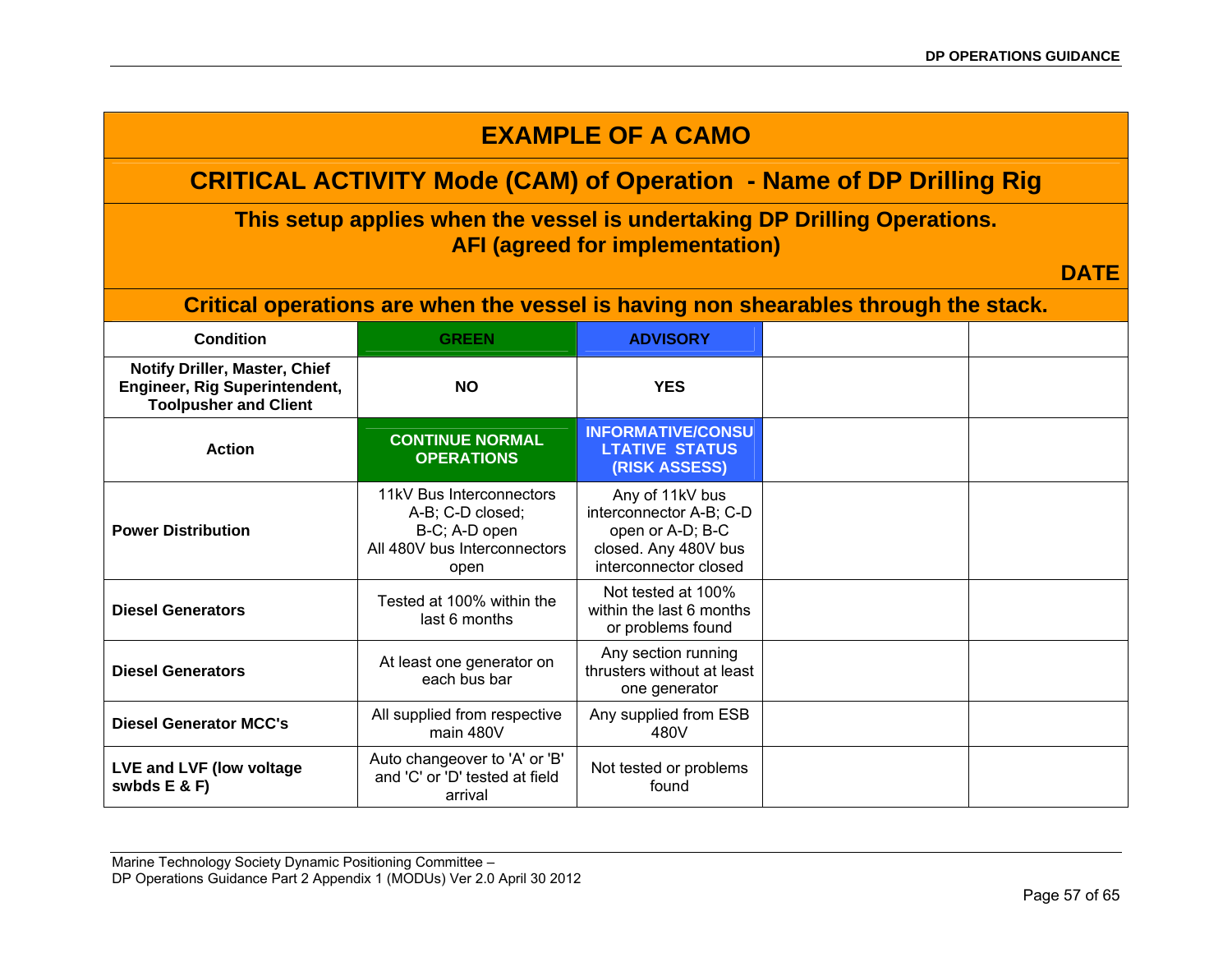| <b>HRG earth (high resistance</b><br>ground)                     | Not tripped and only one<br>connected per isolated<br>section of Bus                                                                       | Tripped or more than<br>one connected                                        |  |
|------------------------------------------------------------------|--------------------------------------------------------------------------------------------------------------------------------------------|------------------------------------------------------------------------------|--|
| <b>Thrusters</b>                                                 | Tested at 100% on field<br>arrival                                                                                                         | Not tested at 100% on<br>field arrival or problems<br>found                  |  |
| <b>Thruster Hydraulic steering</b><br>pump (critical operations) | All thrusters duty pump set to<br>MCC 'A'                                                                                                  | Any duty pump set to<br>MCC 'B'                                              |  |
| <b>Thruster Hydraulic steering</b><br>pumps changeover           | Tested on field arrival                                                                                                                    | Not tested on field<br>arrival or problems<br>found                          |  |
| <b>Thruster Emergency Stops</b><br>(Bridge)                      | Tested on field arrival                                                                                                                    | Not tested on field<br>arrival or problems<br>found                          |  |
| <b>Power Management System</b>                                   | Automatic Generator stop<br>disabled                                                                                                       | Any other set up                                                             |  |
| <b>Power Management System</b><br>(Critical Operations)          | Fixed Load mode not<br>selected                                                                                                            | Any generator selected<br>to Fixed load mode                                 |  |
| <b>Power Management System</b>                                   | Load share in (isochronous<br>mode/droop mode) as<br>deemed appropriate for<br>vessel) Note to be<br>determined based on vessel<br>design) | Load share failed to<br>mode other than<br>appropriate mode                  |  |
| <b>Power Management System</b>                                   | <b>Blackout restart enabled</b>                                                                                                            | <b>Blackout restart</b><br>disabled                                          |  |
| DP and VMS UPS's; 24VDC and<br>110VDC systems                    | All connected to their<br>respective 480V supply and<br>back up changeover tested<br>at field arrival                                      | Any UPS connected to<br>the emergency<br>switchboard, failed or on<br>bypass |  |
| UPS and 24VDC and 110VDC<br><b>Systems</b>                       | Batteries tested on load on<br>field arrival                                                                                               | Not tested on field<br>arrival or problems<br>found                          |  |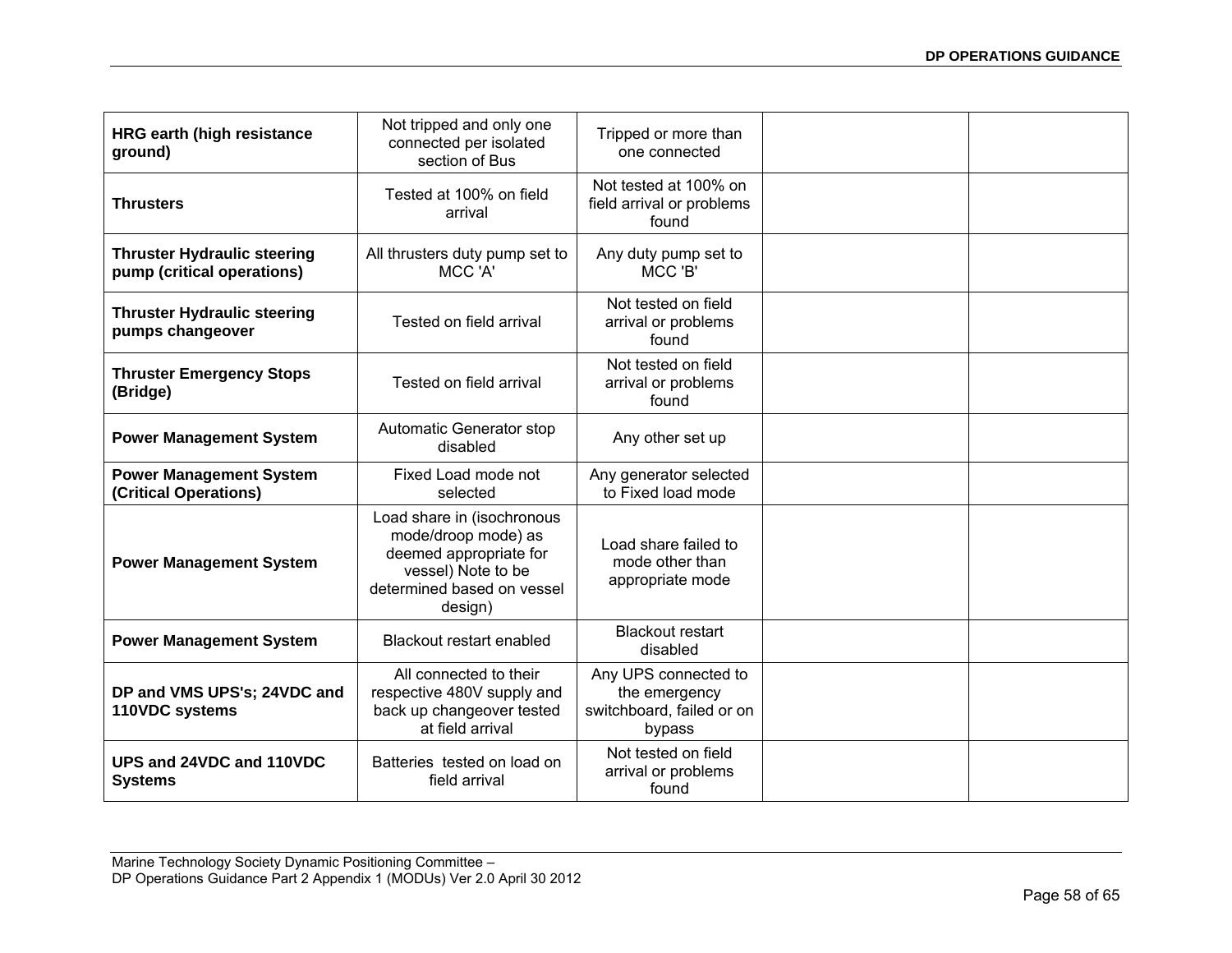| 24V and 110VDC systems               | Tested on field arrival to<br>ensure no diode failures                                                                                                                   | Not tested on field<br>arrival or problems<br>found                            |  |
|--------------------------------------|--------------------------------------------------------------------------------------------------------------------------------------------------------------------------|--------------------------------------------------------------------------------|--|
| <b>DP Control System</b>             | Consequence analysis<br>enabled and not in alarm                                                                                                                         | Any other set up                                                               |  |
| <b>DP Control System</b>             | Kalman gains set to 0 (1 if<br>acoustic update $> 4$<br>seconds)                                                                                                         | Any other Kalman gain                                                          |  |
| <b>Back Up DP</b>                    | Transfer of control tested at<br>field arrival                                                                                                                           | Transfer not tested or<br>known problems                                       |  |
| <b>DP Reference System</b>           | Median Check set up and<br>enabled, with agreed<br>references                                                                                                            | One of the agreed<br>references unavailable                                    |  |
| <b>Position References Available</b> | Four references selected and<br>enabled (2 DGPS and 2<br>LBL). DGPS 1 or 2 and<br>DGPS 3 and LBL 1 and LBL<br>2                                                          | Less than three<br>references available, or<br>both DGPS 1 and 2<br>selected   |  |
| <b>Position References Available</b> | <b>Both Acoustics (LBL)</b><br>dedicated to DP control                                                                                                                   | Acoustics also being<br>used actively by survey<br>or others                   |  |
| <b>DGPS</b>                          | Systems on different<br>differential systems and<br>elevation masks                                                                                                      | Any other set up                                                               |  |
| <b>Acoustics</b>                     | Frequencies in use planned<br>with other DP vessels in the<br>area                                                                                                       | Not planned                                                                    |  |
| <b>Acoustics</b>                     | If both Acoustics in use,<br>interfaced to alternative<br><b>MARHS</b>                                                                                                   | <b>Both Acoustics using</b><br>same MAHRS                                      |  |
| <b>Placement of targets for OSVs</b> | Redundant targets placed at<br>optimum locations suitable<br>for diverse relative position<br>reference systems on board<br>OSV's (CyScan, Fanbeam,<br>RadaScan, Radius) | Single targets, or<br>obscured or poorly<br>sited. Only one type<br>installed. |  |

Marine Technology Society Dynamic Positioning Committee –

DP Operations Guidance Part 2 Appendix 1 (MODUs) Ver 2.0 April 30 2012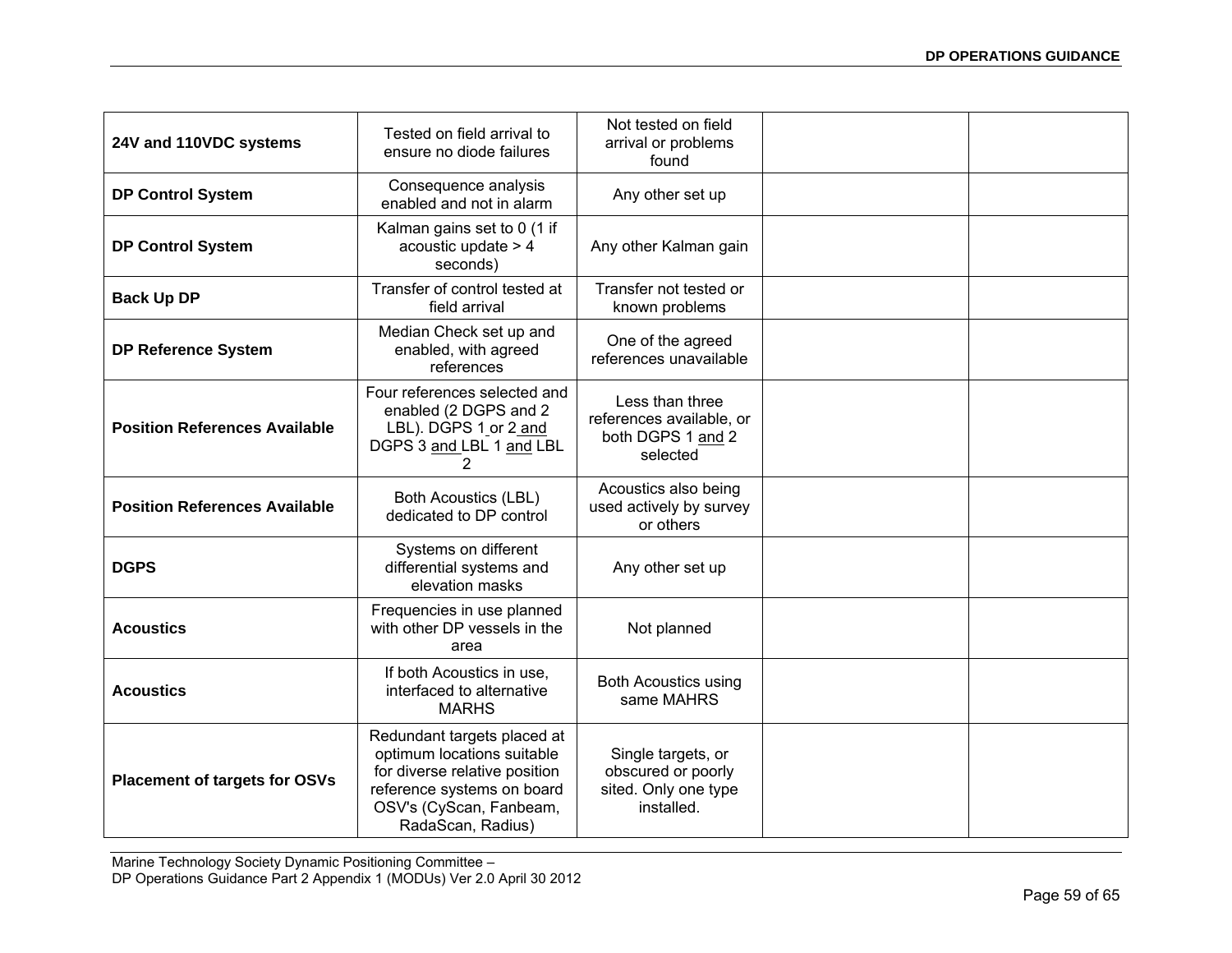| <b>Fuel Systems</b>                          | Purifier gravity discs<br>matched<br>Strict anti-contamination<br>procedures in practice        | Any other set up                                                                                |  |
|----------------------------------------------|-------------------------------------------------------------------------------------------------|-------------------------------------------------------------------------------------------------|--|
| <b>Main Engine SW cooling</b>                | Each main pump fed from its<br>own sea chest.                                                   | Any main pump fed<br>from the adjacent sea<br>chest.                                            |  |
| <b>Main Engine SW cooling</b>                | Port and stbd system<br>isolated from each other                                                | Port and stbd systems<br>common.                                                                |  |
| <b>Electric' SW Cooling</b>                  | Valves VELXXX and<br><b>VELYYY closed. Valves</b><br>VELZZZ and VELAAA open                     | Any other set up                                                                                |  |
| <b>Electric' SW Cooling</b>                  | Changeover of<br>Duty/Standby pump tested at<br>field arrival                                   | Changeover of<br>Duty/Standby pump not<br>tested on field arrival or<br>problems found          |  |
| <b>Electric' FW Cooling</b>                  | Standby start function of<br>cooling pumps tested at field<br>arrival.                          | Standby start function of<br>cooling pumps not<br>tested at field arrival or<br>problems found. |  |
| <b>Start air</b>                             | 4 compressors available.<br>2 receivers isolated<br>port/stbd cross connection<br>isolated      | less than 4 compressors<br>available or all receivers<br>on line or cross<br>connection open    |  |
| <b>ESD</b>                                   | Life boat station ESD's<br>disarmed                                                             | Life boat station ESD's<br>armed                                                                |  |
| Air Conditioning to all DP<br>critical areas | All AHU's running &<br>changeovers tested recently<br>for cooling pumps and<br>compressor units | Any AHU off or<br>changeover not recently<br>tested or any HVAC<br>alarm                        |  |
| <b>Engine Room Manning</b>                   | <b>ECR Manned by qualified</b><br>Engineer                                                      | <b>ECR not Manned or</b><br>engineer not qualified                                              |  |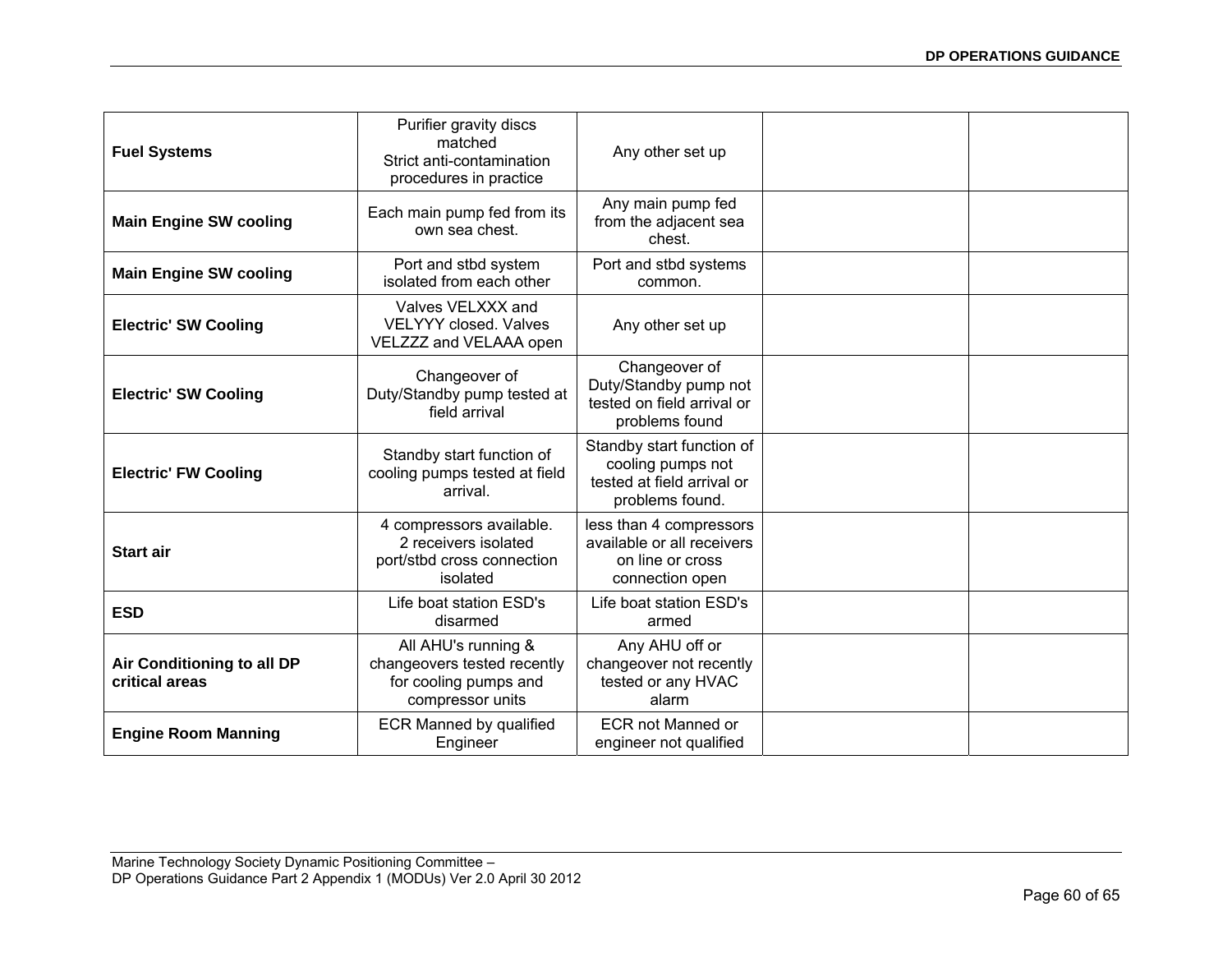| <b>EXAMPLE OF A WSOG - XXX WELL/LOCATION NAME</b>                                                                                                                                                                                                                                                                                     |                                               |                                                                                                                                                                                                                                                        |                                                                                                                         |                                              |
|---------------------------------------------------------------------------------------------------------------------------------------------------------------------------------------------------------------------------------------------------------------------------------------------------------------------------------------|-----------------------------------------------|--------------------------------------------------------------------------------------------------------------------------------------------------------------------------------------------------------------------------------------------------------|-------------------------------------------------------------------------------------------------------------------------|----------------------------------------------|
| <b>Well Specific Operating Guidelines - Name of DP Drilling Rig</b>                                                                                                                                                                                                                                                                   |                                               |                                                                                                                                                                                                                                                        |                                                                                                                         |                                              |
| <b>Condition</b>                                                                                                                                                                                                                                                                                                                      | <b>GREEN</b>                                  | <b>ADVISORY</b>                                                                                                                                                                                                                                        | <b>YELLOW</b>                                                                                                           | <b>RED</b>                                   |
| Notify Driller, Master, Chief<br><b>Engineer, Rig Superintendent,</b><br><b>Toolpusher and Client</b>                                                                                                                                                                                                                                 | <b>NO</b>                                     | <b>YES</b>                                                                                                                                                                                                                                             | <b>YES</b>                                                                                                              | <b>YES</b>                                   |
| <b>Action</b>                                                                                                                                                                                                                                                                                                                         | <b>CONTINUE NORMAL</b><br><b>OPERATIONS</b>   | <b>INFORMATIVE/</b><br><b>CONSULTATIVE</b><br><b>STATUS (RISK)</b><br><b>ASSESS)</b>                                                                                                                                                                   | <b>HALT OPERATIONS</b><br><b>AND INITIATE</b><br><b>CONTINGENCY</b><br><b>PROCEDURES</b><br>(Prepare for<br>disconnect) | <b>INITIATE EDS</b><br>(disconnect sequence) |
| XXXX m<br><b>Water Depth</b>                                                                                                                                                                                                                                                                                                          |                                               |                                                                                                                                                                                                                                                        |                                                                                                                         |                                              |
| <b>Emergency Disconnect Time XXs</b>                                                                                                                                                                                                                                                                                                  |                                               | The Emergency Disconnect time is to be established from field trials. If the time is measured by a<br>surface test, 10 seconds is to be added for conservatism. (Note There may be more than one EDS<br>time. Appropriate one to be used for activity) |                                                                                                                         |                                              |
| The Red watch circle below is to be established from calculated drift off curves at 1 year environment, defined Point of Disconnect<br>(POD) and the measured EDS (disconnect sequence) time. If environmental conditions are in excess of the 1 year environment and a<br>blackout occurs, a Red status is to be issued immediately. |                                               |                                                                                                                                                                                                                                                        |                                                                                                                         |                                              |
| From FMEA proving trials, blackout restart time was established at around 1minute 30 seconds from blackout to recovery of all<br>thrusters                                                                                                                                                                                            |                                               |                                                                                                                                                                                                                                                        |                                                                                                                         |                                              |
| 1 Year Winter storm is 41 knots of<br>wind, Hs 16 feet, Surface current is<br>0.7 knots                                                                                                                                                                                                                                               | POD 4.1%, Time to<br><b>POD 142 s</b>         |                                                                                                                                                                                                                                                        |                                                                                                                         |                                              |
| 10 Year Winter storm is 50.5 knots<br>of wind Hs21.7 ft, Surface current<br>is 0.86 knots                                                                                                                                                                                                                                             |                                               |                                                                                                                                                                                                                                                        |                                                                                                                         |                                              |
| 10 year Loop current is 19 knots of<br>Hs 6 ft; current is 2.2<br>wind,<br>knots                                                                                                                                                                                                                                                      | POD 10%, Time to<br>reach POD 352 s           |                                                                                                                                                                                                                                                        |                                                                                                                         |                                              |
| <b>For Total EDS(disconnect</b><br>sequence) and unlatch time XX s                                                                                                                                                                                                                                                                    | <b>Red watch circle at</b><br>39 <sub>m</sub> | Based on mud weight aa ppg;<br>top tension cccc kips                                                                                                                                                                                                   |                                                                                                                         |                                              |

Marine Technology Society Dynamic Positioning Committee – DP Operations Guidance Part 2 Appendix 1 (MODUs) Ver 2.0 April 30 2012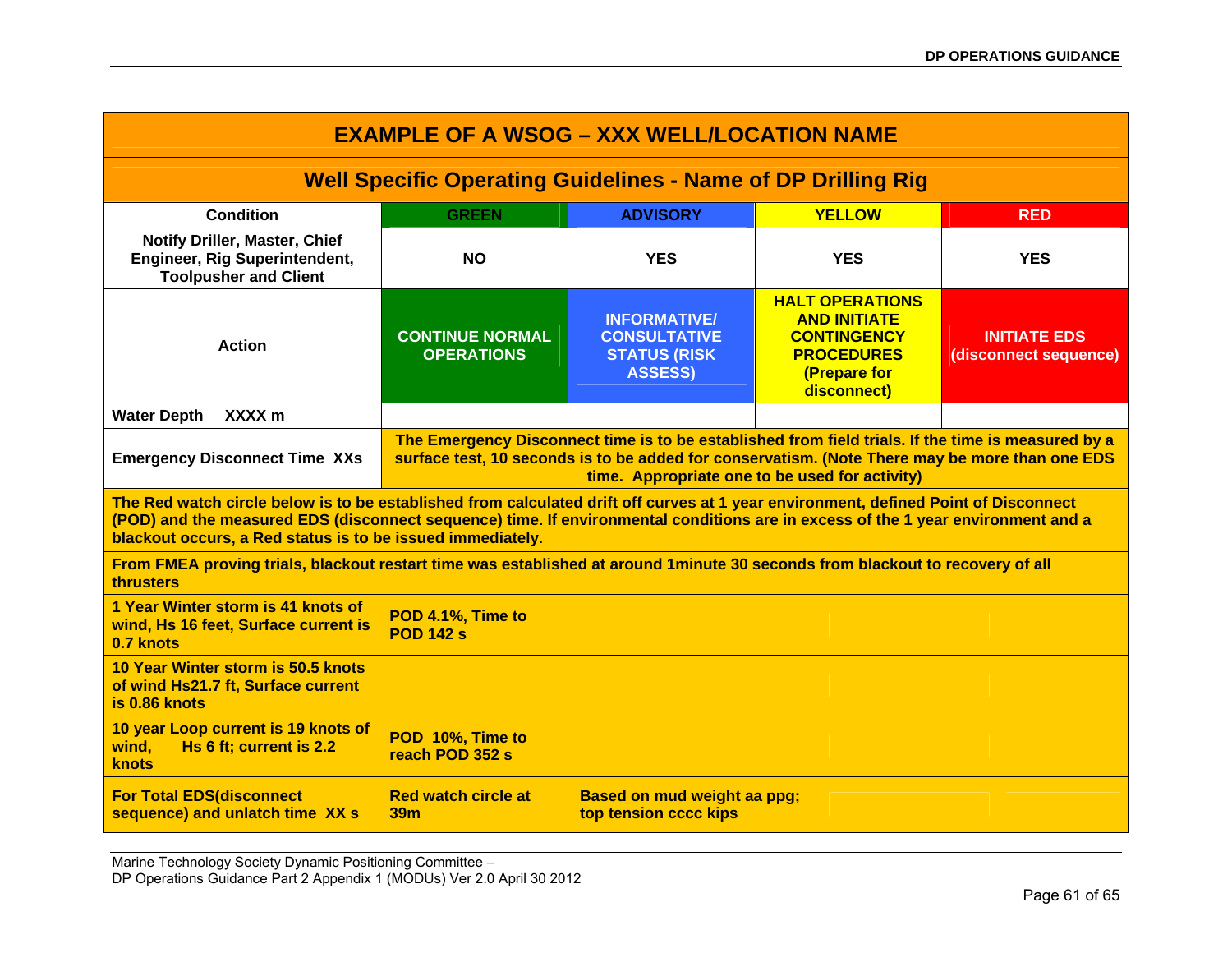| <b>Maximum Watch Circles Radius (</b><br>From Well Head position) <1 year<br>condition ( <= Wind 41 knots,<br>current 0.7 knots, Hs 16ft) |                                                                                              |                                                                                    |                                                                                                  | 39m                                                                  |
|-------------------------------------------------------------------------------------------------------------------------------------------|----------------------------------------------------------------------------------------------|------------------------------------------------------------------------------------|--------------------------------------------------------------------------------------------------|----------------------------------------------------------------------|
| <b>Maximum Watch Circles Radius (</b><br>From Well Head position)- > 41<br>knots, current 0.7 knots Hs 16 ft<br>and collinear             |                                                                                              |                                                                                    |                                                                                                  | Immediately if<br>blackout occurs<br>(Dictated by<br>riser analysis) |
| Colinearity (1 year winter storm)                                                                                                         | If wind < 30 knots and<br>current is less than 0.5<br>knots and colinearity ><br>than 15 deg | If Wind is >30 knots and current<br>is >0.5 knots and colinearity<br>within 15 deg | If wind approaching 41<br>knots and current is<br>approaching 0.7 knots<br>and colinear          |                                                                      |
| <b>Colinearity (loop current)</b>                                                                                                         | If wind < 15knots and<br>current is less than 1.5<br>knots and colinearity ><br>than 15 deg  | If Wind is >15 knots and current<br>is >1.5 knots and colinearity<br>within 15 deg | If wind approaching 19<br>knots and current is<br>approaching 2 knots<br>and colinear            |                                                                      |
| <b>Weather Forecast</b>                                                                                                                   | Within Post WCF<br><b>Operating limits</b>                                                   | Approaching Post WCF operating<br>limits                                           | <b>Exceeding Post WCF</b><br>operational limits                                                  |                                                                      |
| <b>DRIVE OFF</b><br><b>or</b>                                                                                                             | All systems operating<br>correctly                                                           | Discrepancy in PRS. Inexplicable<br>ramp up of thrusters                           | Immediately when<br>recognized by DPO                                                            | Unable to<br>control Drive Off                                       |
| <b>DRIFT OFF</b>                                                                                                                          |                                                                                              |                                                                                    |                                                                                                  |                                                                      |
| Drilling offset from well head<br>position                                                                                                | Position directly over<br>wellhead                                                           | Any offset from ZAP                                                                | $=$ />12.m                                                                                       |                                                                      |
| <b>Heading excursion</b>                                                                                                                  | No Heading Alarms or<br>warning                                                              | If heading warning limit reached<br>(>3 degrees)                                   | If heading Alarm limit<br>reached (>5 degrees)<br>or Heading instability<br>with frequent alarms |                                                                      |
| <b>Vessel Footprint/Weather related</b><br>excursion (From Set point)                                                                     | No position alarms or<br>warning                                                             | If warning position limits reach<br>(>3m)                                          | If Alarm position<br>reached (>5m) or<br>Position instability with<br>frequent alarms            |                                                                      |
| <b>Drape Hose Heading Limitation</b>                                                                                                      | $> -200$ °<br>$< +200$ °                                                                     | $+/-200$ to 240 $^{\circ}$                                                         | $> -240$ °<br>$< +240$ °                                                                         | To be<br>established at<br><b>Field Trials</b>                       |

Marine Technology Society Dynamic Positioning Committee – DP Operations Guidance Part 2 Appendix 1 (MODUs) Ver 2.0 April 30 2012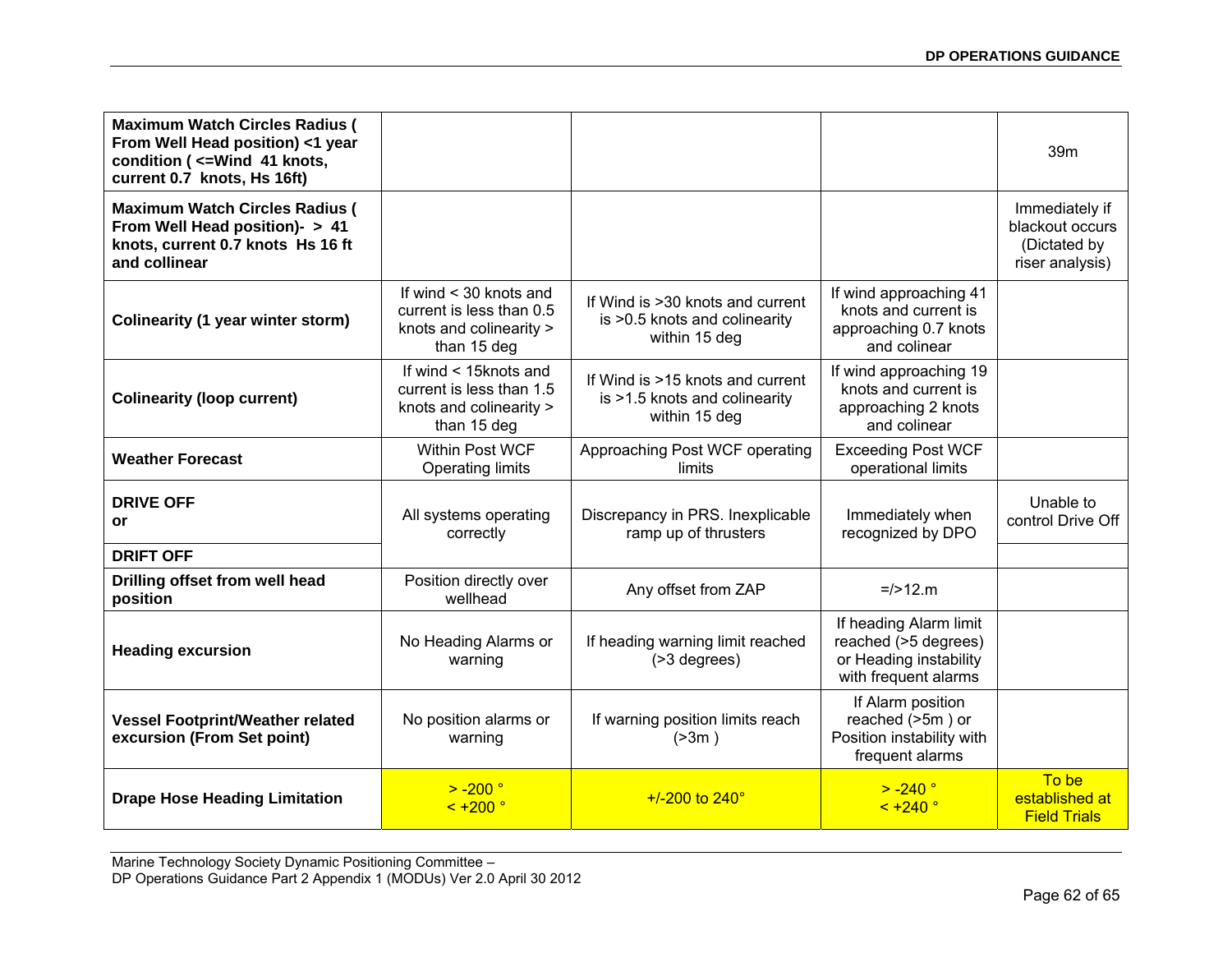| <b>Long Turn</b>                                                                   |                                                                                                                                                                                                     | Being considered                                                                                                                                                            | Under execution                                                                                                                                       |  |
|------------------------------------------------------------------------------------|-----------------------------------------------------------------------------------------------------------------------------------------------------------------------------------------------------|-----------------------------------------------------------------------------------------------------------------------------------------------------------------------------|-------------------------------------------------------------------------------------------------------------------------------------------------------|--|
| <b>Riser Limitation (UFJ)</b>                                                      | $0 - 2^{\circ}$                                                                                                                                                                                     | >2°                                                                                                                                                                         | $>4^\circ$                                                                                                                                            |  |
| <b>Riser Limitation (LFJ)</b>                                                      | $0 - 2^{\circ}$                                                                                                                                                                                     | $>2^\circ$                                                                                                                                                                  | $>4^\circ$                                                                                                                                            |  |
| 'Power Trains'/Thrusters in use                                                    | At least two diagonally<br>opposite pairs of<br>thrusters running and<br>selected to DP (1<br>thruster in each corner)                                                                              | Any selected thruster in alarm                                                                                                                                              | Less than two<br>diagonally opposite<br>thruster pairs running<br>and selected to DP                                                                  |  |
| <b>Thruster loading (thrust)</b>                                                   | all <values given="" in<br="">generator configurations<br/>and limits document</values>                                                                                                             | any approaching values given in<br>generator configurations and<br>limits document                                                                                          | All > values given in<br>generator<br>configurations and<br>limits document                                                                           |  |
| Any change in<br>thrusters/propulsion in or out of<br>use                          |                                                                                                                                                                                                     | Advisory                                                                                                                                                                    |                                                                                                                                                       |  |
| <b>Diesel Generator Loads</b>                                                      | All generators available<br>with at least one<br>generator on line on<br>each bus, generators<br>usually symmetric<br>configuration. Generator<br>configuration as per<br><b>TAGOS</b> if available | Power consumption >= power<br>demand required to maintain<br>position following WCF (usually<br>loss of one Switchboard/ loss of<br>one E/R)<br>Or values in TAGOS document | Power demand $> 65\%$<br>for duration of one<br>minute with maximum<br>number of generators<br>on line<br>Or values as described<br>in TAGOS document |  |
| Any change in generators in or out<br>of use                                       |                                                                                                                                                                                                     | Advisory                                                                                                                                                                    |                                                                                                                                                       |  |
| Thruster phase back, drilling<br>phase back or DP control system<br>power limiting | No Alarm                                                                                                                                                                                            | Approaching operating limits                                                                                                                                                | Alarms and or phasing<br>back or limiting                                                                                                             |  |
| DP UPS's and 24 VDC Systems                                                        | Main and back up supply<br>available no UPS in by<br>pass. No UPS alarms                                                                                                                            | Any UPS in bypass or in alarm                                                                                                                                               | Main supply cannot be<br>reinstated or total UPS<br>failure                                                                                           |  |
| <b>DP Control System</b>                                                           | Power mimic information<br>correct                                                                                                                                                                  | Any wrong information                                                                                                                                                       | Critical information<br>wrong or DP is in<br>power limit                                                                                              |  |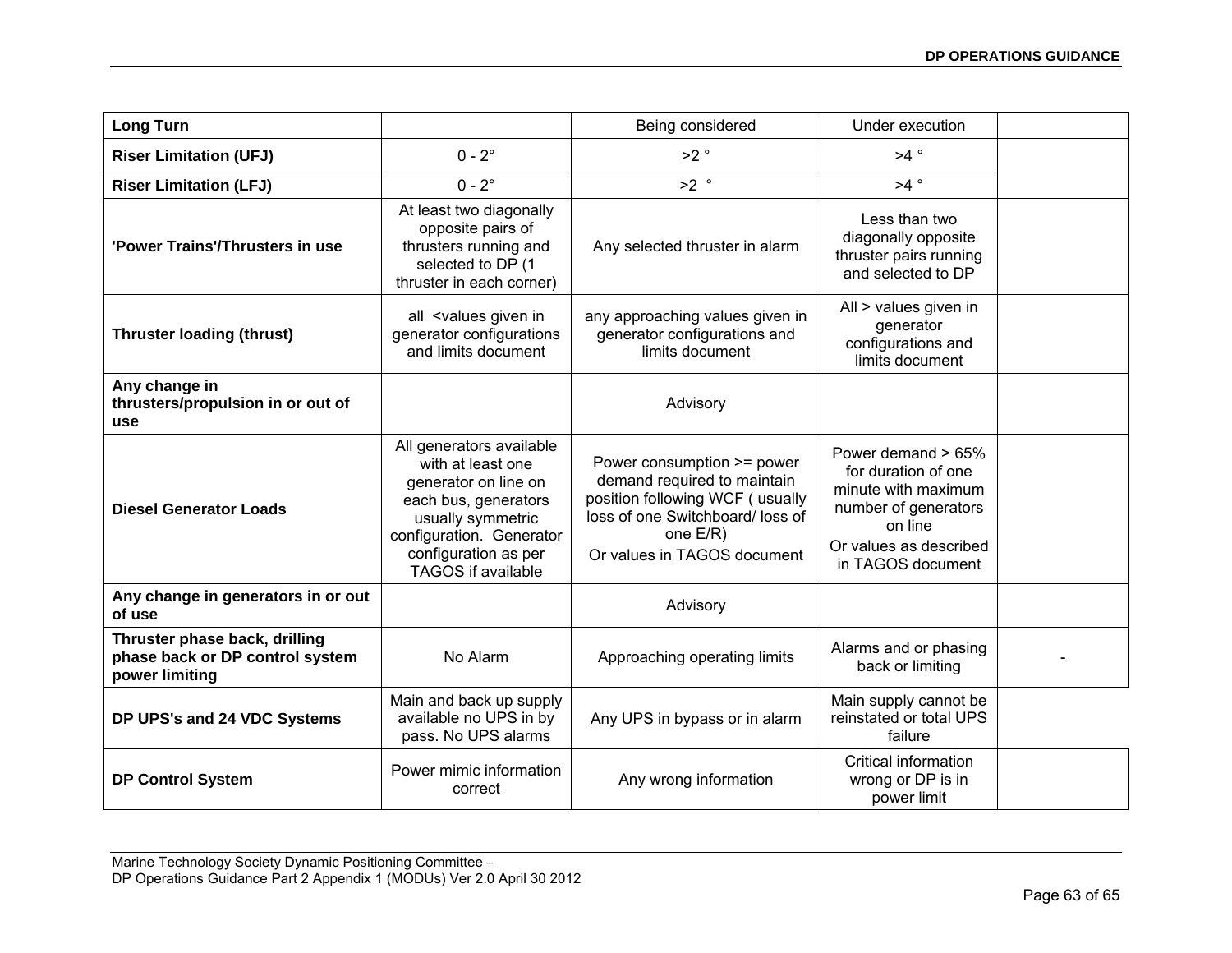| <b>DP Control System</b>                                                                  | <b>Triplex</b>                                                                                                  | Any 1 CC Controller failed                                                 | Any 2 CC Controllers<br>failed                                                                                         |                              |
|-------------------------------------------------------------------------------------------|-----------------------------------------------------------------------------------------------------------------|----------------------------------------------------------------------------|------------------------------------------------------------------------------------------------------------------------|------------------------------|
| <b>DP Network</b>                                                                         | Dual                                                                                                            | Any alarms or poor performance                                             | 1 network lost                                                                                                         | Complete loss<br>of networks |
| <b>VMS/PMS Controllers</b>                                                                | Dual                                                                                                            | Any alarms or poor performance                                             | 1 Controller failed                                                                                                    |                              |
| <b>Position References Available</b>                                                      | Four references selected<br>and enabled (2 DGPS<br>and 2 LBL). DGPS 1 or 2<br>and DGPS 3 and LBL 1<br>and LBL 2 | Three references available, or<br>both DGPS 1 and 2 selected               | Only two references<br>available or One<br>system(no<br>redundancy in system<br>- i.e. DGPS only or<br>Acoustics only) |                              |
| Motion sensors (MRU/VRU) into<br><b>DP</b>                                                | 3 or 2 MAHR/MRU                                                                                                 | 1 MAHR/MRU or difference<br>alarm                                          | loss of all MAHR/MRU                                                                                                   |                              |
| <b>Heading Sensors (Gyro)</b>                                                             | 3 Gyros                                                                                                         | 2 Gyros                                                                    | 1 remaining Gyro                                                                                                       |                              |
| <b>Wind Sensors</b>                                                                       | 3 or 2 wind sensors                                                                                             | 1 wind sensor                                                              | No sensor and Gusty<br>conditions                                                                                      |                              |
| Loss or problem with any essential<br><b>Communications (DP / ECR /</b><br>Driller / ROV) | Redundant<br>Communications                                                                                     | One system remaining                                                       | No comms                                                                                                               |                              |
| <b>Engine Room(s) Ventilation</b>                                                         | Full ventilation                                                                                                | Any reduced ventilation                                                    | Complete loss of<br>ventilation resulting in<br>power reduction                                                        |                              |
| <b>Air Conditioning to Critical</b><br><b>Equipment</b>                                   | <b>Full Air Conditioning</b>                                                                                    | Any reduced Air Conditioning or<br>frequent alarms (initiated from<br>ECR) | <b>Reduced Air</b><br>Conditioning affecting<br>critical equipment                                                     |                              |
| <b>Starting Air</b>                                                                       | 4 compressors available                                                                                         | Any compressor in alarm or not<br>available                                | Any loss of start air                                                                                                  |                              |
| Fire - E/R or elsewhere                                                                   | No fire, no fire alarms                                                                                         | Any fire alarm                                                             | <b>Fire Confirmed</b>                                                                                                  |                              |
| <b>Flood</b>                                                                              | No bilge alarms active,<br>no flooding                                                                          | Multiple bilge alarms                                                      | <b>Flood Confirmed</b>                                                                                                 |                              |
| <b>Collision</b>                                                                          | No collision imminent /<br>minimum approach<br>>500m                                                            | Minimum approach will be <<br>500m                                         | If collision possible                                                                                                  | Collision<br>Imminent        |